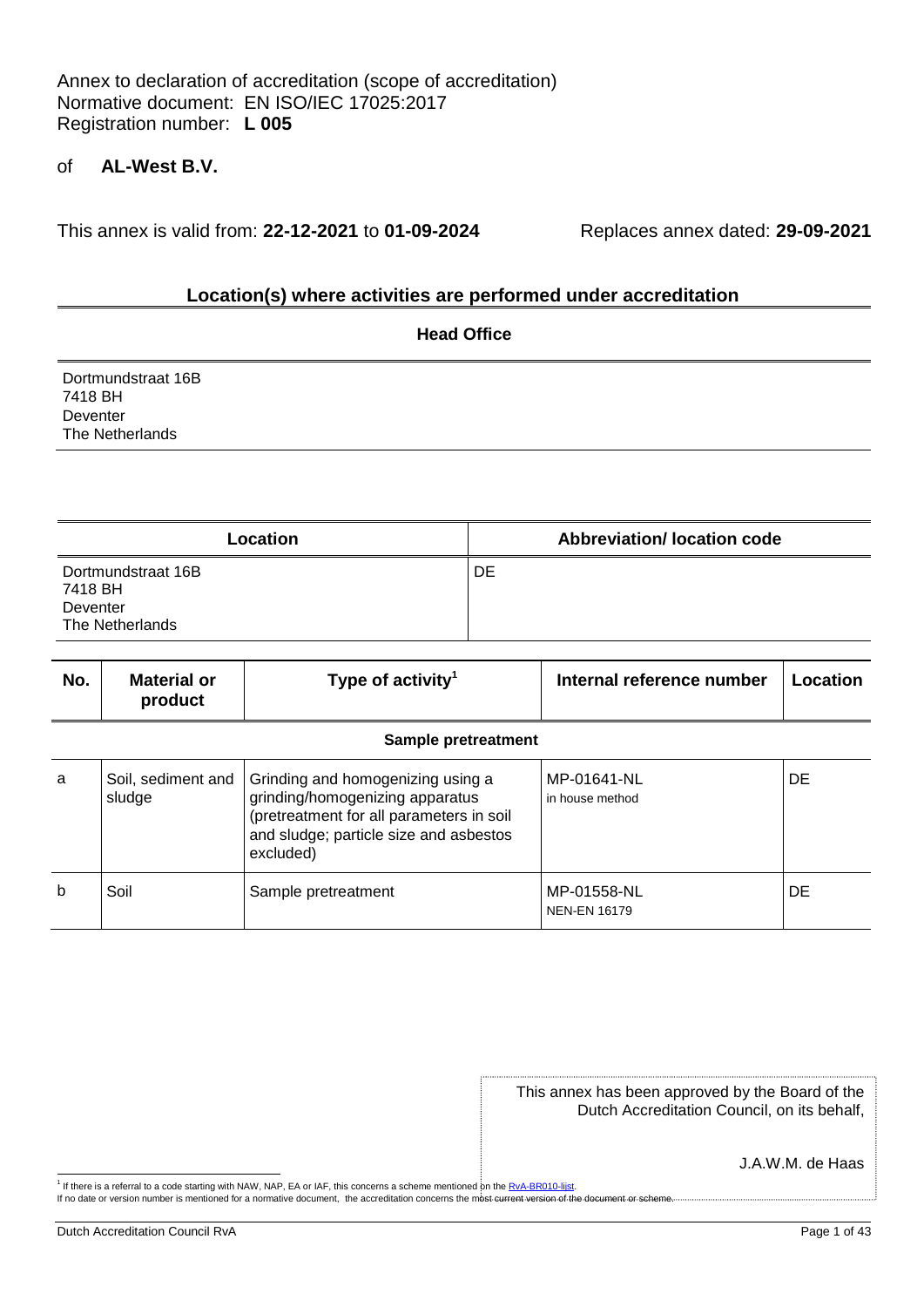| No. | <b>Material or</b><br>product                                            | Type of activity <sup>1</sup>                                                                                                                                                                                                                                                                                                                                                                     | Internal reference number                                                   | Location |
|-----|--------------------------------------------------------------------------|---------------------------------------------------------------------------------------------------------------------------------------------------------------------------------------------------------------------------------------------------------------------------------------------------------------------------------------------------------------------------------------------------|-----------------------------------------------------------------------------|----------|
|     |                                                                          | <b>Asbestos analyses</b>                                                                                                                                                                                                                                                                                                                                                                          |                                                                             |          |
| 1.  | <b>Bulk materials</b>                                                    | Determination of the content of asbestos;<br>stereo- and polarization microscopy<br>chrysotile, crocidolite, amosite, anthophyllite,<br>actinolite, tremolite                                                                                                                                                                                                                                     | MP-01710-NL<br><b>NEN 5896</b>                                              | DE       |
| 2.  | Soil, sediment,<br>construction and<br>demolition waste<br>and granulate | Determination of the content of asbestos;<br>stereo- and polarization microscopy<br>chrysotile, crocidolite, amosite, anthophyllite,<br>actinolite, tremolite                                                                                                                                                                                                                                     | MP-01711-NL<br>MP-01789-NL<br>MP-01790-NL<br>MP-01710-NL<br><b>NEN 5898</b> | DE       |
|     |                                                                          | <b>Asphalt tests</b>                                                                                                                                                                                                                                                                                                                                                                              |                                                                             |          |
| 3.  | Asphalt cores                                                            | Determination of layer thickness and<br>construction building in cores; ruler                                                                                                                                                                                                                                                                                                                     | MP-01649-NL<br>RAW 2015 test 77.1                                           | DE       |
| 4.  | Asphalt cores                                                            | Demonstration of the content of<br>polycyclic aromatic hydrocarbons (PAH);<br>PAH detector                                                                                                                                                                                                                                                                                                        | MP-01649-NL<br>RAW 2015 test 77.2                                           | DE       |
| 5.  | Asphalt granulate                                                        | Determination of the content of polycyclic<br>aromatic hydrocarbons; HPLC-UV and<br><b>HPLC-fluorescence</b><br>naphthalene, acenaphthylene, acenaphthene,<br>fluorene, phenanthrene, anthracene, fluoranthene,<br>pyrene, benzo(a)anthracene, chrysene,<br>benzo(b)fluoranthene, benzo(k)fluoranthene,<br>benzo(a)pyrene, benzo(ghi)perylene,<br>dibenz(ah)anthracene and indeno(1,2,3-cd)pyrene | MP-01680-NL<br>in house method                                              | DE       |
| 6.  | Asphalt granulate                                                        | Determination of the content of polycyclic<br>aromatic hydrocarbons; GC-MS<br>naphthalene, acenaphthylene, acenaphthene,<br>fluorene, phenanthrene, anthracene, fluoranthene,<br>pyrene, benzo(a)anthracene, chrysene,<br>benzo(b)fluoranthene, benzo(k)fluoranthene,<br>benzo(a)pyrene, benzo(ghi)perylene,<br>dibenz(ah)anthracene and indeno(1,2,3-cd)pyrene                                   | MP-01681-NL<br><b>NEN-EN 15527</b>                                          | DE       |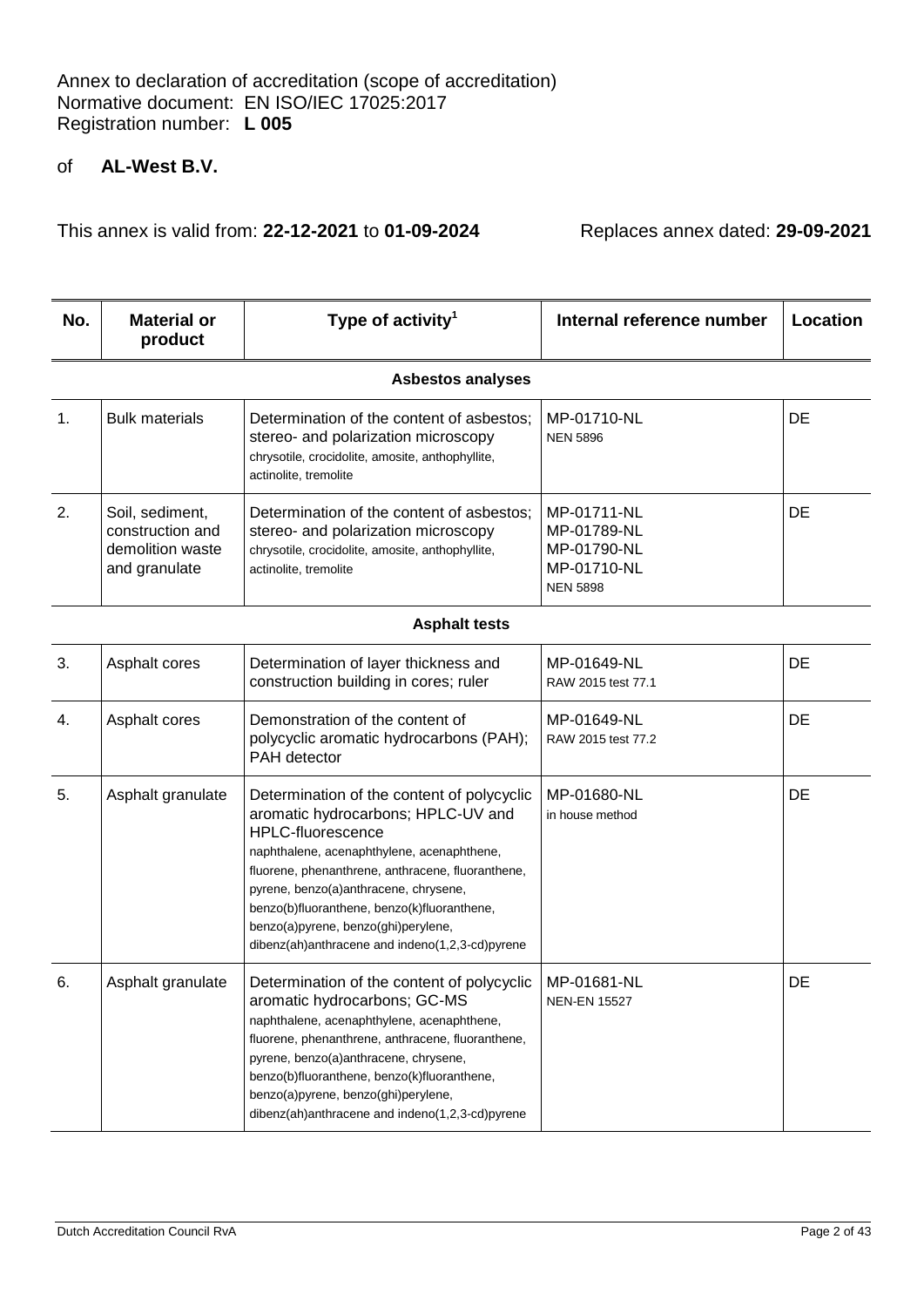This annex is valid from: **22-12-2021** to **01-09-2024** Replaces annex dated: **29-09-2021**

| No.                  | <b>Material or</b><br>product | Type of activity <sup>1</sup>                                                                     | Internal reference number                    | Location  |
|----------------------|-------------------------------|---------------------------------------------------------------------------------------------------|----------------------------------------------|-----------|
|                      |                               | <b>Leaching tests</b>                                                                             |                                              |           |
| $\mathbf{C}$         | Soil and solid<br>materials   | Determination of the availability for<br>leaching (inorganic components)                          | MP-01647-NL<br><b>NEN 7371</b>               | DE        |
| d                    | Soil and solid<br>materials   | Determination of the leaching<br>characteristics using a single- test<br>(inorganic components)   | MP-01643-NL<br>NEN-EN 12457-2/4 and NVN 7350 | <b>DE</b> |
| e                    | Soil and solid<br>materials   | Determination of the leaching<br>characteristics using a column test<br>(inorganic components)    | MP-01645-NL<br>NEN 7373 and NEN 7383         | DE        |
| $\mathsf{f}$         | Soil and solid<br>materials   | Determination of the leaching<br>characteristics using a diffusion test<br>(inorganic components) | MP-02046-NL<br><b>NEN 7375</b>               | DE        |
| laavaania navamatava |                               |                                                                                                   |                                              |           |

#### **Inorganic parameters**

| 7 <sub>1</sub> | Water*                                             | Determination of the amount of settleable<br>solids; volumetric analyses                                         | MP-01776-NL<br><b>NEN 6623</b>                                                                                                                                | DE        |
|----------------|----------------------------------------------------|------------------------------------------------------------------------------------------------------------------|---------------------------------------------------------------------------------------------------------------------------------------------------------------|-----------|
| 8.             | Water*                                             | Determination on the content of<br>suspended solids and loss on ignition;<br>filtration and gravimetric analyses | MP-01740-NL<br><b>NEN-EN 872</b>                                                                                                                              | DE        |
| 9.             | Waste water                                        | Determination of the content of<br>suspended solids and loss on ignition;<br>filtration and gravimetric analyses | MP-01787-NL<br>NEN 6621 (1988)                                                                                                                                | <b>DE</b> |
| 10.            | Surface water and<br>groundwater                   | Determination of the content of<br>suspended solids and loss on ignition;<br>filtration and gravimetric analyses | MP-01691-NL<br><b>NEN 6484</b>                                                                                                                                | <b>DE</b> |
| 11.            | Eluate                                             | Determination of total dissolved solids<br>(TDS); gravimetric analyses                                           | MP-01669-NL<br><b>NEN-EN 15216</b>                                                                                                                            | <b>DE</b> |
| 12.            | Soil, sediment,<br>sludge and<br>building material | Determination of the dry matter content;<br>gravimetric analyses                                                 | MP-01562-NL<br>NEN-ISO 11465 (2005) and NEN-EN<br>15934 (soil)<br>NEN-EN 12880 (sludge) and in-house<br>method (sediment)<br>CMA/2/II/A.1 (building material) | DE        |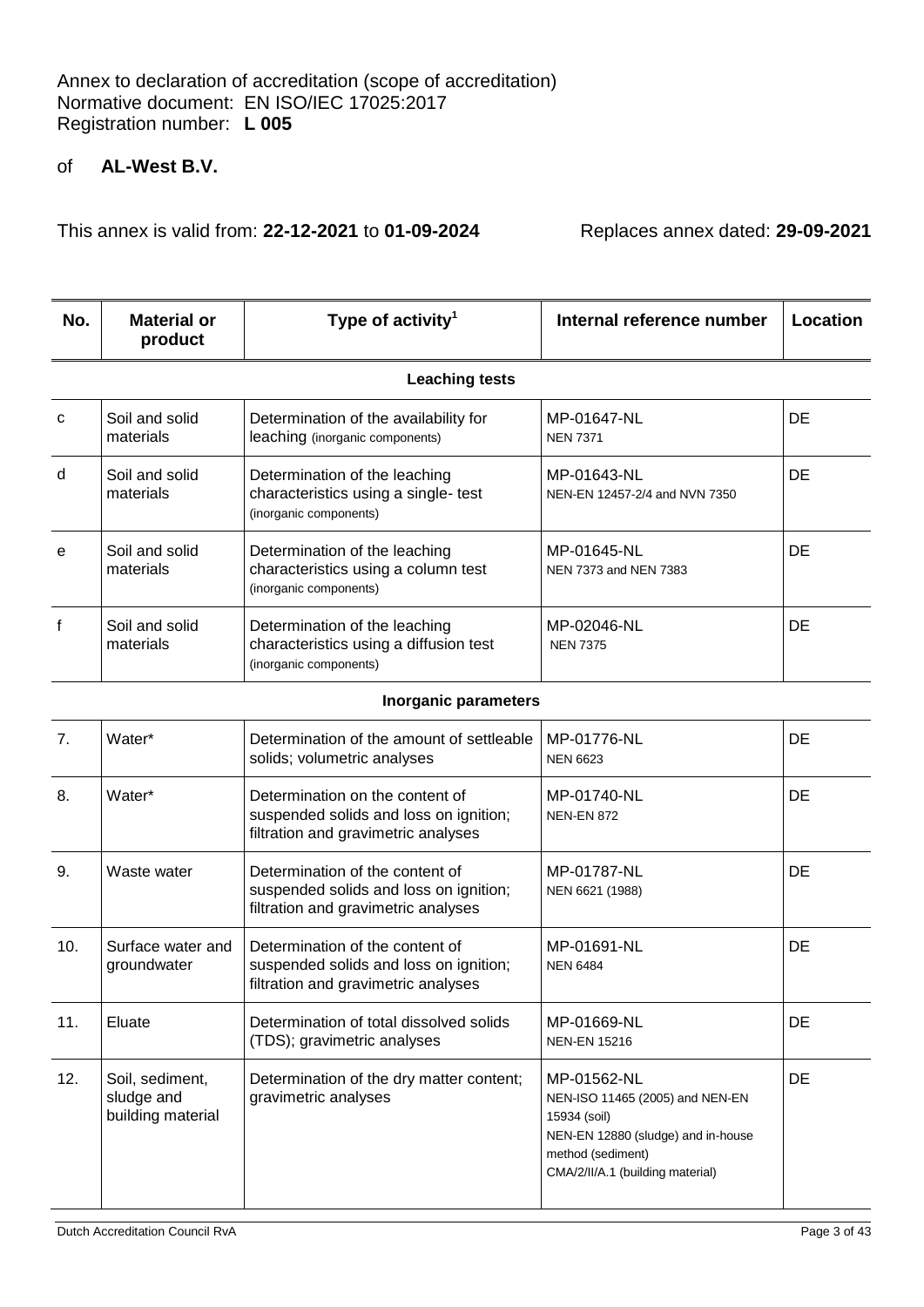| No. | <b>Material or</b><br>product                      | Type of activity <sup>1</sup>                                                          | Internal reference number                                                                                                                             | Location |
|-----|----------------------------------------------------|----------------------------------------------------------------------------------------|-------------------------------------------------------------------------------------------------------------------------------------------------------|----------|
| 13. | Soil, sediment,<br>sludge and<br>building material | Determination of the loss on ignition;<br>gravimetric analyses                         | MP-01640-NL<br>in-house method (soil, sediment) and<br>NEN-EN 12879 (sludge)                                                                          | DE       |
| 14. | Soil and sediment                                  | Determination of the particle size (2 -<br>2000 $\mu$ m); pipette and sieve            | MP-01726-NL<br>NEN 5753 and<br>ISO 11277 (soil)                                                                                                       | DE       |
| 15. | Soil and sediment                                  | Determination of the particle size (2 -<br>2000 $\mu$ m); sedigraph and sieve          | MP-01658-NL<br>in-house method                                                                                                                        | DE       |
| 16. | Soil, sediment and<br>sludge                       | Determination of the content of carbonate<br>by incineration; gravimetric analyses     | MP-01640-NL<br>in-house method                                                                                                                        | DE       |
| 17. | Wastewater                                         | Determination of petroleum ether<br>extractable oils and fats; gravimetric<br>analyses | MP-01773-NL<br>MP-01786-NL<br><b>NEN 6671</b>                                                                                                         | DE       |
| 18. | Soil, sediment,<br>eluate and water*               | Determination of the conductivity;<br>conductometry                                    | MP-01638-NL<br>NEN 5749 (soil), ISO 11265 (soil), NEN-<br>ISO 7888 (water, eluate), NEN-EN 16192<br>(2011) (eluate) and in-house method<br>(sediment) | DE       |
| 19. | Water*                                             | Determination of the pH; electrochemistry                                              | MP-01638-NL<br><b>NEN-EN-ISO 10523</b>                                                                                                                | DE       |
| 20. | Soil and sediment                                  | Determination of the $pH-H2O$ ;<br>electrochemistry                                    | MP-01637-NL<br><b>NEN-ISO 10390</b>                                                                                                                   | DE       |
| 21. | Soil                                               | Determination of the pH-KCI en pH-<br>CaCl2; electrochemistry                          | MP-01637-NL<br><b>NEN-ISO 10390</b>                                                                                                                   | DE       |
| 22. | Water*, eluate and<br>gas absorbing<br>liquid      | Determination of the content of fluoride;<br>ion selective electrode                   | MP-01758-NL<br>NEN 6578 (water, eluate) and<br>in-house method (measurement: NEN<br>6578) (gas absorbing liquid)                                      | DE       |
| 23. | Eluate and gas<br>absorbing liquid                 | Determination of the content of fluoride;<br>ion selective electrode                   | MP-01750-NL<br>NEN-EN 16192 (2011) and ISO 10359-1<br>(eluate)<br>NF X43-403<br>(gas absorbing liquid)                                                | DE       |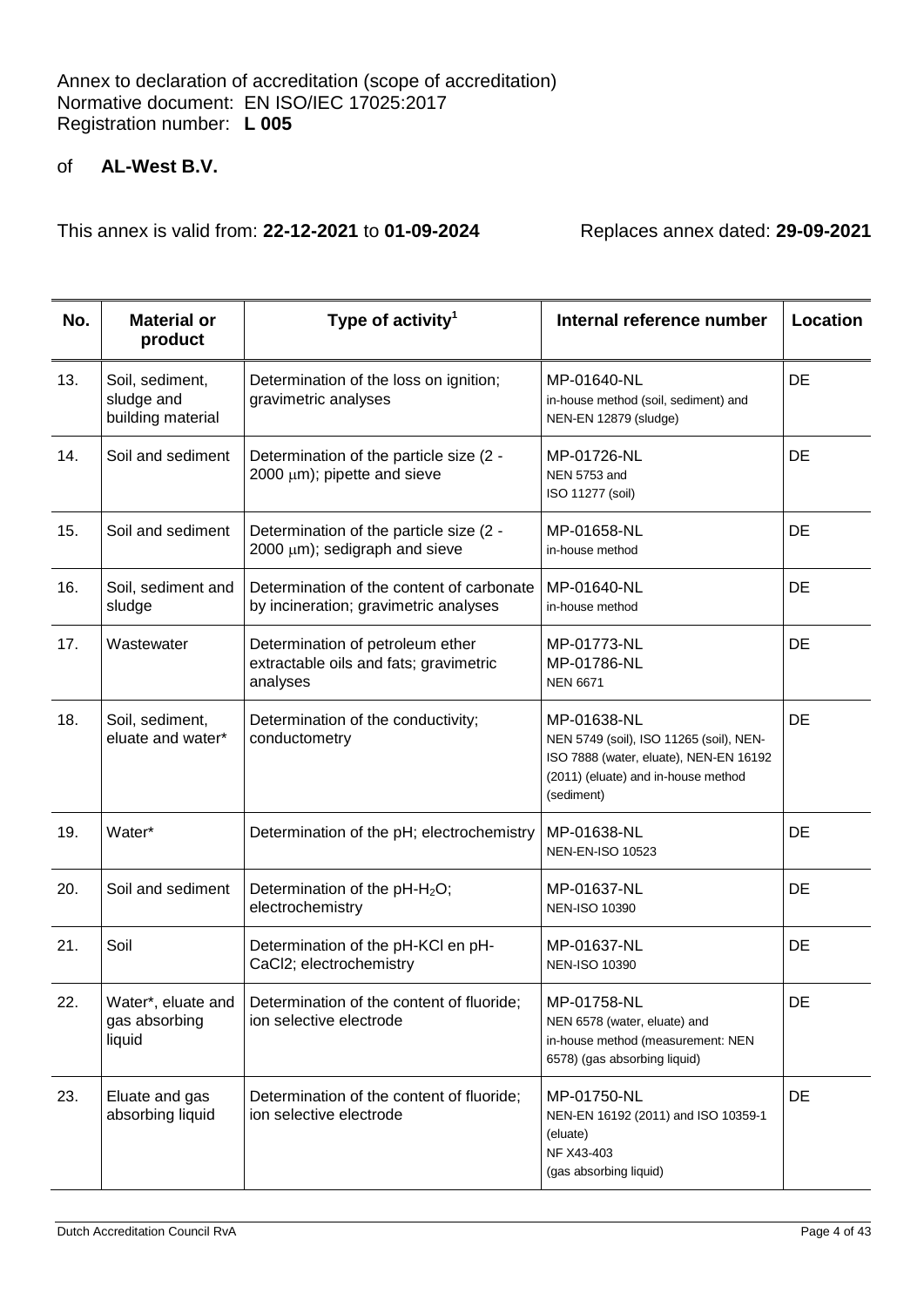| No. | <b>Material or</b><br>product      | Type of activity <sup>1</sup>                                                                      | Internal reference number                                                              | Location  |
|-----|------------------------------------|----------------------------------------------------------------------------------------------------|----------------------------------------------------------------------------------------|-----------|
| 24. | Water*                             | Determination of the biochemical oxygen<br>demand after 5 days (BOD-5);<br>potentiometric analyses | MP-01657-NL<br>NEN-EN 1899 (part 1: 1998)                                              | DE        |
| 25. | Water*, eluate                     | Determination of the biochemical oxygen<br>demand after 5 days (BOD-5);<br>potentiometric analyses | MP-02770-NL<br><b>NEN-EN-ISO 5815-1</b>                                                | DE        |
| 26. | Water*                             | Determination of the chemical oxygen<br>demand; potentiometric titration                           | MP-01656-NL<br>NEN 6633+A1 (2007) and NF T 90-101                                      | DE        |
| 27. | Water*                             | Determination of total and composite<br>alkalinity; titrimetry                                     | MP-01690-NL<br>NEN-EN-ISO 9963-1                                                       | DE        |
| 28. | Water* and eluate                  | Determination of the chemical oxygen<br>demand; cuvette test, spectrometry                         | MP-02238-NL<br><b>NEN-ISO 15705</b>                                                    | DE        |
| 29. | Gas absorbing<br>liquid and eluate | Determination of the content of anions;<br>ion chromatography<br>bromide, chloride and sulphate    | MP-01661-NL<br>NEN-EN-ISO 10304-1 and<br><b>NEN-EN 14791</b><br>(gas absorbing liquid) | <b>DE</b> |
| 30. | Soil                               | Determination of the content of bromide;<br>ion chromatography                                     | MP-01661-NL<br>in-house method (measurement:<br>NEN-EN-ISO 10304-1                     | DE        |
| 31. | Gas absorbing<br>liquid            | Determination of the content of<br>ammonium nitrogen; discrete analysis<br>and spectrometry        | MP-01672-NL<br>NEN-ISO 15923-1                                                         | DE        |
| 32. | Groundwater                        | Determination of the content of nitrate<br>and nitrite ion chromatography                          | MP-01661-NL<br>NEN-EN-ISO 10304-1                                                      | DE        |
| 33. | Water*                             | Determination of the content of bromide;<br>ion chromatography                                     | MP-01661-NL<br>NEN-EN-ISO 10304-1                                                      | DE        |
| 34. | Soil and water*                    | Determination of the content of chromium<br>(VI); ion chromatography                               | MP-01660-NL<br>EPA 218.6 (1991) EPA 7199 (1996)<br>(water) and<br>NEN-EN 15192 (soil)  | DE        |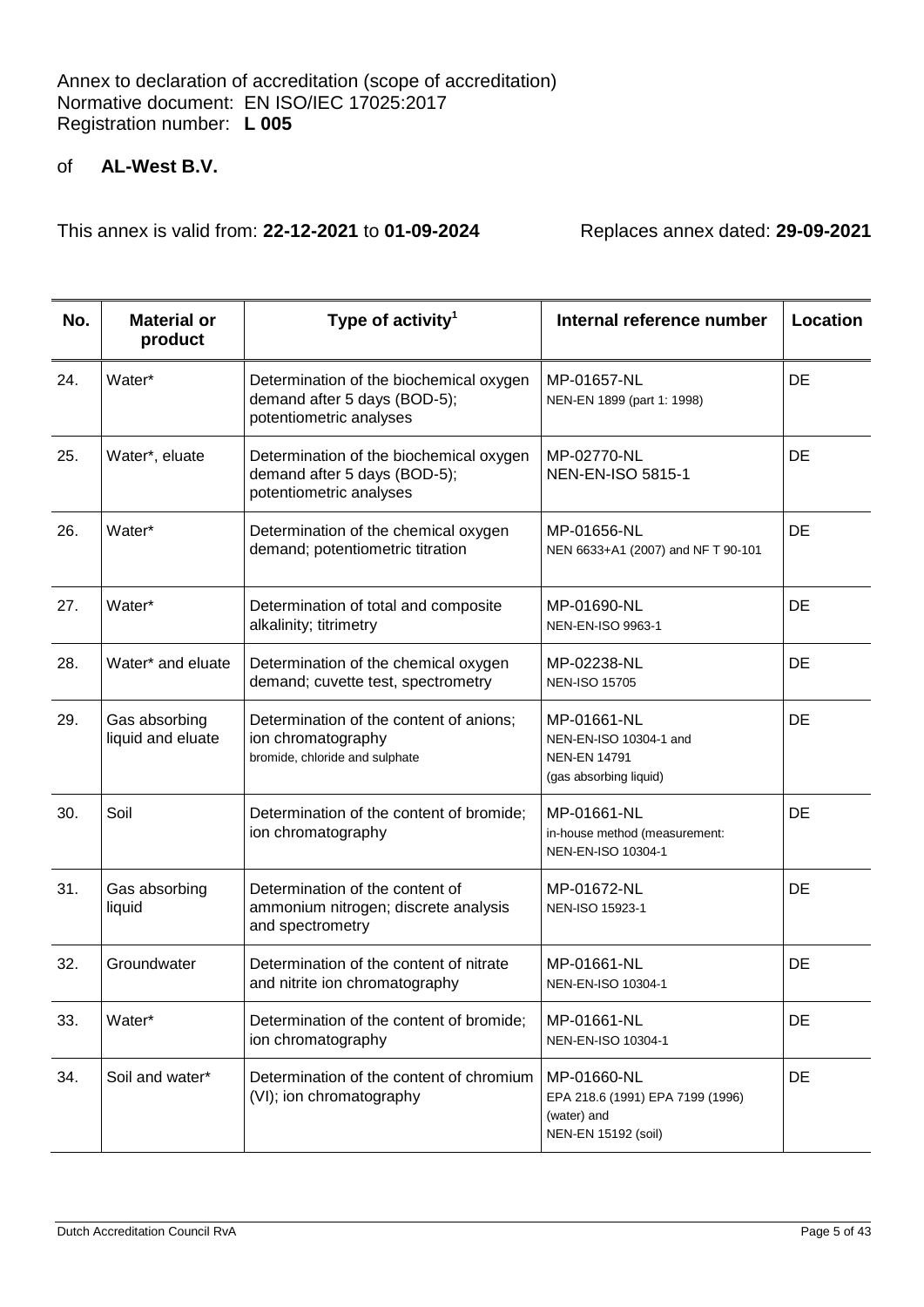| No. | <b>Material or</b><br>product                               | Type of activity <sup>1</sup>                                                                                                                         | Internal reference number                                                                                                              | Location  |
|-----|-------------------------------------------------------------|-------------------------------------------------------------------------------------------------------------------------------------------------------|----------------------------------------------------------------------------------------------------------------------------------------|-----------|
| 35. | Groundwater,<br>surface water,<br>waste water and<br>eluate | Determination of the content of<br>perchlorate; ion chromatography                                                                                    | MP-01664-NL<br>in-house method                                                                                                         | DE        |
| 36. | Soil and sediment                                           | Determination of the content of anions;<br>discrete analysis and spectrometry<br>chloride, sulphate, nitrate, nitrite and ammonium                    | MP-01672-NL<br>in-house method<br>(measurement: NEN-ISO 15923-1)                                                                       | DE        |
| 37. | Water* and eluate                                           | Determination of the content of anions;<br>discrete analysis and spectrometry<br>chloride, sulphate, nitrate, nitrite, orthophosphate<br>and ammonium | MP-01672-NL<br>NEN-ISO 15923-1 and ammonium,<br>chloride, sulphate and nitrite:<br>NEN-EN 16192 (2011) (eluate)                        | DE        |
| 38. | Water* and eluate                                           | Determination of the content of total<br>phosphor; discrete analysis and<br>spectrometry                                                              | MP-01672-NL<br>MP-01671-NL<br>NEN-EN-ISO 15681-2<br>(water: sample pretreatment NEN 6663<br>(1987) and measurement NEN-ISO<br>15923-1) | DE        |
| 39. | Gas absorbing<br>liquid                                     | Determination of the content of<br>ammonium nitrogen; auto-analyzer                                                                                   | MP-01666-NL<br>NEN 6646 and NEN-EN-ISO 11732                                                                                           | DE        |
| 40. | Gas absorbing<br>liquid                                     | Determination of the content of<br>formaldehyde; spectrometry                                                                                         | MP-01694-NL<br>EPA method 316                                                                                                          | <b>DE</b> |
| 41. | Groundwater,<br>surface water,<br>waste water               | Determination of color; spectrometry                                                                                                                  | MP-01702-NL<br>NEN-EN-ISO 7887 method C                                                                                                | DE        |
| 42. | Surface water                                               | Determination of the content of<br>chlorophyl-a; spectrometry                                                                                         | MP-01700-NL<br><b>NEN 6520</b>                                                                                                         | DE        |
| 43. | Water*                                                      | Determination of the content of nitrogen<br>according to Kjeldahl and the total<br>content of nitrogen; auto-analyzer                                 | MP-01670-NL<br>MP-01666-NL<br>NEN 6646 and NEN 6642 (1992)                                                                             | DE        |
| 44. | Water*, soil,<br>sediment and<br>sludge                     | Determination of the content of total<br>cyanide according to EPA; auto-analyzer                                                                      | MP-01667-NL<br>EPA 335.3 (water) and<br>in-house method (soil, sediment, sludge;<br>measurement EPA 335.3)                             | DE        |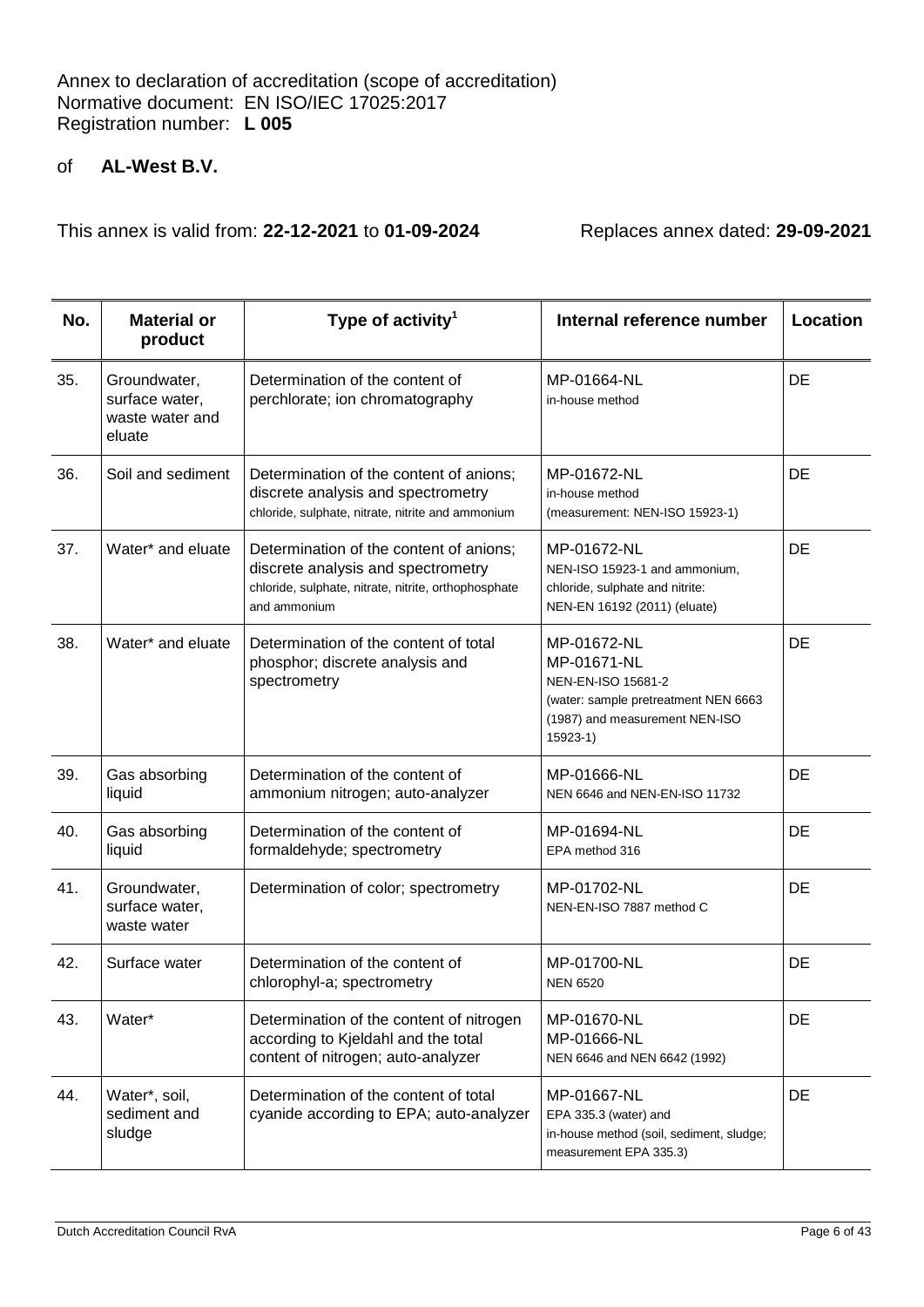This annex is valid from: **22-12-2021** to **01-09-2024** Replaces annex dated: **29-09-2021**

| No. | <b>Material or</b><br>product                                    | Type of activity <sup>1</sup>                                                                                                       | Internal reference number                                                                                                                                                                                                                      | Location  |
|-----|------------------------------------------------------------------|-------------------------------------------------------------------------------------------------------------------------------------|------------------------------------------------------------------------------------------------------------------------------------------------------------------------------------------------------------------------------------------------|-----------|
| 45. | Soil, sediment,<br>eluate, water* and<br>gas absorbing<br>liquid | Determination of the content of free and<br>total cyanide; auto-analyzer                                                            | MP-01667-NL<br>NEN-EN-ISO 17380 (soil),<br>NEN-EN-ISO 14403-2 (water, eluate),<br>NEN-EN 16192 (2011) (eluate, free<br>cyanide),<br>in-house method (sediment)<br>NEN-EN-ISO 14403-2 and LUC/III/009<br>(analysis part) (gas absorbing liquid) | DE        |
| 46. | Water*, soil,<br>sediment, sludge<br>and eluate                  | Determination of the content of water<br>vapour volatile phenols; auto-analyzer                                                     | MP-01668-NL<br>NEN-EN-ISO 14402 (water and eluate),<br>in-house method<br>(sample pretreatment in-house method,<br>analysis NEN-EN-ISO 14402) (soil,<br>sediment and sludge) and<br>NEN-EN 16192 (2011) (eluate)                               | DE        |
| 47. | Water* and eluate                                                | Determination of the content of Total<br>Organic Carbon (TOC) and Dissolved<br>Organic Carbon (DOC); combustion and<br>IR-detection | MP-01719-NL<br>NEN-EN 1484 (water) and NEN-EN 16192<br>$(2011)$ (eluate)                                                                                                                                                                       | DE        |
| 48. | Soil                                                             | Determination of the content of Total<br>Organic Carbon (TOC); combustion and<br>IR-detection                                       | MP-01718-NL<br>NEN-ISO 10694 (2008)                                                                                                                                                                                                            | DE        |
| 49. | Surface water,<br>waste water                                    | Determination of the content of bound<br>nitrogen; chemiluminescence                                                                | MP-01742-NL<br><b>NEN-EN 12260</b><br>WAC/III/D/033                                                                                                                                                                                            | DE        |
| 50. | Groundwater,<br>eluate,<br>gasabsorbing<br>liquid                | Determination of the content of bound<br>nitrogen; chemiluminescence                                                                | MP-01742-NL<br>in-house method<br>(NEN-EN 12260)                                                                                                                                                                                               | DE        |
| 51. | Water*                                                           | Determination of the permanganate<br>index; titrimetry                                                                              | MP-01714-NL<br>NEN-EN-ISO 8467                                                                                                                                                                                                                 | <b>DE</b> |
| 52. | Soil, building<br>materials                                      | Determination of flash point; hand<br>method                                                                                        | MP-01709-NL<br>in-house method<br>(measurement ASTM D56-16a)                                                                                                                                                                                   | DE        |

#### **Element analyses**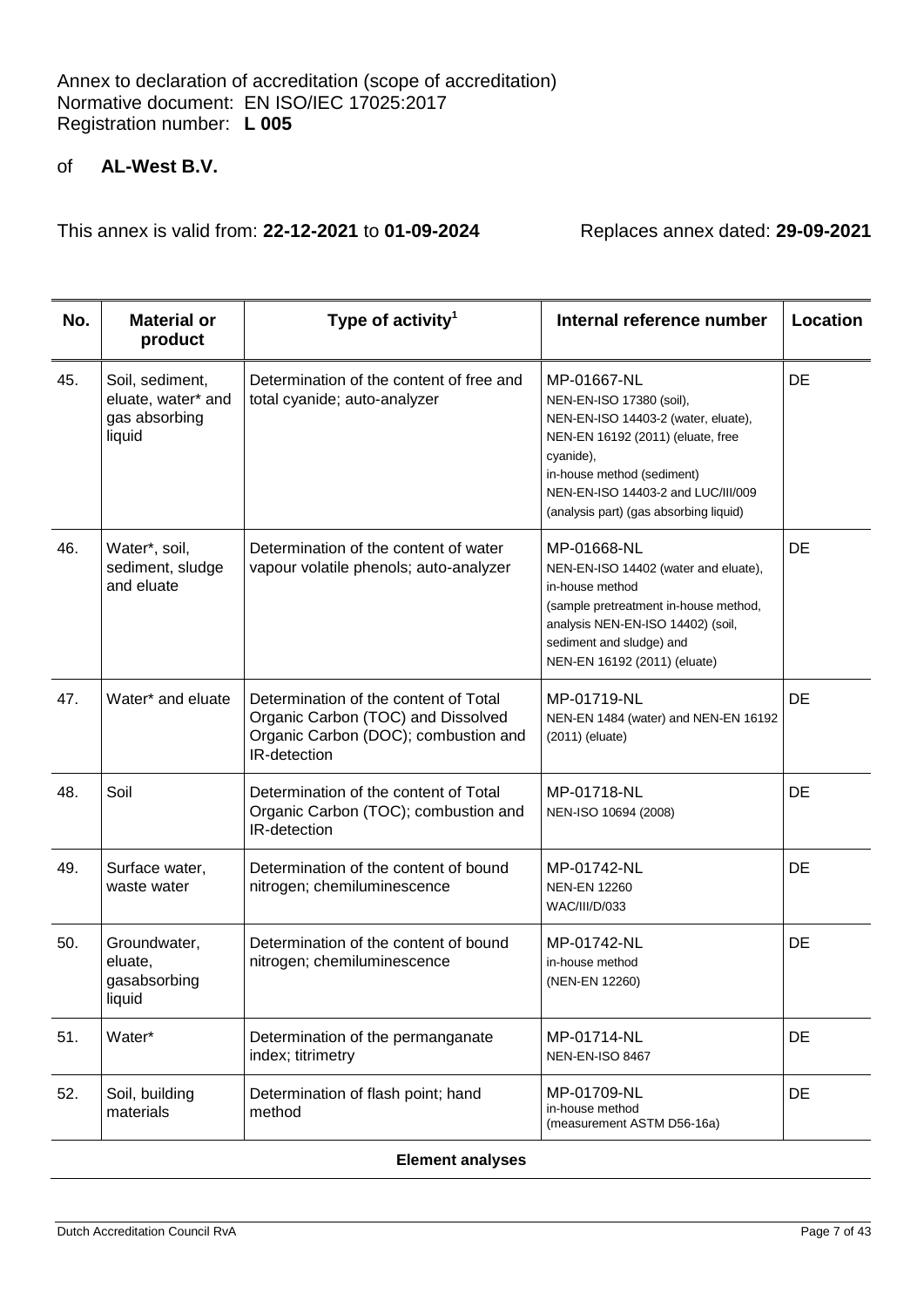| No. | <b>Material or</b><br>product                  | Type of activity <sup>1</sup>                                                                                                                                                                                                                                                                 | Internal reference number                                                                                                       | Location |
|-----|------------------------------------------------|-----------------------------------------------------------------------------------------------------------------------------------------------------------------------------------------------------------------------------------------------------------------------------------------------|---------------------------------------------------------------------------------------------------------------------------------|----------|
| 53. | Groundwater and<br>surface water               | Determination of the content of solved<br>metals; ICP-AES<br>boron                                                                                                                                                                                                                            | MP-01651-NL<br>MP-01653-NL<br>MP-01654-NL<br>NEN 6966 and NEN-EN-ISO 11885                                                      | DE       |
| 54. | Gas absorbing<br>liquid                        | Determination of the content of metals;<br><b>ICP-MS</b><br>antimony, arsenic, cadmium, chromium, cobalt,<br>copper, lead, manganese, nickel, thallium and<br>vanadium                                                                                                                        | MP-01651-NL<br>MP-01673-NL<br>MP-01654-NL<br>NEN-EN 14385 (analysis part)<br>NEN-EN-ISO 17294-2 (2004)                          | DE       |
| 55. | Gas absorbing<br>liquid                        | Determination of the content of metals;<br><b>ICP-MS</b><br>barium, calcium, potassium, magnesium,<br>molybdenum, sodium, selenium, tin, iron and zinc                                                                                                                                        | MP-01651-NL<br>MP-01673-NL<br>MP-01654-NL<br>NEN-EN-ISO 17294-2 (2004)                                                          | DE       |
| 56. | Water*                                         | Determination of the content of metals;<br>digestion and ICP-AES<br>boron                                                                                                                                                                                                                     | MP-01651-NL<br>MP-01653-NL<br>MP-01654-NL<br>NEN 6953 (digestion: NEN 6961,<br>measurement: NEN 6966)                           | DE       |
| 57. | Air filter                                     | Determination of the content of metals;<br>digestion with $HF/HNO3$ and ICP-AES<br>antimony, arsenic, cadmium, chromium, cobalt,<br>copper, lead, manganese, nickel, thallium,<br>vanadium and zinc                                                                                           | MP-01651-NL<br>MP-01653-NL<br>MP-01654-NL<br>in-house method (measurement NEN-EN<br>14385)                                      | DE       |
| 58. | Groundwater and<br>surface water and<br>eluate | Determination of the content of solved<br>metals; ICP-MS<br>antimony, arsenic, barium, cadmium, calcium,<br>chromium, potassium, cobalt, copper, lead,<br>magnesium, manganese, molybdenum, sodium,<br>nickel, selenium, thallium, tin, vanadium, iron and<br>zinc                            | MP-01651-NL<br>MP-01673-NL<br>MP-01654-NL<br>NEN-EN-ISO 17294-2 (2004)                                                          | DE       |
| 59. | Waste water                                    | Determination of the content of metals;<br>digestion and ICP-MS<br>aluminum, arsenic, antimony, barium, cadmium,<br>calcium, chromium, phosphor, potassium, cobalt,<br>copper, lead, magnesium, manganese,<br>molybdenum, sodium, nickel, selenium, thallium,<br>tin, vanadium, iron and zinc | MP-01651-NL<br>MP-01673-NL<br>MP-01654-NL<br><b>NEN 6953</b><br>(digestion: NEN6961, measurement:<br>NEN-EN-ISO 17294-2 (2004)) | DE       |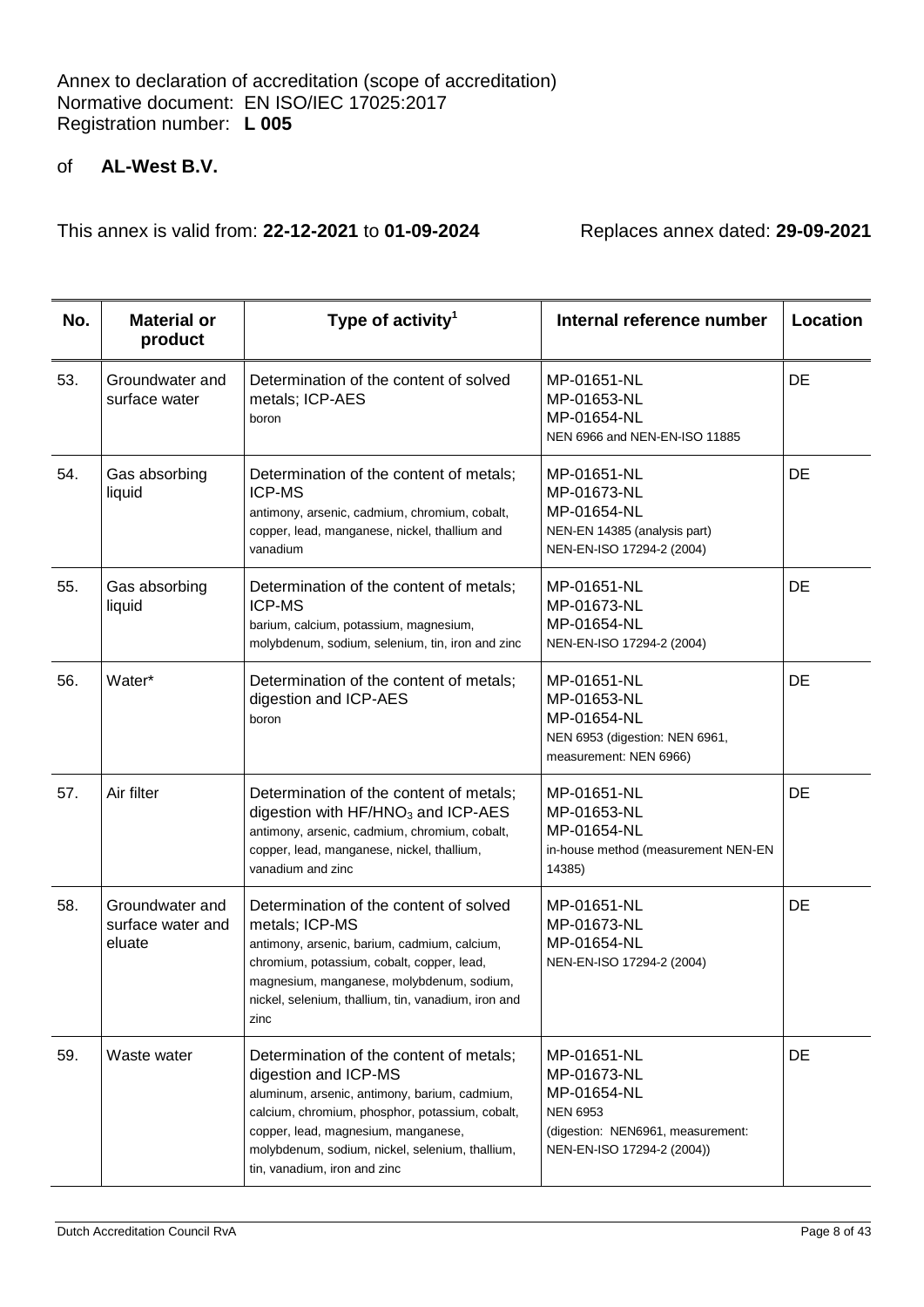| No. | <b>Material or</b><br>product                 | Type of activity <sup>1</sup>                                                                                                                                                                                                                                           | Internal reference number                                                                                                                   | Location |
|-----|-----------------------------------------------|-------------------------------------------------------------------------------------------------------------------------------------------------------------------------------------------------------------------------------------------------------------------------|---------------------------------------------------------------------------------------------------------------------------------------------|----------|
| 60. | Soil, sediment and<br>sludge                  | Determination of the content of metals;<br>digestion and ICP-AES<br>antimony, arsenic, barium, beryllium, calcium,<br>cadmium, chromium, phosphor, cobalt, copper,<br>magnesium, manganese, molybdenum, nickel,<br>lead, selenium, tin, vanadium, iron, silver and zinc | MP-01651-NL<br>MP-01653-NL<br>MP-01654-NL<br><b>NEN 6950</b><br>(digestion: NEN-EN 6961, measurement:<br>NEN 6966 and NEN-EN-ISO 11885)     | DE       |
| 61. | Waste                                         | Determination of the content of metals;<br>digestion and ICP-AES<br>antimony, arsenic, barium, calcium, cadmium,<br>chromium, phosphor, cobalt, copper, magnesium,<br>manganese, molybdenum, nickel, lead, selenium,<br>tin, vanadium, iron and zinc                    | MP-01651-NL<br>MP-01653-NL<br>MP-01654-NL<br>in-house method<br>(digestion: NEN-EN 13657;<br>measurement: NEN 6966 and<br>NEN-EN-ISO 11885) | DE       |
| 62. | Groundwater and<br>surface water              | Determination of the content of mercury;<br>cold vapour-AAS                                                                                                                                                                                                             | MP-01655-NL<br>MP-01654-NL<br>NEN 6445 (1997)                                                                                               | DE       |
| 63. | Water*, eluate and<br>Gas absorbing<br>liquid | Determination of the content of mercury;<br>cold vapour-AAS                                                                                                                                                                                                             | MP-01651-NL<br>MP-01655-NL<br>MP-01654-NL<br>NEN-EN 1483 (2007) and NEN-EN 16192<br>$(2011)$ (eluate)                                       | DE       |
| 64. | Air filter                                    | Determination of the content of mercury;<br>cold vapour-AAS                                                                                                                                                                                                             | MP-01651-NL<br>MP-01655-NL<br>MP-01654-NL<br>in-house method<br>(measurement: NEN-EN 13211)                                                 | DE       |
| 65. | Soil, sediment and<br>sludge                  | Determination of the content of mercury;<br>digestion and cold vapour AAS                                                                                                                                                                                               | MP-01651-NL<br>MP-01655-NL<br>MP-01654-NL<br><b>NEN 6950</b><br>(digestion: NEN 6961, measurement<br>NEN-ISO 16772)                         | DE       |
| 66. | Absorption tube                               | Determination of the content of mercury;<br>cold vapour-AAS                                                                                                                                                                                                             | MP-01651-NL<br>MP-01655-NL<br>MP-01654-NL<br><b>NF ISO 17733</b>                                                                            | DE       |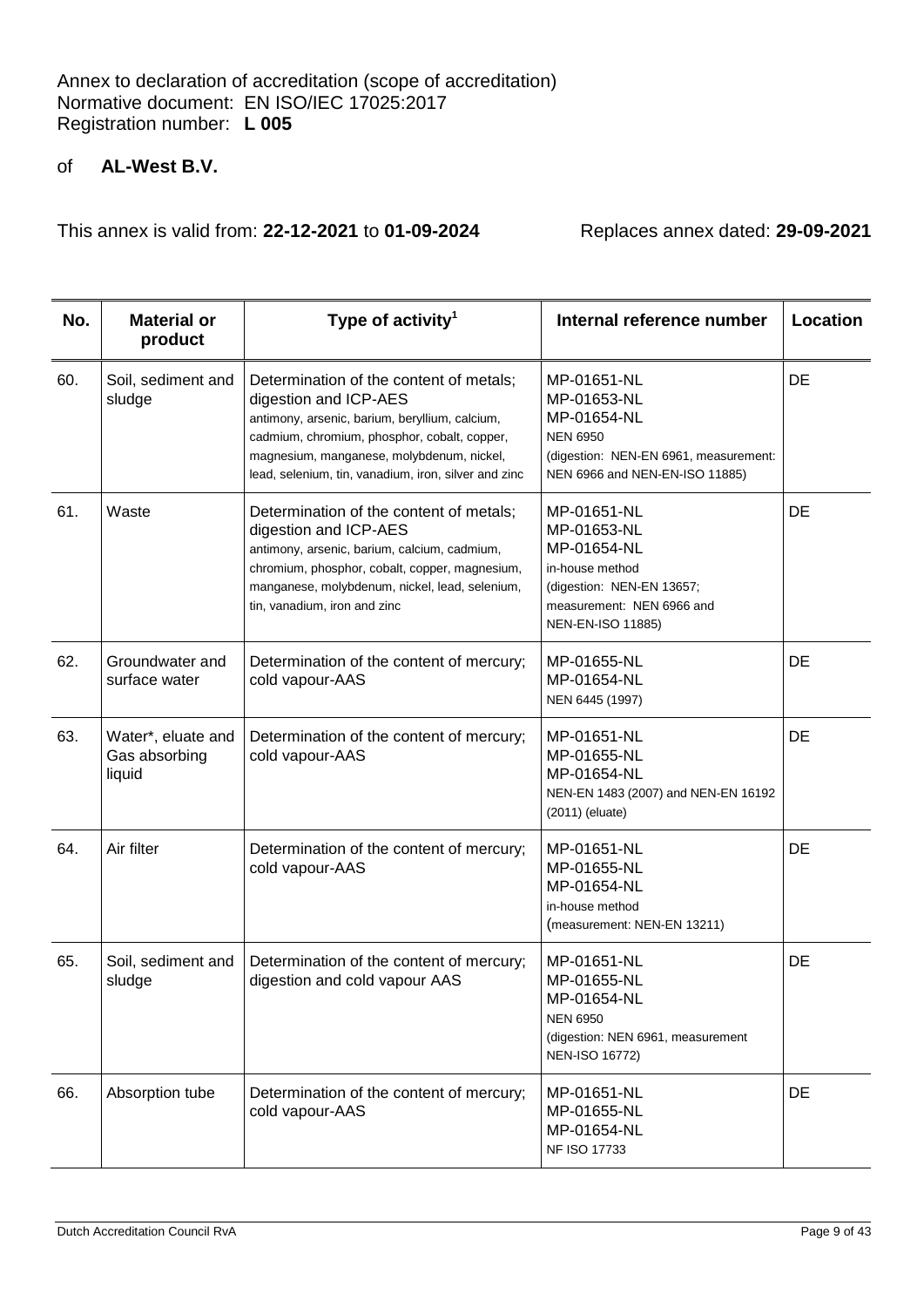This annex is valid from: **22-12-2021** to **01-09-2024** Replaces annex dated: **29-09-2021**

| No. | <b>Material or</b><br>product  | Type of activity <sup>1</sup>                                             | Internal reference number                                                                                                                           | Location  |
|-----|--------------------------------|---------------------------------------------------------------------------|-----------------------------------------------------------------------------------------------------------------------------------------------------|-----------|
| 67. | Groundwater,<br>surface water, | Determination of the content of mercury;<br>cold vapour-AAS               | MP-01651-NL<br>MP-01655-NL<br>MP-01654-NL<br>NEN-EN-ISO 12846 and<br><b>WAC/III/B/014</b>                                                           | <b>DE</b> |
| 68. | Waste water                    | Determination of the content of mercury;<br>digestion and cold vapour-AAS | MP-01651-NL<br>MP-01655-NL<br>MP-01654-NL<br>in-house method<br>(digestion: NEN 6961, measurement:<br>NEN-EN-ISO 12846) and<br><b>WAC/III/B/014</b> | <b>DE</b> |
| 69. | Gasabsorbing<br>liquid, eluate | Determination of the content of mercury;<br>cold vapour-AAS               | MP-01651-NL<br>MP-01655-NL<br>MP-01654-NL<br>in-house method<br>(measurement: NEN-EN-ISO 12846)<br>and LUC/III/010 (gas absorbing liquid)           | <b>DE</b> |

#### **Organic parameters**

| 70. | Soil, sediment and<br>sludge | Determination of the content of polycyclic<br>aromatic hydrocarbons; HPLC-UV and<br><b>HPLC-fluorescence</b><br>naphthalene, acenaphthylene, acenaphthene,<br>fluorene, phenanthrene, anthracene, fluoranthene,<br>pyrene, benzo(a)anthracene, chrysene,<br>benzo(b)fluoranthene, benzo(k)fluoranthene,<br>benzo(a)pyrene, benzo(ghi)perylene,<br>dibenz(ah)anthracene and indeno(1,2,3-cd)pyrene | MP-01678-NL<br>MP-01680-NL<br>in-house method | <b>DE</b> |
|-----|------------------------------|---------------------------------------------------------------------------------------------------------------------------------------------------------------------------------------------------------------------------------------------------------------------------------------------------------------------------------------------------------------------------------------------------|-----------------------------------------------|-----------|
| 71. | Water*                       | Determination of the content of polycyclic<br>aromatic hydrocarbons; GC-MS<br>naphthalene, acenaphthylene, acenaphthene,<br>fluorene, phenanthrene, anthracene, fluoranthene,<br>pyrene, benzo(a)anthracene, chrysene,<br>benzo(b)fluoranthene, benzo(k)fluoranthene,<br>benzo(a)pyrene, benzo(ghi)perylene,<br>dibenz(ah)anthracene and indeno(1,2,3-cd)pyrene                                   | MP-01677-NL<br>in-house method                | <b>DE</b> |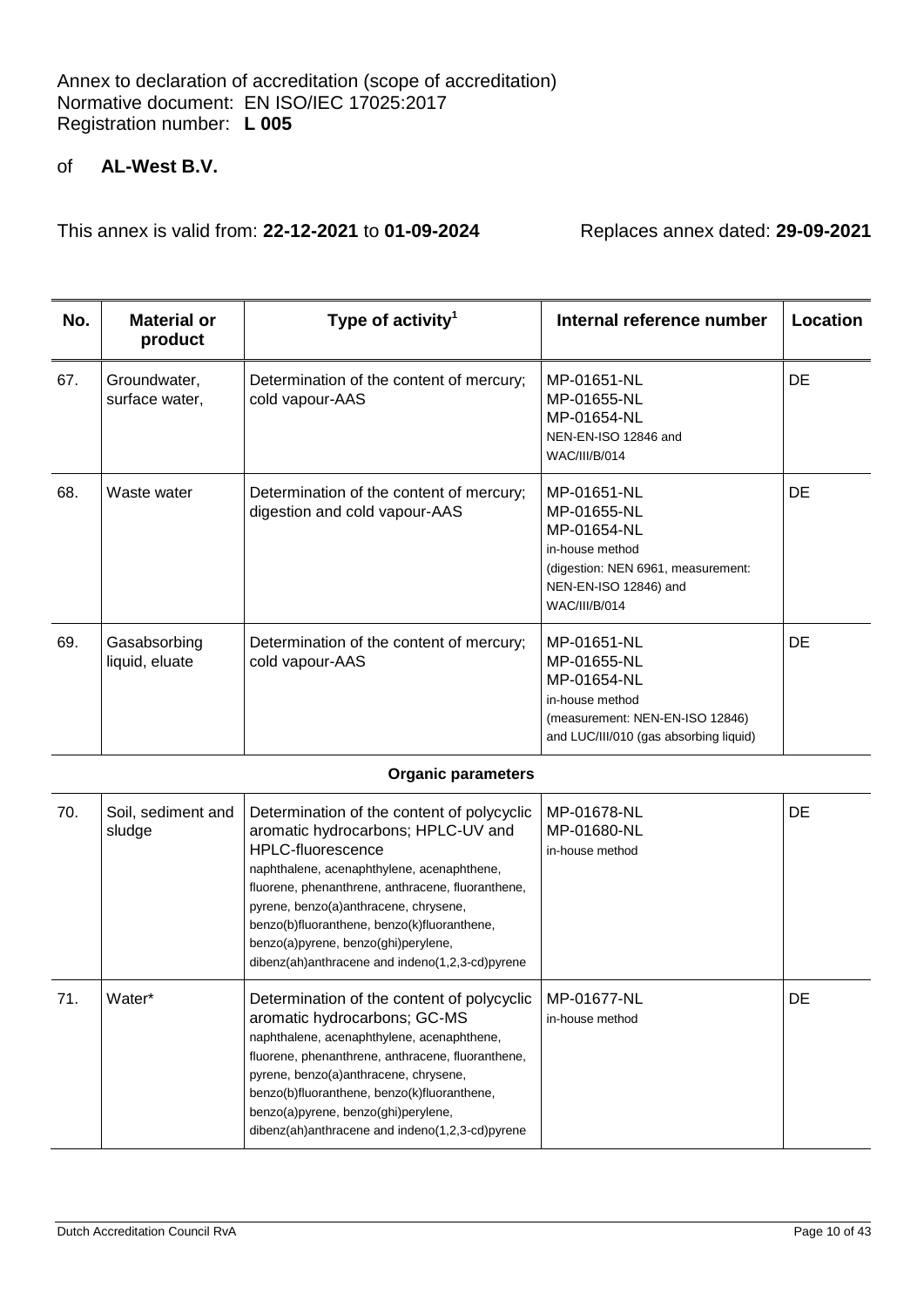| No. | <b>Material or</b><br>product | Type of activity <sup>1</sup>                                                                                                                                                                                                                                                                                                                                                                                              | Internal reference number                                       | Location |
|-----|-------------------------------|----------------------------------------------------------------------------------------------------------------------------------------------------------------------------------------------------------------------------------------------------------------------------------------------------------------------------------------------------------------------------------------------------------------------------|-----------------------------------------------------------------|----------|
| 72. | Water*                        | Determination of the content of polycyclic<br>aromatic hydrocarbons; HPLC UV and<br><b>HPLC-fluorescence</b><br>naphthalene, acenaphthene, acenaphthylene,<br>fluorene, phenanthrene, anthracene, fluoranthene,<br>pyrene, benzo(a)anthracene, chrysene,<br>benzo(b)fluoranthene, benzo(k)fluoranthene,<br>benzo(a)pyrene, benzo(ghi)perylene,<br>dibenz(ah)anthracene and indeno(1,2,3-cd)pyrene                          | MP-01680-NL<br><b>NEN-EN-ISO 17993</b>                          | DE       |
| 73. | Soil                          | Determination of the content of polycyclic<br>aromatic hydrocarbons; HPLC-UV and<br><b>HPLC-fluorescence</b><br>naphthalene, acenaphthylene, acenaphthene,<br>fluorene, phenanthrene, anthracene, fluoranthene,<br>pyrene, benzo(a)anthracene, chrysene,<br>benzo(b)fluoranthene, benzo(k)fluoranthene,<br>benzo(a)pyrene, benzo(ghi)perylene,<br>dibenz(ah)anthracene and indeno(1,2,3-cd)pyrene<br>and the sum of 16 PAK | MP-01678-NL<br>MP-01680-NL<br>ISO 13877 (1998) and NEN-EN 16181 | DE       |
| 74. | Air filter                    | Determination of the content of polycyclic<br>aromatic hydrocarbons; GC-MS<br>benzo(j)fluoranthene                                                                                                                                                                                                                                                                                                                         | MP-01682-NL<br>MP-01681-NL<br>in-house method                   | DE       |
| 75. | Air filter                    | Determination of the content of polycyclic<br>aromatic hydrocarbons; GC-MS<br>naphthalene, acenaphthylene, acenaphthene,<br>fluorene, phenanthrene, anthracene, fluoranthene,<br>pyrene, benzo(a)anthracene, chrysene,<br>benzo(b)fluoranthene, benzo(k)fluoranthene,<br>benzo(a)pyrene, benzo(ghi)perylene,<br>dibenz(ah)anthracene and indeno(1,2,3-cd)pyrene                                                            | MP-01682-NL<br>MP-01681-NL<br>NF X 43-329 and ISO 11338-2       | DE       |
| 76. | Soil                          | Determination of the content of polycyclic<br>aromatic hydrocarbons; ASE and GC-MS<br>naphthalene, acenaphtylene, acenaphthene,<br>fluorene, phenanthrene, anthracene, fluoranthene,<br>pyrene, benzo(a)anthracene, chrysene,<br>benzo(b)fluoranthene, benzo(k)fluoranthene,<br>benzo(a)pyrene, benzo(ghi)perylene,<br>dibenz(ah)anthracene and indeno(1,2,3-cd)pyrene                                                     | MP-01560-NL<br>MP-01681-NL<br>CMA/3/B                           | DE       |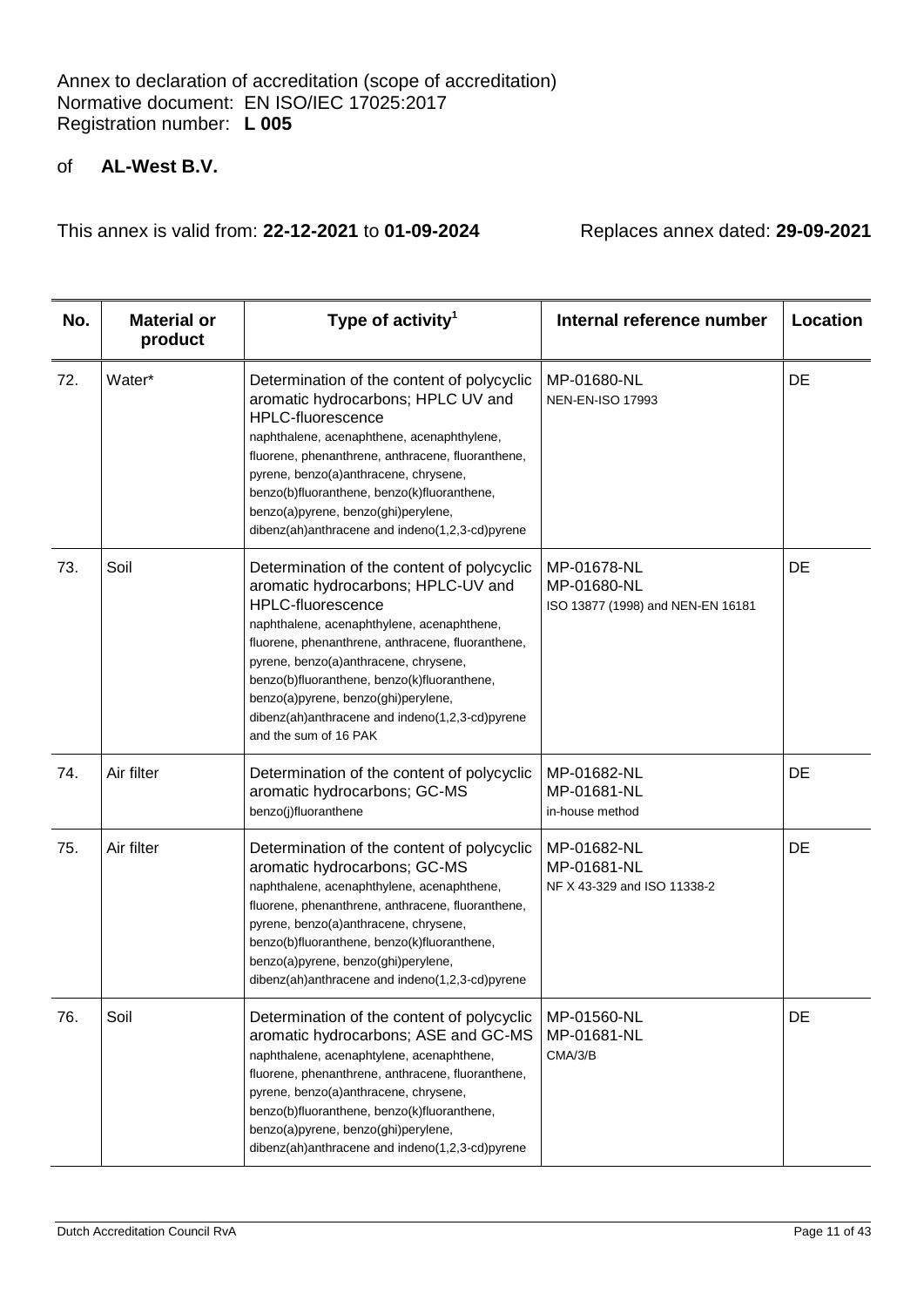| No. | <b>Material or</b><br>product        | Type of activity <sup>1</sup>                                                                                                                                                                                                                                                                                                                                                                                                                                                                              | Internal reference number                                             | Location |
|-----|--------------------------------------|------------------------------------------------------------------------------------------------------------------------------------------------------------------------------------------------------------------------------------------------------------------------------------------------------------------------------------------------------------------------------------------------------------------------------------------------------------------------------------------------------------|-----------------------------------------------------------------------|----------|
| 77. | Soil                                 | Determination of the content of mineral<br>oil and oil products; ASE and GC-FID                                                                                                                                                                                                                                                                                                                                                                                                                            | MP-01560-NL<br>MP-01678-NL<br>CMA/3/R.1                               | DE       |
| 78. | Soil, sediment,<br>sludge and water* | Determination of the content of mineral<br>oil and oil products; GC-FID                                                                                                                                                                                                                                                                                                                                                                                                                                    | MP-01675-NL<br>MP-01678-NL<br>in-house method                         | DE       |
| 79. | Soil                                 | Determination of the content of mineral<br>oil; GC-FID                                                                                                                                                                                                                                                                                                                                                                                                                                                     | MP-01678-NL<br><b>NEN-EN-ISO 16703</b>                                | DE       |
| 80. | Water*                               | Determination of the content of mineral<br>oil; GC-FID                                                                                                                                                                                                                                                                                                                                                                                                                                                     | MP-01675-NL<br><b>NEN-EN-ISO 9377-2</b>                               | DE       |
| 81. | Soil                                 | Determination of the content of aliphatic<br>and aromatic hydrocarbons; GC-FID<br>Aliphatic fraction C10-C40 including fractions >C10-<br>C12, >C12-C16, >C16-C21, >C21-C35, >C35-C40<br>aromatic fraction C10-C40 including fractions >C10-<br>C12, >C12-C16, >C16-C21, >C21-C35, >C35-C40                                                                                                                                                                                                                | MP-01675-NL,<br>MP-01678-NL,<br>MP-01727-NL<br>NVN-CEN ISO/TS 16558-2 | DE       |
| 82. | Waste                                | Determination of the content of mineral<br>oil; GC-FID                                                                                                                                                                                                                                                                                                                                                                                                                                                     | MP-01678-NL<br>NEN-EN-ISO 16703 and NEN-EN 14039                      | DE       |
| 83. | Soil, sediment and<br>sludge         | Determination of the content of<br>organochlorine pesticides; GC-ECD<br>aldrin, heptachlor, cis-heptachloro epoxide,<br>2,4 DDT, 4,4 DDT, 2,4 DDD, 4,4 DDD, 4,4 DDE,<br>$\alpha$ -HCH, β-HCH, γ-HCH, δ-HCH, $\alpha$ -endosulphan,<br>cis-chlordane, trans-chlordane, dieldrin, endrin,<br>telodrin, isodrin, endosulphan sulphate, 2,4-DDE,<br>β-endosulphan                                                                                                                                              | MP-01834-NL<br>in-house method                                        | DE       |
| 84. | Soil, sediment and<br>water*         | Simultaneous determination of the<br>content of non-volatile components;<br>GC-MS<br>simazine, propazine, atrazine, terbutryn, prometryn,<br>desmethryn, cyanazine, terbutylazine, dimethoate,<br>diazinone, parathion methyl, malathion, parathion<br>ethyl, bromophos methyl, methidathion, bromophos<br>ethyl, ethion, azinphos methyl, azinphos ethyl,<br>disulphoton, chlorpyriphos, mevinphos, triazophos,<br>fenitrothion, coumaphos, pyrazophos, trifluralin,<br>dichlorobenzonitrile and fenthion | MP-01845-NL<br>in-house method                                        | DE       |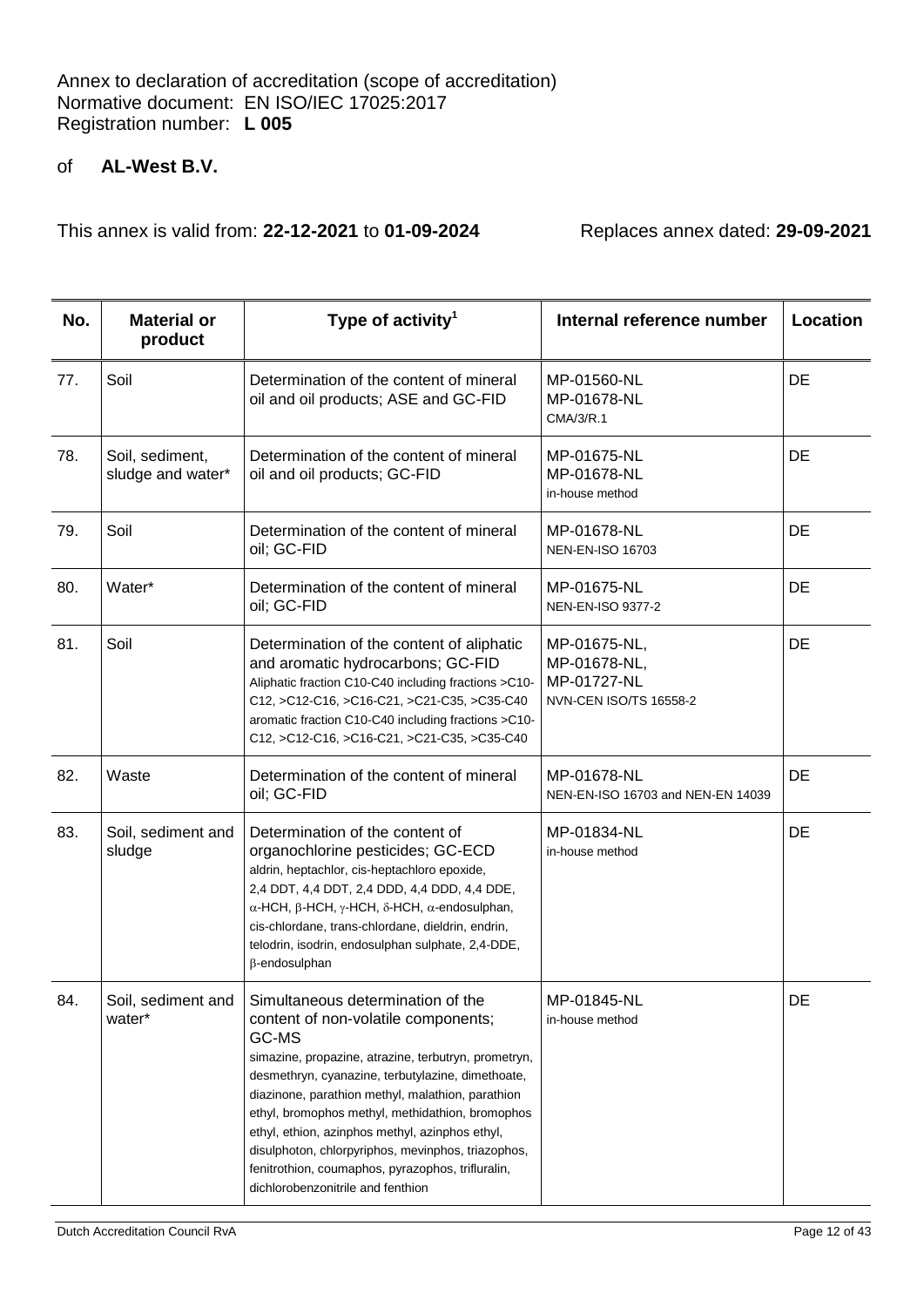# of **AL-West B.V.**

| No. | <b>Material or</b><br>product | Type of activity <sup>1</sup>                                                                                                                                                                                                                                                                                                                | Internal reference number                       | Location  |
|-----|-------------------------------|----------------------------------------------------------------------------------------------------------------------------------------------------------------------------------------------------------------------------------------------------------------------------------------------------------------------------------------------|-------------------------------------------------|-----------|
| 85. | Soil, sediment and<br>water*  | Simultaneous determination of the<br>content of softeners (phthalates); GC-MS<br>dimethylphthalate, diethylphthalate,<br>diisopropylphthalate, dipropylphthalate,<br>diisobutylphthalate, dibutylphthalate,<br>dipentylphthalate, diheptylphthalate,<br>dioctylphthalate, bis(2-ethylhexyl)phthalate (DOP,<br>DEHP) and benzylbutylphthalate | MP-01845-NL<br>in-house method                  | <b>DE</b> |
| 86. | Water*                        | Determination of the content of non-<br>volatile extractable organohalogen<br>compounds (EOX); micro-coulometry                                                                                                                                                                                                                              | MP-01824-NL<br><b>NEN 6402</b>                  | DE        |
| 87. | Soil and sediment             | Determination of the content of extra-<br>ctable organohalogen compounds (EOX);<br>micro-coulometry                                                                                                                                                                                                                                          | MP-01819-NL<br>in-house method                  | DE        |
| 88. | Waste water                   | Determination of the content of extra-<br>ctable organohalogen compounds (EOX);<br>micro-coulometry                                                                                                                                                                                                                                          | MP-01824-NL<br>in-house method                  | DE        |
| 89. | Water*                        | Determination of the content of<br>adsorbable organohalogens (AOX);<br>microcoulometry                                                                                                                                                                                                                                                       | MP-01722-NL<br><b>NEN-EN-ISO 9562</b>           | DE        |
| 90. | Water*                        | Determination of the content of volatile<br>organohalogens (VOX); microcoulometry                                                                                                                                                                                                                                                            | MP-01720-NL<br>in-house method and WAC/IV/B/012 | DE        |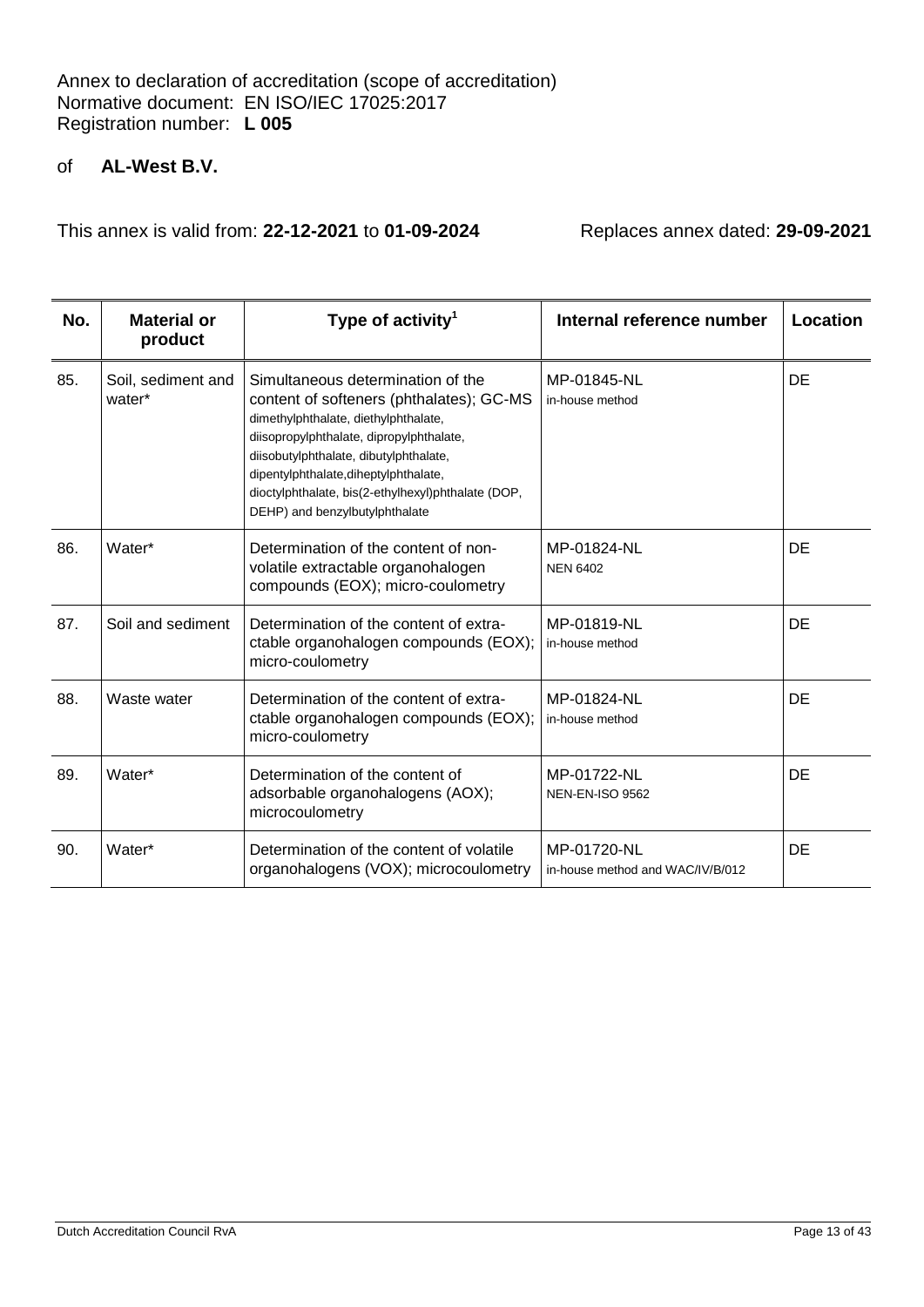| No. | <b>Material or</b><br>product | Type of activity <sup>1</sup>                                                                                                                                                                                                                                                                                                                                                                                                                                                                                                                                                                                                                                                                                                                                                                                                                                                                                                                                                                                                                                                                                                                                                                                                                                                                                                         | Internal reference number              | Location |
|-----|-------------------------------|---------------------------------------------------------------------------------------------------------------------------------------------------------------------------------------------------------------------------------------------------------------------------------------------------------------------------------------------------------------------------------------------------------------------------------------------------------------------------------------------------------------------------------------------------------------------------------------------------------------------------------------------------------------------------------------------------------------------------------------------------------------------------------------------------------------------------------------------------------------------------------------------------------------------------------------------------------------------------------------------------------------------------------------------------------------------------------------------------------------------------------------------------------------------------------------------------------------------------------------------------------------------------------------------------------------------------------------|----------------------------------------|----------|
| 91. | Soil and sediment             | Determination of the content of aromatic<br>aliphatic, chlorinated and brominated<br>hydrocarbons; headspace<br>GC-MS<br>benzene, toluene, ethyl benzene, xylenes,<br>naphthalene, styrene, dichloromethane,<br>trichloromethane, tetrachloromethane,<br>1,1-dichloroethane, 1,2-dichloroethane,<br>cis-1,2-dichloroethylene, trans-1,2-dichloroethylene,<br>1,1,1,-trichloroethane, 1,1,2-trichloroethane,<br>trichloroethylene, tetrachloroethylene,<br>1,2-dichloropropane, 1,2,3-trichloropropane,<br>cis-1,3-dichloropropylene,<br>trans-1,3-dichloropropylene,<br>monochlorobenzene, 1, 2-dichlorobenzene and<br>methyl-t-butylether, 1,3-dichloropropane, pentane,<br>hexane, heptane, octane, nonane, decane,<br>undecane, dodecane, 1,3-dichlorobenzene, 1,4-<br>dichlorobenzene, 1,2,3-trichlorobenzene,<br>1,2,4-trichlorobenzene, 1,3,5-trichlorobenzene,<br>1,2,3-trimethylbenzene, 1,2,4-trimethylbenzene,<br>$\alpha$ -methylstyrene, mesitylene, propylbenzene,<br>isopropylbenzene, bromochloromethane,<br>bromotrichloromethane, dibromomethane,<br>dichlorobromomethane, dibromochloromethane,<br>tribromomethane, hexachlorobutadiene, iso-octane,<br>cyclohexane, 1,1-dichloroethylene, 2,3-dichloro-1-<br>propylene, hexachloroethane, 1,1,1,2-<br>tetrachloroethane, vinyl chloride and ethyl-t-<br>butylether | MP-01544-NL<br><b>NEN-EN-ISO 22155</b> | DE       |
| 92. | Soil and sediment             | Determination of the content of aromatic<br>and aliphatic hydrocarbons; headspace<br>GC-MS<br>volatile hydrocarbon fraction (C5-C10),<br>volatile hydrocarbon fraction (C6-C10)                                                                                                                                                                                                                                                                                                                                                                                                                                                                                                                                                                                                                                                                                                                                                                                                                                                                                                                                                                                                                                                                                                                                                       | MP-01544-NL<br>NEN-EN-ISO 16558-1      | DE       |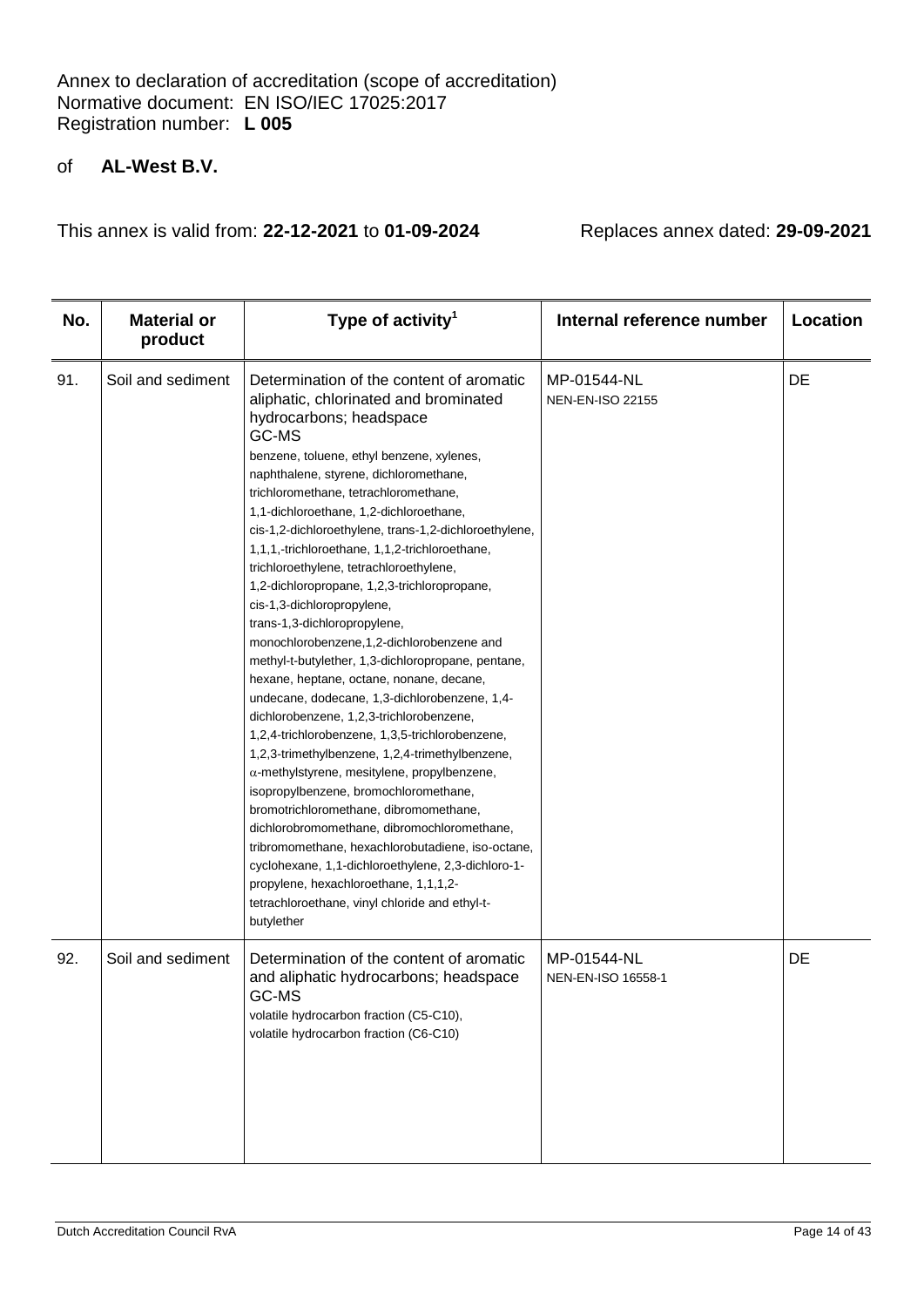| No. | <b>Material or</b><br>product | Type of activity <sup>1</sup>                                                                                                                                                                                                                                                                                                                                                                                                                                                                                                                                                                                                                                                                                                                                                                                                                                                         | Internal reference number                                       | Location |
|-----|-------------------------------|---------------------------------------------------------------------------------------------------------------------------------------------------------------------------------------------------------------------------------------------------------------------------------------------------------------------------------------------------------------------------------------------------------------------------------------------------------------------------------------------------------------------------------------------------------------------------------------------------------------------------------------------------------------------------------------------------------------------------------------------------------------------------------------------------------------------------------------------------------------------------------------|-----------------------------------------------------------------|----------|
| 93. | Water*                        | Determination of the content of aromatic<br>hydrocarbons; headspace GC-MS<br>benzene, toluene, m/p-xylene, o-xylene and ethyl<br>benzene, naphthalene, hexane, heptane, octane,<br>nonane, decane, undecane, dodecane, 1,2,3<br>trimethylbenzene, 1,2,4-trimethylbenzene, 1,2,3<br>trichlorobenzene, 1,2,4 trichlorobenzene, 1,3,5<br>trichlorobenzene, a-methylstyrene, mesitylene,<br>propylbenzene, isopropylbenzene,<br>hexachlorobutadiene, iso-octane, cyclohexane,<br>C6-C10 and styrene                                                                                                                                                                                                                                                                                                                                                                                       | MP-01544-NL<br>ISO 11423-1                                      | DE       |
| 94. | Water*                        | Determination of the content of<br>chlorinated hydrocarbons; headspace<br>GC-MS<br>dichloromethane, trichloromethane,<br>tetrachloromethane, 1,1-dichloroethane,<br>1,2-dichloroethane, trichloroethylene,<br>cis-1,2-dichloroethylene, trans-1,2-dichloroethylene,<br>1,1,1-trichloroethane, 1,1,2-trichloroethane,<br>1,1-dichloroethylene, tetrachloroethylene,<br>1,2-dichloropropane, 1,3-dichloropropane,<br>cis-1,3-dichloropropylene,<br>trans-1,3-dichloropropylene, dibromomethane,<br>bromochloromethane, dibromochloromethane,<br>dichlorobromomethane, tribromomethane, 1,1,2-<br>trichloropropane, monochlorobenzene, 1,2-<br>dichlorobenzene, 1,3-dichlorobenzene, 1,4-<br>dichlorobenzene, 1,2,3-trichloropropane, 2,3-<br>dichloro-1-propylene, hexachloroethane, 1,1,1,2-<br>tetrachloroethane, 1,1,2,2-tetrachloorethane,<br>methyl-t-butylether and vinylchloride | MP-01544-NL<br><b>NEN-EN-ISO 10301</b>                          | DE       |
| 95. | Waste water                   | Determination of the content of aromatic<br>and aliphatic and chlorinated<br>hydrocarbons; headspace GC-MS<br>2-chlorobutadiene (chloroprene), 2-chlorotoluene,<br>3-chlorotoluene, 4-chlorotoluene and 3-chloroprene                                                                                                                                                                                                                                                                                                                                                                                                                                                                                                                                                                                                                                                                 | MP-01544-NL<br>in-house method<br>(analysis NEN-EN-ISO 10301)   | DE       |
| 96. | Water*                        | Determination of the content of aromatic<br>and aliphatic hydrocarbons; headspace<br>GC-MS<br>volatile hydrocarbon fraction (C5-C10)                                                                                                                                                                                                                                                                                                                                                                                                                                                                                                                                                                                                                                                                                                                                                  | MP-01544-NL<br>in-house method<br>(analysis NEN-EN-ISO 16558-1) | DE       |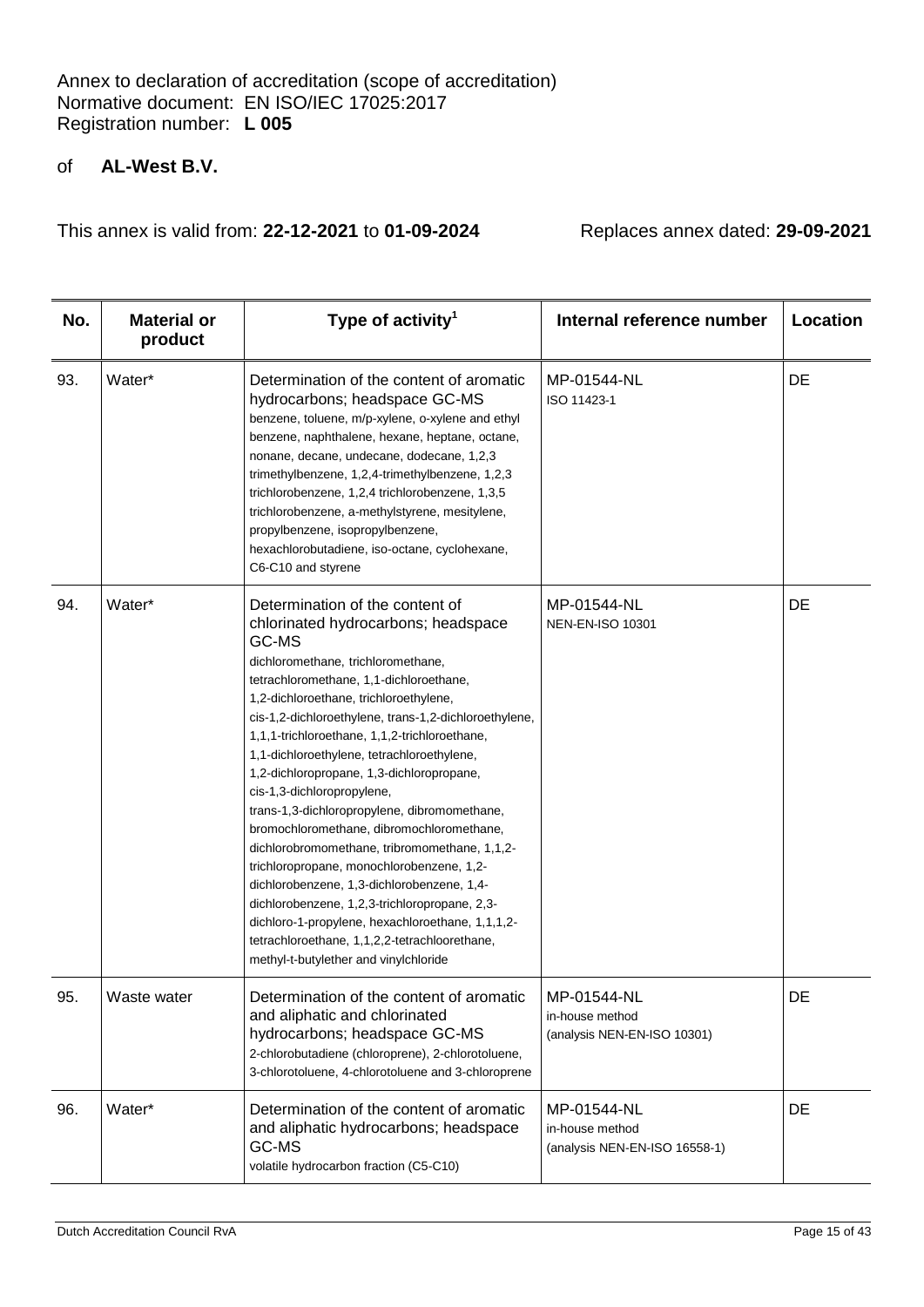# of **AL-West B.V.**

| No. | <b>Material or</b><br>product | Type of activity <sup>1</sup>                                                                                                                                                                                                                                                                                                                                                                                                                                                                                                                                                                                                                                                                                                                                                                                                                                                                                                                                                                                                                                                                                               | Internal reference number              | Location  |
|-----|-------------------------------|-----------------------------------------------------------------------------------------------------------------------------------------------------------------------------------------------------------------------------------------------------------------------------------------------------------------------------------------------------------------------------------------------------------------------------------------------------------------------------------------------------------------------------------------------------------------------------------------------------------------------------------------------------------------------------------------------------------------------------------------------------------------------------------------------------------------------------------------------------------------------------------------------------------------------------------------------------------------------------------------------------------------------------------------------------------------------------------------------------------------------------|----------------------------------------|-----------|
| 97. | Water*                        | Determination of the content of aromatic<br>and chlorinated hydrocarbons;<br>headspace GC-MS Purge & Trap<br>benzene, toluene, ethylbenzene, m/p-xylene, o-<br>xylene, naphthalene, styrene, vinylchloride,<br>dichloormethane, chloroform, carbon tetrachloride,<br>trichloroethylene, tetrachloroethene,<br>1,1,1-trichloroethane, 1,1,2-trichloroethane,<br>1,1-dichloroethane, 1,2-dichloroethane,<br>1,2-dichloroethene (cis), 1,2-dichloroethene (trans),<br>1,1-dichloroethene, 1,1-dichloropropane,<br>1,2-dichloropropane, 1,3-dichloropropane,<br>monochlorobenzene, 1,3-dichlorobenzene,<br>1,4-dichlorobenzene, 1,2-dichlorobenzene,<br>ethyl-butyl ether, methyl-butyl ether, bromoform,<br>1,1,1,2-tetrachloroethane,<br>1,1,2,2-tetrachloroethane, isopropylbenzene,<br>propylbenzene, allylbenzene, 2-ethyltoluene,<br>3,4,-ethyltoluene, 2-chlorotoluene, 3-chlorotoluene,<br>4-chlorotoluene, 1,3,5,-trimethylbenzene,<br>1,2,4,-trimethylbenzene, 1,2,3,-trimethylbenzene,<br>1,3,5,-trichloorbenzene, 1,2,4,-trichloorbenzene,<br>1,2,3,-trichloorbenzene, 1,2,-diethylbenzene,<br>1,3,-diethylbenzene. | MP-01674-NL<br><b>NEN-EN-ISO 15680</b> | <b>DE</b> |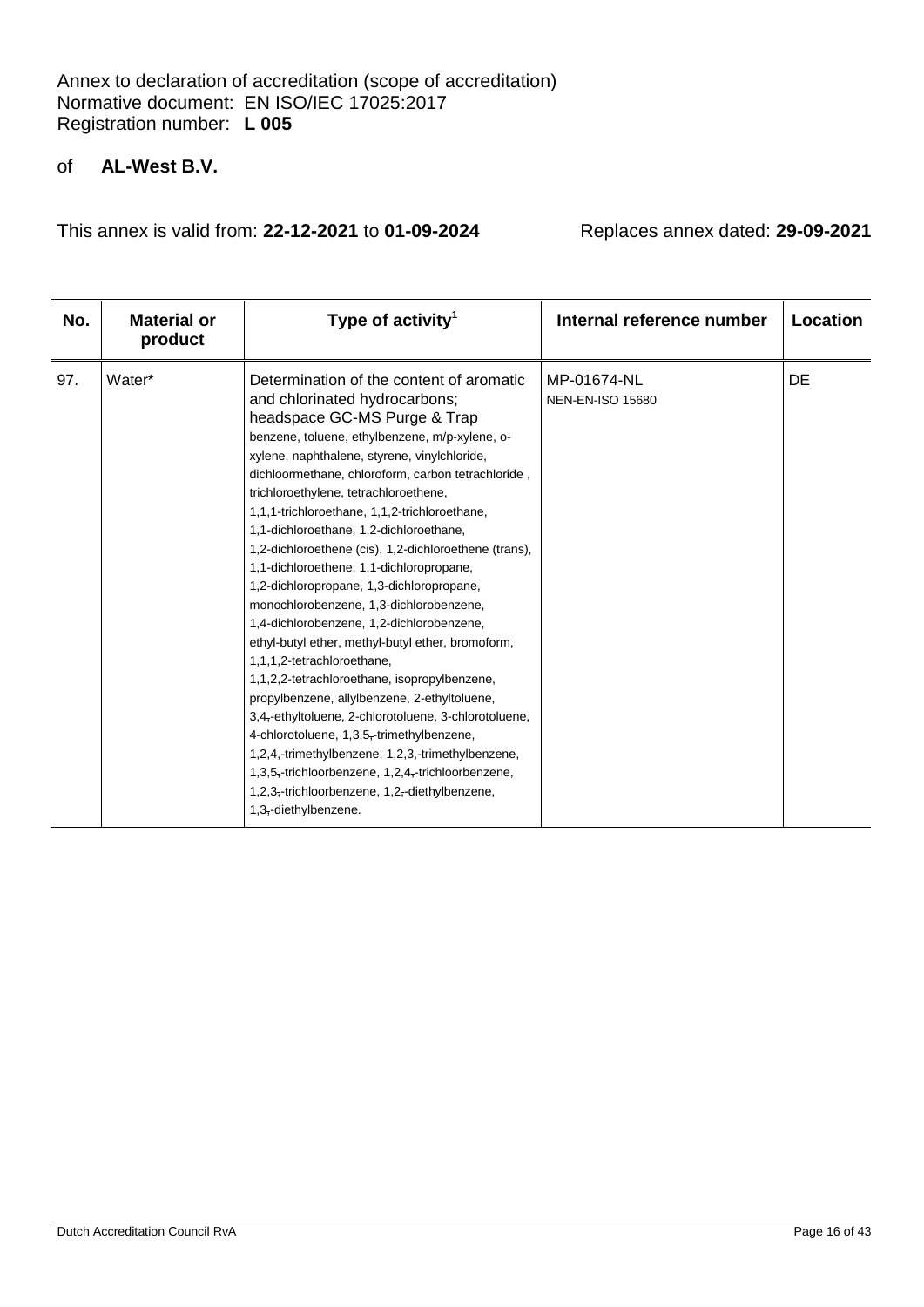# of **AL-West B.V.**

| No. | <b>Material or</b><br>product                                 | Type of activity <sup>1</sup>                                                                                                                                                                                                                                                                                                                                                                                                                                                                                                                                                                                                                                                                                                                                                                                                                                                                                                                                                                                                                                                                                                                                                                                                                                                                                                                                                                                                                                                                                                                                                                                                                                                                                                                                                                                                                                                            | Internal reference number      | Location |
|-----|---------------------------------------------------------------|------------------------------------------------------------------------------------------------------------------------------------------------------------------------------------------------------------------------------------------------------------------------------------------------------------------------------------------------------------------------------------------------------------------------------------------------------------------------------------------------------------------------------------------------------------------------------------------------------------------------------------------------------------------------------------------------------------------------------------------------------------------------------------------------------------------------------------------------------------------------------------------------------------------------------------------------------------------------------------------------------------------------------------------------------------------------------------------------------------------------------------------------------------------------------------------------------------------------------------------------------------------------------------------------------------------------------------------------------------------------------------------------------------------------------------------------------------------------------------------------------------------------------------------------------------------------------------------------------------------------------------------------------------------------------------------------------------------------------------------------------------------------------------------------------------------------------------------------------------------------------------------|--------------------------------|----------|
| 98. | Carbon tube and<br>Carbon diffusion-<br>badge and<br>carboxen | Determination of the content of alkanes,<br>alcohols, aromatics, esters, ethers,<br>ketones and acrylates, chlorinated- and<br>brominated hydrocarbons; GC-MS<br>benzene, toluene, ethyl benzene, xylenes,<br>naphthalene, styrene, mesitylene,<br>isopropylbenzene, propylbenzene,<br>alfa-methylstyrene, volatile hydrocarbon fraction<br>(C6-C10), n-pentane, n-hexane, n-heptane,<br>n-octane, n-nonane, n-decane, n-undecane,<br>n-dodecane, iso-octane, ethanol, isopropanol,<br>n-butanol, isobutanol, sec.butanol, tert.butanol,<br>n-pentanol, cyclohexanol, 4-methyl-2-pentanol,<br>methyl acetate, ethyl acetate, n-propyl acetate,<br>isopropyl acetate, n-butyl acetate, isobutyl acetate,<br>sec.butyl acetate, tert.butyl acetate, n-pentyl<br>acetate, vinyl acetate, diethyl ether, diisopropyle<br>ther, tetrahydrofurane, 1,4-dioxane,<br>methyl tert-butyl ether, diphenyl ether,<br>1-methoxy-2-propanol, 1-methoxy-2-propyl acetate,<br>2-butoxy ethyl acetate, acetone, methyl ethyl<br>ketone, methyl isobutyl ketone, 2-hexanone,<br>diisobutyl ketone, cyclohexanone,<br>5-methyl-2-hexanone, methyl acrylate, methyl<br>metacrylate, ethyl acrylate, ethyl metacrylate, butyl<br>acrylate, butyl metacrylate, dichloromethane,<br>trichloromethane, tetrachlorocarbon,<br>trichloroethylene, tetrachloroethylene,<br>1,1,1-trichloroethane, 1,1,2-trichloroethane,<br>1,1-dichloroethane, 1,2-dichloroethane,<br>1,1-dichloorethylene, cis-1,2-dichloorethylene,<br>1,2,3-trimethylbenzene, 1,2,4-trimethylbenzene,<br>monochlorobenzene, dichlorobenzenes and<br>trichlorobenzenes, vinyl chloride,<br>bromochloromethane, bromodichloromethane,<br>dibromomethane, dibromochloromethane,<br>tribromomethane, acrylonitrile, isoforone,<br>1-methyl-2-pyrrolidone, 1,2-dibromoethane,<br>2-chloropropane, 2/3-methylcyclohexanon and<br>4-methylcyclohexanon | MP-01495-NL<br>in-house method | DE       |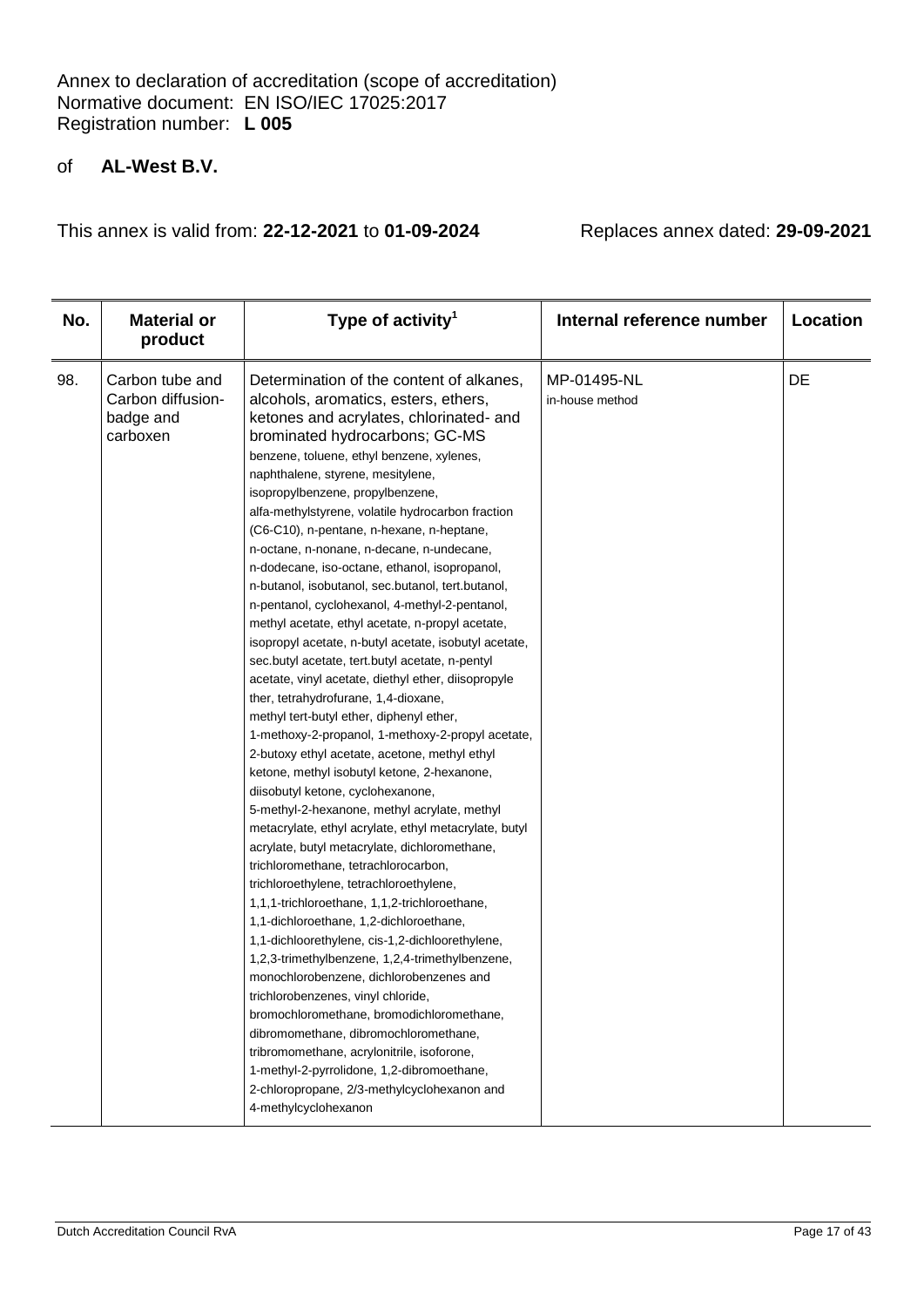| No.  | <b>Material or</b><br>product | Type of activity <sup>1</sup>                                                                                                                                                                                                                                                                                                                                                                          | Internal reference number                                                            | Location |
|------|-------------------------------|--------------------------------------------------------------------------------------------------------------------------------------------------------------------------------------------------------------------------------------------------------------------------------------------------------------------------------------------------------------------------------------------------------|--------------------------------------------------------------------------------------|----------|
| 99.  | Water*                        | Determination of the content of water<br>soluble solvents; headspace GC-MS<br>acetone, acetonitrile, n-butanol, isobutanol,<br>sec.butanol, tert.butanol, butyl acetate, diethyl<br>ether, dioxane, ethanol, ethyl acetate, methanol,<br>methyl acetate, methyl ethyl ketone, methyl isobutyl<br>ketone, n-propanol, isopropanol, tetrahydrofurane                                                     | MP-01837-NL<br>in-house method                                                       | DE       |
| 100. | Soil and sediment             | Determination of the content of organotin<br>compounds; GC-MS<br>tributyltin and triphenyltin                                                                                                                                                                                                                                                                                                          | MP-01852-NL<br>in-house method                                                       | DE       |
| 101. | Soil                          | Determination of organotin compounds;<br>GC-MS<br>monobutyltin and dibutyltin                                                                                                                                                                                                                                                                                                                          | MP-01852-NL<br>in-house method                                                       | DE       |
| 102. | Surface water                 | Determination of the content of organotin<br>compounds; GC-MS<br>tributyltin and triphenyltin                                                                                                                                                                                                                                                                                                          | MP-01852-NL<br>in-house method                                                       | DE       |
| 103. | Soil and sediment             | Determination of the content of<br>chlorophenols; GC-MS<br>2,3-dichlorophenol, 2,4/2,5-dichlorophenol,<br>2,6-dichlorophenol, 3,4-dichlorophenol,<br>3,5-dichlorophenol, 2,3,4-trichlorophenol,<br>2,3,5-trichlorophenol, 2,3,6-trichlorophenol,<br>2,4,5-trichlorophenol, 2,4,6-trichlorophenol,<br>3,4,5-trichlorophenol, 2,3,4,5-tetrachlorophenol,<br>2,3,4,6-tetrachlorophenol, pentachlorophenol | MP-01713-NL<br>MP-01861-NL<br>NEN-ISO 14154 (soil) and in-house<br>method (sediment) | DE       |
| 104. | Soil and sediment             | Determination of the content of<br>chlorophenols; alkylphenols and phenol;<br>GC-MS<br>2-chlorophenol, 3-chlorophenol, 4-chlorophenol,<br>2,3,5,6-tetrachlorophenol, 4-chloro-3-methylphenol,<br>phenol, cresols (m,p,o), 2,3-dimethylphenol, 2,4-<br>dimethylphenol, 2,5-dimethylphenol, 2,6-<br>dimethylphenol, 3,4-dimethylphenol, 3,5-<br>dimethylphenol en ethylphenols (m,p,o)                   | MP-01713-NL<br>MP-01861-NL<br>in-house method                                        | DE       |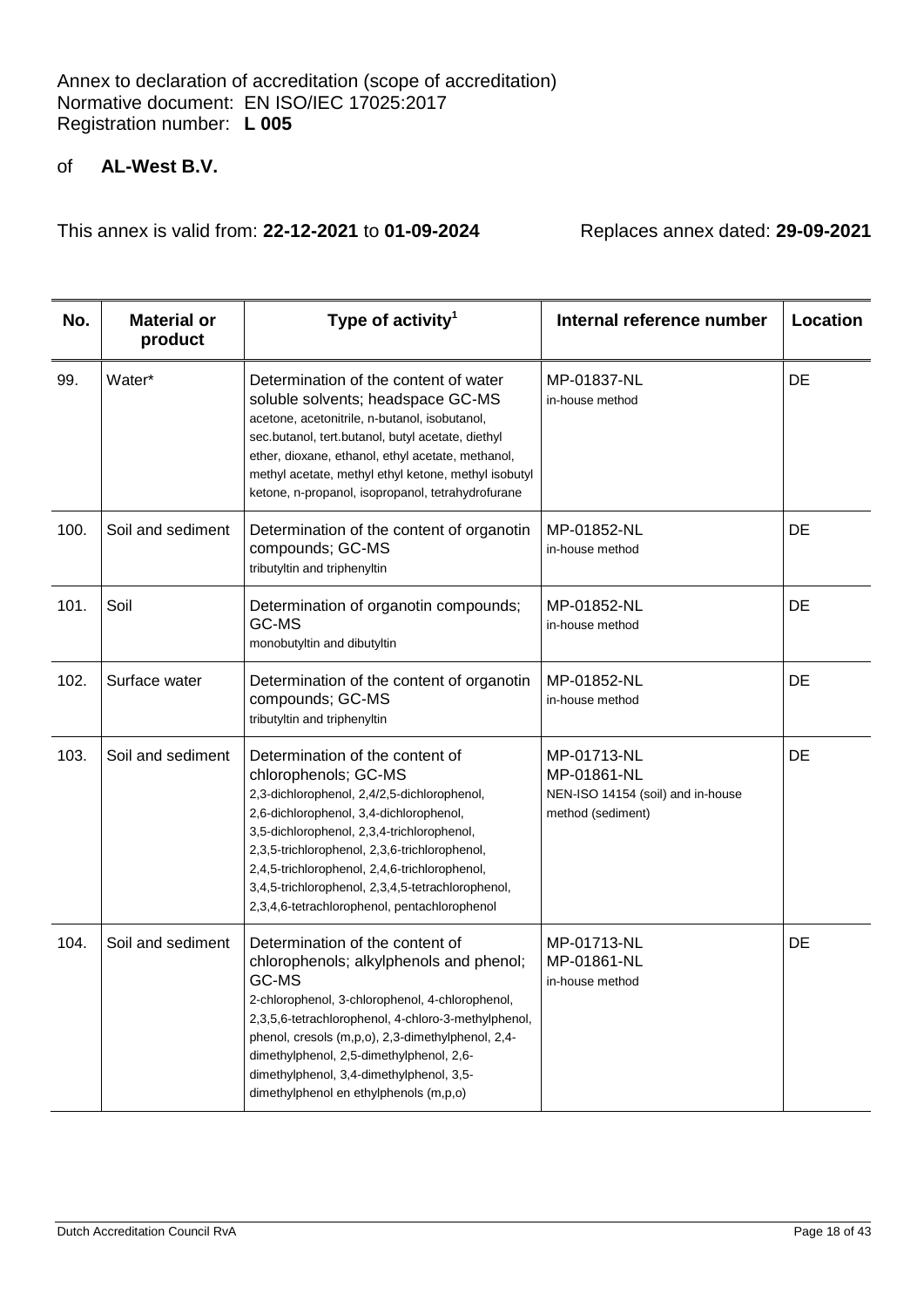# of **AL-West B.V.**

| No.  | <b>Material or</b><br>product         | Type of activity <sup>1</sup>                                                                                                                                                                                                                                                                                                                                                                                                                                                                                                                                     | Internal reference number                                   | Location |
|------|---------------------------------------|-------------------------------------------------------------------------------------------------------------------------------------------------------------------------------------------------------------------------------------------------------------------------------------------------------------------------------------------------------------------------------------------------------------------------------------------------------------------------------------------------------------------------------------------------------------------|-------------------------------------------------------------|----------|
| 105. | Water*                                | Determination of the content of<br>chlorophenols; GC-MS<br>2-chlorophenol, 3-chlorophenol, 4-chlorophenol,<br>2,3-dichlorophenol, 2,4/2,5-dichlorophenol, 2,6-<br>dichlorophenol, 3,4-dichlorophenol, 3,5-<br>dichlorophenol, 2,3,4-trichlorophenol, 2,3,5-<br>trichlorophenol, 2,3,6-trichlorophenol,<br>2,4,5-trichlorophenol, 2,4,6-trichlorophenol,<br>3,4,5-trichlorophenol, 2,3,4,5-tetrachlorophenol,<br>2,3,4,6-tetrachlorophenol, 2,3,5,6-tetrachlorophenol<br>and pentachlorophenol                                                                     | MP-01713-NL<br><b>NEN-EN 12673</b>                          | DE       |
| 106. | Water*                                | Determination of the content of<br>chlorophenols, alkylphenols and phenol;<br>GC-MS<br>4-chloro-3-methylphenol, phenol, cresols (m,p,o),<br>2,3-dimethylphenol, 2,4-dimethylphenol,<br>2,5-dimethylphenol, 2,6-dimethylphenol,<br>3,4-dimethylphenol, 3,5-dimethylphenol and<br>ethylphenols (m,p,o)                                                                                                                                                                                                                                                              | MP-01713-NL<br>in-house method                              | DE       |
| 107. | Soil, sediment,<br>sludge and fly ash | Determination of the content of dioxins<br>and dibenzofurans, 17 toxic congeners<br>and group totals; GC-HRMS<br>2,3,7,8 TCDD, 1,2,3,7,8 PCDD, 1,2,3,4,7,8 HxCDD,<br>1,2,3,6,7,8 HxCDD, 1,2,3,7,8,9 HxCDD,<br>2,3,7,8 TCDF, 1,2,3,7,8 PCDF, 2,3,4,7,8 PCDF,<br>1,2,3,4,7,8 HxCDF, 1,2,3,6,7,8 HxCDF,<br>1,2,3,7,8,9 HxCDF, 2,3,4,6,7,8 HxCDF,<br>1,2,3,4,6,7,8 HpCDD, OCDD, 1,2,3,4,6,7,8 HpCDF,<br>1,2,3,4,7,8,9 HpCDF, OCDF, TEQ according<br>NATO/CCMS upperbound, TEQ according<br>NATO/CCMS, TEQ according WHO 2005<br>upperbound and TEQ according WHO 2005 | MP-01689-NL<br>in-house method<br>(measurement NEN-EN 1948) | DE       |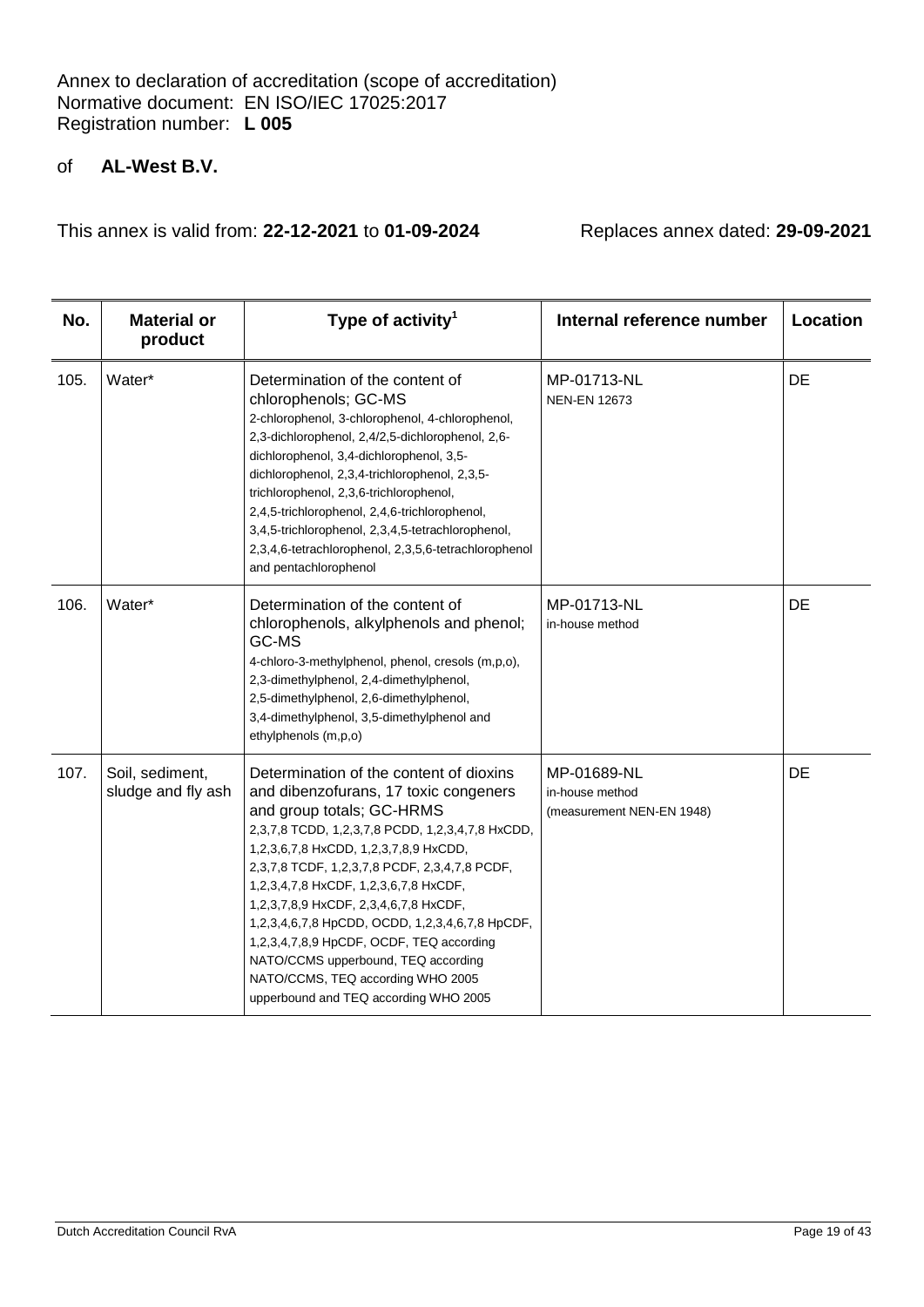# of **AL-West B.V.**

| No.  | <b>Material or</b><br>product | Type of activity <sup>1</sup>                                                                                                                                                                                                                                                                                                                                                                                                                                                                                                                                     | Internal reference number                                                                                          | Location |
|------|-------------------------------|-------------------------------------------------------------------------------------------------------------------------------------------------------------------------------------------------------------------------------------------------------------------------------------------------------------------------------------------------------------------------------------------------------------------------------------------------------------------------------------------------------------------------------------------------------------------|--------------------------------------------------------------------------------------------------------------------|----------|
| 108. | Water*                        | Determination of the content of dioxins<br>and dibenzofurans, 17 toxic congeners<br>and group totals; GC-HRMS<br>2,3,7,8 TCDD, 1,2,3,7,8 PCDD, 1,2,3,4,7,8 HxCDD,<br>1,2,3,6,7,8 HxCDD, 1,2,3,7,8,9 HxCDD,<br>2,3,7,8 TCDF, 1,2,3,7,8 PCDF, 2,3,4,7,8 PCDF,<br>1,2,3,4,7,8 HxCDF, 1,2,3,6,7,8 HxCDF,<br>1,2,3,7,8,9 HxCDF, 2,3,4,6,7,8 HxCDF,<br>1,2,3,4,6,7,8 HpCDD, OCDD, 1,2,3,4,6,7,8 HpCDF,<br>1,2,3,4,7,8,9 HpCDF, OCDF, TEQ according<br>NATO/CCMS upperbound, TEQ according<br>NATO/CCMS, TEQ according WHO 2005<br>upperbound and TEQ according WHO 2005 | MP-01689-NL<br>ISO 18073                                                                                           | DE       |
| 109. | Air                           | Determination of the content of dioxins<br>and dibenzofurans; GC-HRMS<br>2,3,7,8 TCDD, 1,2,3,7,8 PCDD, 1,2,3,4,7,8 HxCDD,<br>1,2,3,6,7,8 HxCDD, 1,2,3,7,8,9 HxCDD,<br>2,3,7,8 TCDF, 1,2,3,7,8 PCDF, 2,3,4,7,8 PCDF,<br>1,2,3,4,7,8 HxCDF, 1,2,3,6,7,8 HxCDF,<br>1,2,3,7,8,9 HxCDF, 2,3,4,6,7,8 HxCDF,<br>1,2,3,4,6,7,8 HpCDD, OCDD, 1,2,3,4,6,7,8 HpCDF,<br>1,2,3,4,7,8,9 HpCDF, OCDF, TEQ according<br>NATO/CCMS Upper bound, TEQ according<br>NATO/CCMS, TEQ according WHO 2005<br>upperbound and TEQ according WHO 2005                                        | MP-01689-NL<br><b>NEN-EN 1948</b>                                                                                  | DE       |
| 110. | Soil and sediment             | Determination of the content of<br>polychlorinated biphenyls (PCB's);<br>GC-MS<br>PCB 28 (2,4-4' trichlorobiphenyl),<br>PCB 52 (2,5 2',5' tetrachlorobiphenyl),<br>PCB 101 (2,4,5 2',5' pentachlorobiphenyl),<br>PCB 118 (2,4,5 3',4' pentachlorobiphenyl),<br>PCB 138 (2,3,4 2',4',5' hexachlorobiphenyl),<br>PCB 153 (2,4,5 2',4',5' hexachlorobiphenyl) and<br>PCB 180 (2,3,4,5 2',4',5' heptachlorobiphenyl)                                                                                                                                                  | MP-01678-NL<br>MP-01679-NL<br>ISO 10382 (soil) and<br>in-house method (sediment) and<br>NEN-EN 16167 (2012) (soil) | DE       |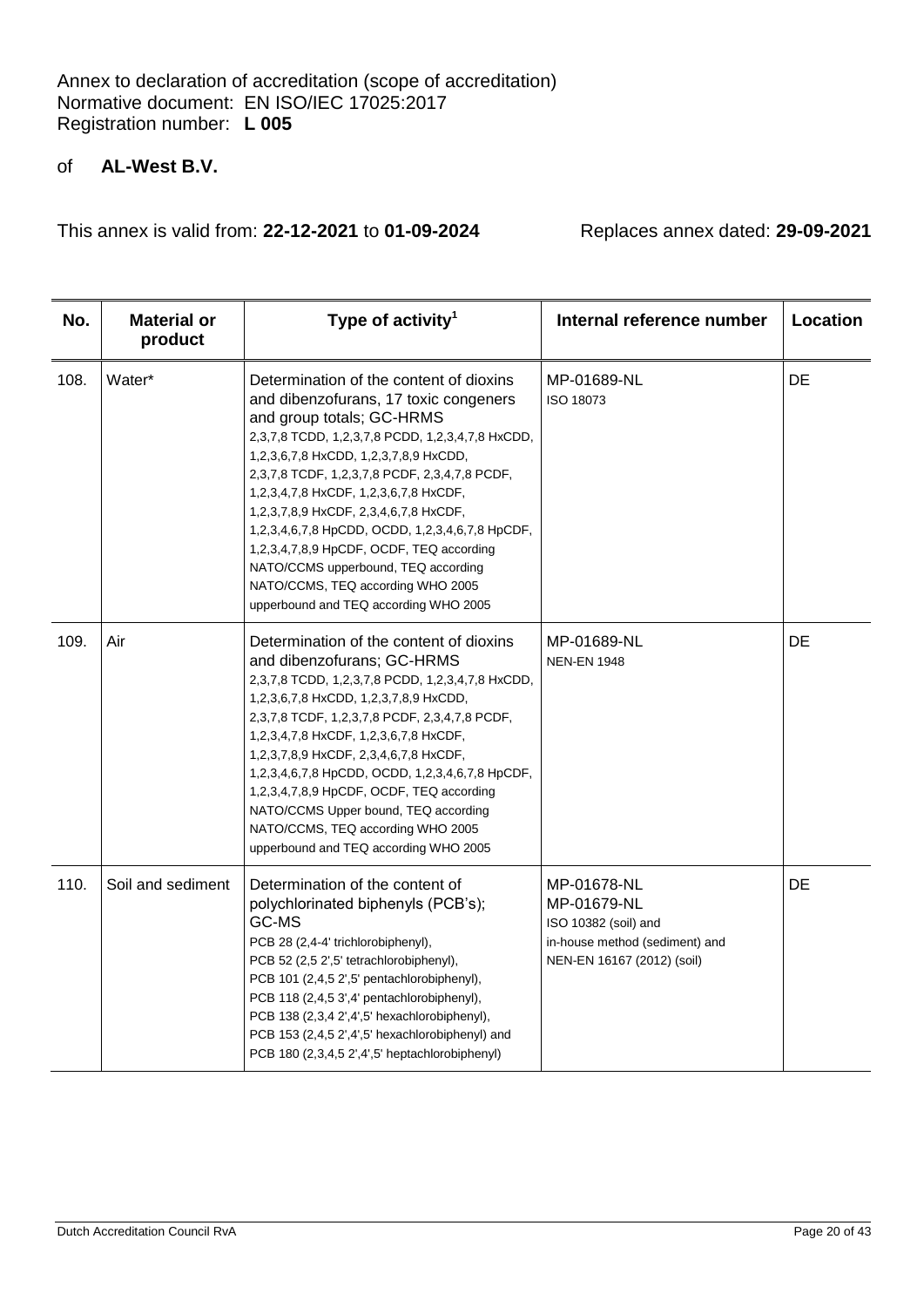# of **AL-West B.V.**

| No.  | <b>Material or</b><br>product | Type of activity <sup>1</sup>                                                                                                                                                                                                                                                                                                                                                                                                                                                                                                                                                                                                                                                                                                                                                                                                                                                                                                                                                                                                                   | Internal reference number                                    | Location |
|------|-------------------------------|-------------------------------------------------------------------------------------------------------------------------------------------------------------------------------------------------------------------------------------------------------------------------------------------------------------------------------------------------------------------------------------------------------------------------------------------------------------------------------------------------------------------------------------------------------------------------------------------------------------------------------------------------------------------------------------------------------------------------------------------------------------------------------------------------------------------------------------------------------------------------------------------------------------------------------------------------------------------------------------------------------------------------------------------------|--------------------------------------------------------------|----------|
| 111. | Soil and sludge               | Determination of the content of<br>organochlorine pesticides (OCP's) and<br>polychlorinated biphenyls (PCB's); GC-<br>MS<br>aldrin, dieldrin, endrin, telodrin, isodrin, heptachlor,<br>cis-heptachloro epoxide, trans-heptachloro epoxide,<br>hexachlorobenzene, 2,4-DDE, 4,4-DDE, 2,4-DDT,<br>4,4-DDT, 2,4-DDD, 4,4-DDD, $\alpha$ -HCH, $\beta$ -HCH,<br>$\gamma$ -HCH, $\delta$ -HCH, $\epsilon$ -HCH, $\alpha$ -endosulphan,<br>endosulphan sulphate, hexachlorobutadiene,<br>cis-chlordane, trans-chlordane,<br>1,2,3-trichlorobenzene, 1,2,4-trichlorobenzene,<br>1,3,5-trichlorobenzene, 1,2,3,5-tetrachlorobenzene,<br>1,2,4,5-tetrachlorobenzene,<br>1,2,3,4-tetrachlorobenzene, pentachlorobenzene,<br>PCB 28 (2,4-4' trichlorobiphenyl),<br>PCB 52 (2,5 2',5' tetrachlorobiphenyl),<br>PCB 101 (2,4,5 2',5' pentachlorobiphenyl),<br>PCB 118 (2,4,5 3',4' pentachlorobiphenyl),<br>PCB 138 (2,3,4 2',4',5' hexachlorobiphenyl),<br>PCB 153 (2,4,5 2',4',5' hexachlorobiphenyl) and<br>PCB 180 (2,3,4,5 2',4',5' heptachlorobiphenyl) | MP-01678-NL<br>MP-01545-NL<br>MP-01679-NL<br>in-house method | DE       |
| 112. | Water*                        | Determination of the content of<br>organochlorine pesticides (OCP's) and<br>polychlorinated biphenyls (PCB's); GC-<br><b>MS</b><br>aldrin, dieldrin, endrin, telodrin, isodrin, heptachlor,<br>cis-heptachloro epoxide, trans-heptachloro epoxide,<br>hexachlorobenzene, 2,4-DDE, 4,4-DDE, 2,4-DDT,<br>4,4-DDT, 2,4-DDD, 4,4-DDD, $\alpha$ -HCH, $\beta$ -HCH,<br>$\gamma$ -HCH, $\delta$ -HCH, $\epsilon$ -HCH, $\alpha$ -endosulphan,<br>endosulphansulphate, hexachlorobutadiene, cis-<br>chlordane and trans chlordane,<br>1,2,3,5-tetrachlorobenzene, 1,2,4,5-<br>tetrachlorobenzene, 1,2,3,4-tetrachlorobenzene,<br>pentachlorobenzene,<br>PCB 28 (2,4-4' trichlorobiphenyl),<br>PCB 52 (2,5 2,5' tetrachlorobiphenyl),<br>PCB 101 (2,4,5 2',5' pentachlorobiphenyl),<br>PCB 118 (2,4,5 3',4' pentachlorobiphenyl),<br>PCB 138 (2,3,4 2',4',5' hexachlorobiphenyl),<br>PCB 153 (2,4,5 2',4',5' hexachlorobiphenyl) and<br>PCB 180 (2,3,4,5 2',4',5' heptachlorobiphenyl)                                                                  | MP-01545-NL<br>MP-01679-NL<br>MP-01677-NL<br>NEN-EN-ISO 6468 | DE       |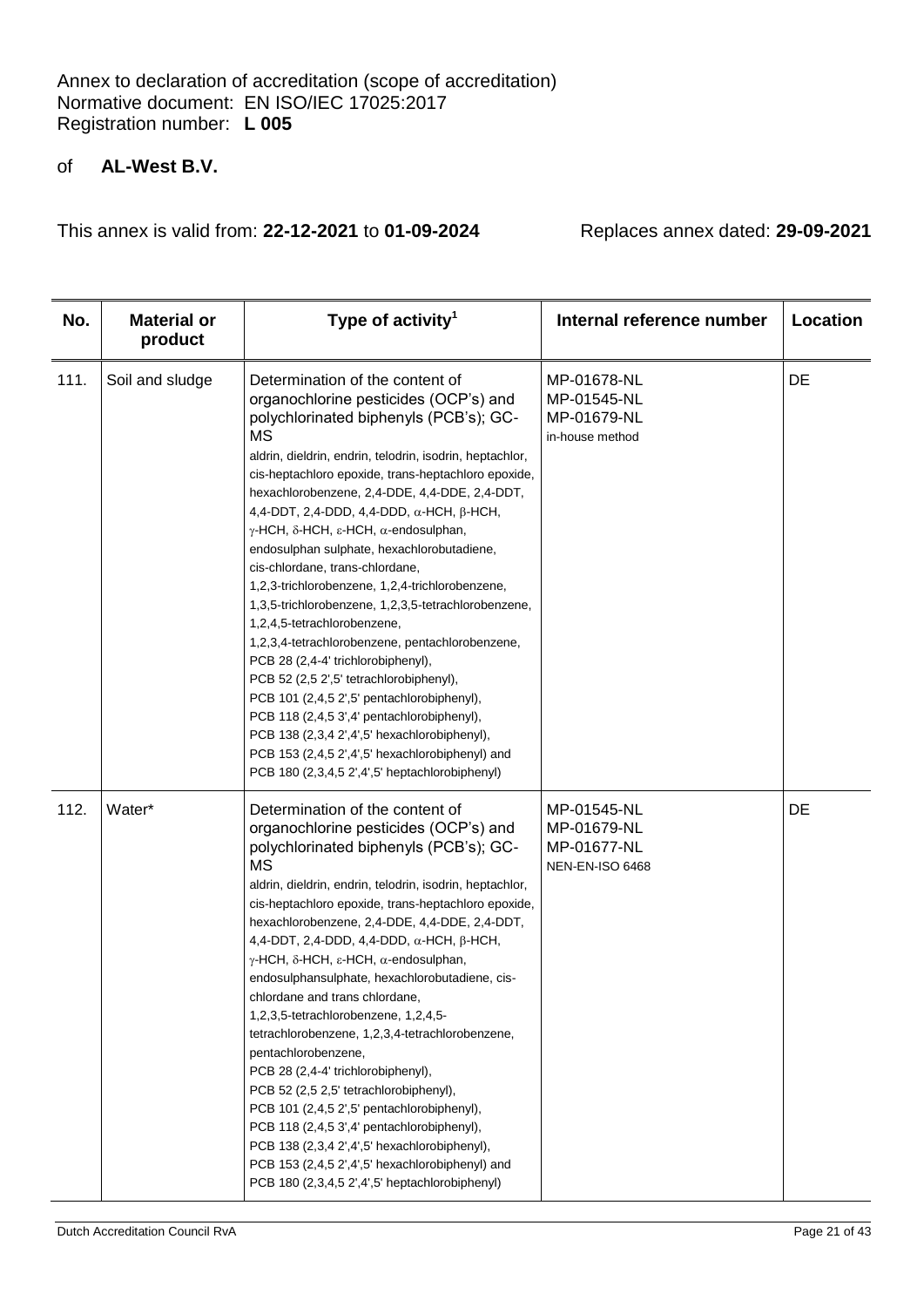# of **AL-West B.V.**

| No.  | <b>Material or</b><br>product | Type of activity <sup>1</sup>                                                                                                                                                                                                                                                                                                                                                                                                                                                                                                                                                                                                                                                                                                                                                                                                                                                                                                                                                                                             | Internal reference number                              | Location |
|------|-------------------------------|---------------------------------------------------------------------------------------------------------------------------------------------------------------------------------------------------------------------------------------------------------------------------------------------------------------------------------------------------------------------------------------------------------------------------------------------------------------------------------------------------------------------------------------------------------------------------------------------------------------------------------------------------------------------------------------------------------------------------------------------------------------------------------------------------------------------------------------------------------------------------------------------------------------------------------------------------------------------------------------------------------------------------|--------------------------------------------------------|----------|
| 113. | Soil                          | Determination of the content of poly- and<br>perfluoroalkyl substances; LC-MSMS<br>perfluoro-n-butanoic acid (PFBA), perfluoro-n-<br>pentanoic acid (PFPA), perfluoro-n-hexanoic acid<br>(PFHxA), perfluoro-n-heptanoic acid (PFHpA),<br>perfluoro-n-octanoic acid (PFOA), perfluoro-n-<br>nonanoic acid (PFNA), perfluoro-n-decanoic acid<br>(PFDA), perfluoro-n-butanesulfonic acid (PFBS),<br>perfluoro-n-hexanesulfonic acid (PFHxS) and<br>perfluoro-n-octanesulfonic acid (PFOS)                                                                                                                                                                                                                                                                                                                                                                                                                                                                                                                                    | MP-02352-NL<br>DIN 38414-14                            | DE       |
| 114. | Soil                          | Determination of the content of poly- and<br>perfluoroalkyl substances; LC-MSMS<br>Perfluoro-n-undecanic acid (PFUdA),<br>Perfluor-n-dodecanoic acid (PFDoA),<br>Perfluor-n-tridecanoic acid (PFTrDA),<br>Perfluor-n-tetradecanoic acid (PFTeDA),<br>Perfluor-n-hexadecanoic acid (PFHxDA),<br>Perfluor-n-octadecanoic acid (PFOcDA),<br>Perfluor-1-pentanesulfonic acid (PFPS),<br>Perfluor-1-heptanesulfonic acid (PFHpS),<br>Perfluor-1-decanesulfonic acid (PFDS),<br>4:2 fluorotelomer sulfonic acid (4:2 FTS),<br>6:2 fluorotelomer sulfonic acid (6:2 FTS),<br>8:2 fluorotelomer sulfonic acid (8:2 FTS),<br>10:2 fluorotelomer sulfonic acid (10:2 FTS),<br>N-Methyl-perfluoroctane sulfonamidoacetic acid (N-<br>MeFOSAA), N-Ethyl-perfluoroctane<br>sulfonamidoacetic acid (N-EtFOSAA),<br>Perfluoro-n-octane sulfonamide (PFOSA),<br>N-Methyl-perfluorooctane sulfonamidoacetic acid<br>(N-MeFOSA), 8:2poly fluoroalkyl phosphate diester<br>(8:2 diPAP) and hexafluoropropylene oxide dimer<br>acid (HFPO-DA) | MP-02352-NL<br>In-house method (analysis DIN 38414-14) | DE       |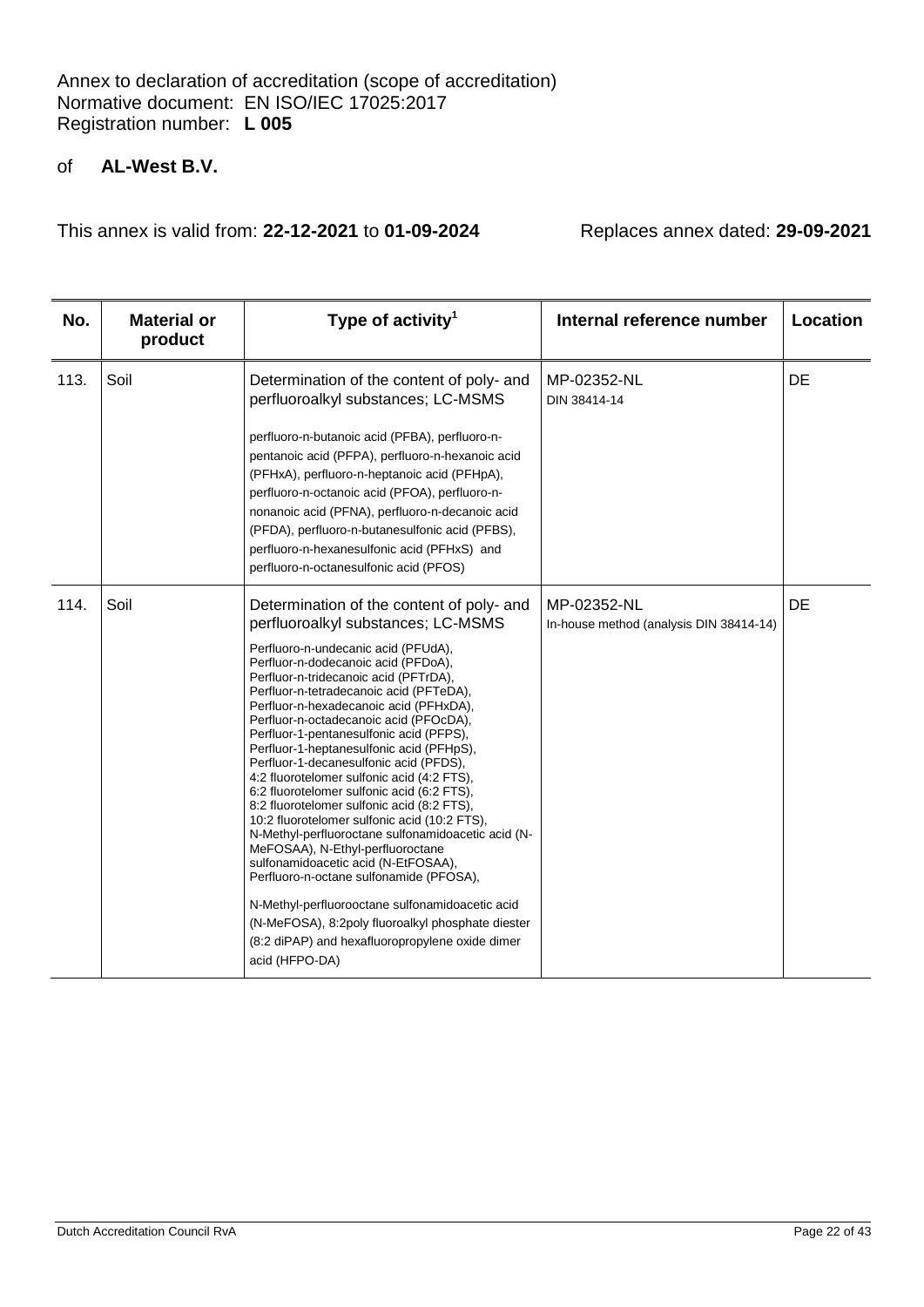This annex is valid from: **22-12-2021** to **01-09-2024** Replaces annex dated: **29-09-2021**

| No.  | <b>Material or</b><br>product | Type of activity <sup>1</sup>                                                                                                                                                                                                                                                                                                                                                                                                                                                                                                                                                                                                                                                                                                                                                                                                                                                                                                                                                                                                                                                                                                                                                                                                                                                                                                | Internal reference number                  | Location |
|------|-------------------------------|------------------------------------------------------------------------------------------------------------------------------------------------------------------------------------------------------------------------------------------------------------------------------------------------------------------------------------------------------------------------------------------------------------------------------------------------------------------------------------------------------------------------------------------------------------------------------------------------------------------------------------------------------------------------------------------------------------------------------------------------------------------------------------------------------------------------------------------------------------------------------------------------------------------------------------------------------------------------------------------------------------------------------------------------------------------------------------------------------------------------------------------------------------------------------------------------------------------------------------------------------------------------------------------------------------------------------|--------------------------------------------|----------|
| 115. | Groundwater                   | Determination of the content of poly- and<br>perfluoroalkyl substances; LC-MSMS                                                                                                                                                                                                                                                                                                                                                                                                                                                                                                                                                                                                                                                                                                                                                                                                                                                                                                                                                                                                                                                                                                                                                                                                                                              | MP-02352-NL<br><b>NEN-ISO 21675</b>        | DE       |
|      |                               | perfluoro-n-butanoic acid (PFBA), perfluoro-n-<br>pentanoic acid (PFPeA), perfluoro-n-hexanoic acid<br>(PFHxA), perfluor-n-heptanoic acid (PFHpA),<br>perfluoro-n-octanoic acid (PFOA),<br>perfluoro-n-nonanoic acid (PFNA),<br>perfluoro-n-decanoic acid (PFDA),<br>perfluoro-n-butanesulfonic acid (PFBS),<br>perfluor-n-hexanesulfonic acid (PFHxS), Perfluoro-<br>n-heptanesulfonic acid (PFHpS), Perfluoro-n-<br>decanesulfonic acid (PFDS), Perfluoro-n-octane<br>sulfonamide (PFOSA), N-Methyl-perfluoroctane<br>sulfonamide (N-MeFOSA), N-Methyl-perfluoroctane<br>sulfonamido acetic acid (N-MeFOSAA),<br>N-Ethyl-perfluoroctane sulfonamidoacetic acid (N-<br>EtFOSAA), 6:2 fluorotelomer sulfonic acid (6:2<br>FTS), 8:2 fluoortelomer sulfonioc acid (8:2 FTS), 9-<br>chlorohexadecafluoro-3-oxanonane-1-sulfonic acid<br>(9CI-PF3ONS), Perfluoro-n-undecanoic acid<br>(PFUDA), Perfluoro-n-dodecanoic acid (PFDoA),<br>Perfluoro-n-tridecanoic acid (PFTrDA),<br>Perfluoro-n-tetradecanoic acid (PFTeDA),<br>Perfluor-n-hexadecanoic acid (PFHxDA), Perfluoro-<br>n-octadecanoic acid (PFOcDA), 8:2 polyfluoroalkyl<br>phosphate diester (8:2 diPAP), 2H-perfluoro-2-<br>decenoic acid (FOUAE), 2,3,3,3-tetrafluor-2-<br>heptafluoropropoxy propanoic acid (GenX) and<br>perfluoro-n-octanesulfonic acid (PFOS) |                                            |          |
| 116. | Groundwater                   | Determination of the content of poly- and                                                                                                                                                                                                                                                                                                                                                                                                                                                                                                                                                                                                                                                                                                                                                                                                                                                                                                                                                                                                                                                                                                                                                                                                                                                                                    | MP-02352-NL                                | DE       |
|      |                               | perfluoroalkyl substances; LC-MSMS<br>Perfluoro-n-pentanesulfonic acid (PFPeS),                                                                                                                                                                                                                                                                                                                                                                                                                                                                                                                                                                                                                                                                                                                                                                                                                                                                                                                                                                                                                                                                                                                                                                                                                                              | In-house method (analysis NEN-ISO<br>21675 |          |
|      |                               | 4:2 fluorotelomer sulfonic acid (4:2 FTS),<br>10:2 fluorotelomer sulfonic acid (10:2 FTS)                                                                                                                                                                                                                                                                                                                                                                                                                                                                                                                                                                                                                                                                                                                                                                                                                                                                                                                                                                                                                                                                                                                                                                                                                                    |                                            |          |

# **AP04-verrichtingen (NAW-0132), pakket SG1 (samenstelling grond) (NAW-0132-3 & NAW-0132-5)) volledig pakket**

|      | Soil             | Sample pretreatment for AP04-SG1                                    | MP-01642-NL<br>$AP04-V$                    | DE. |
|------|------------------|---------------------------------------------------------------------|--------------------------------------------|-----|
| 117. | Soil             | Determination of the pH-CaCl <sub>2</sub> ;<br>electrochemistry     | MP-01637-NL<br>AP04-SG-I and NEN-ISO 10390 | DE. |
| 118. | Air-dried soil   | Determination of the content of dry<br>matter; gravimetric analysis | MP-01562-NL<br>AP04-SG-II and NEN-EN 15934 | DE. |
| 119. | Field-moist soil | Determination of the content of dry<br>matter; gravimetric analysis | MP-01562-NL<br>AP04-SG-II and NEN-EN 15934 | DE. |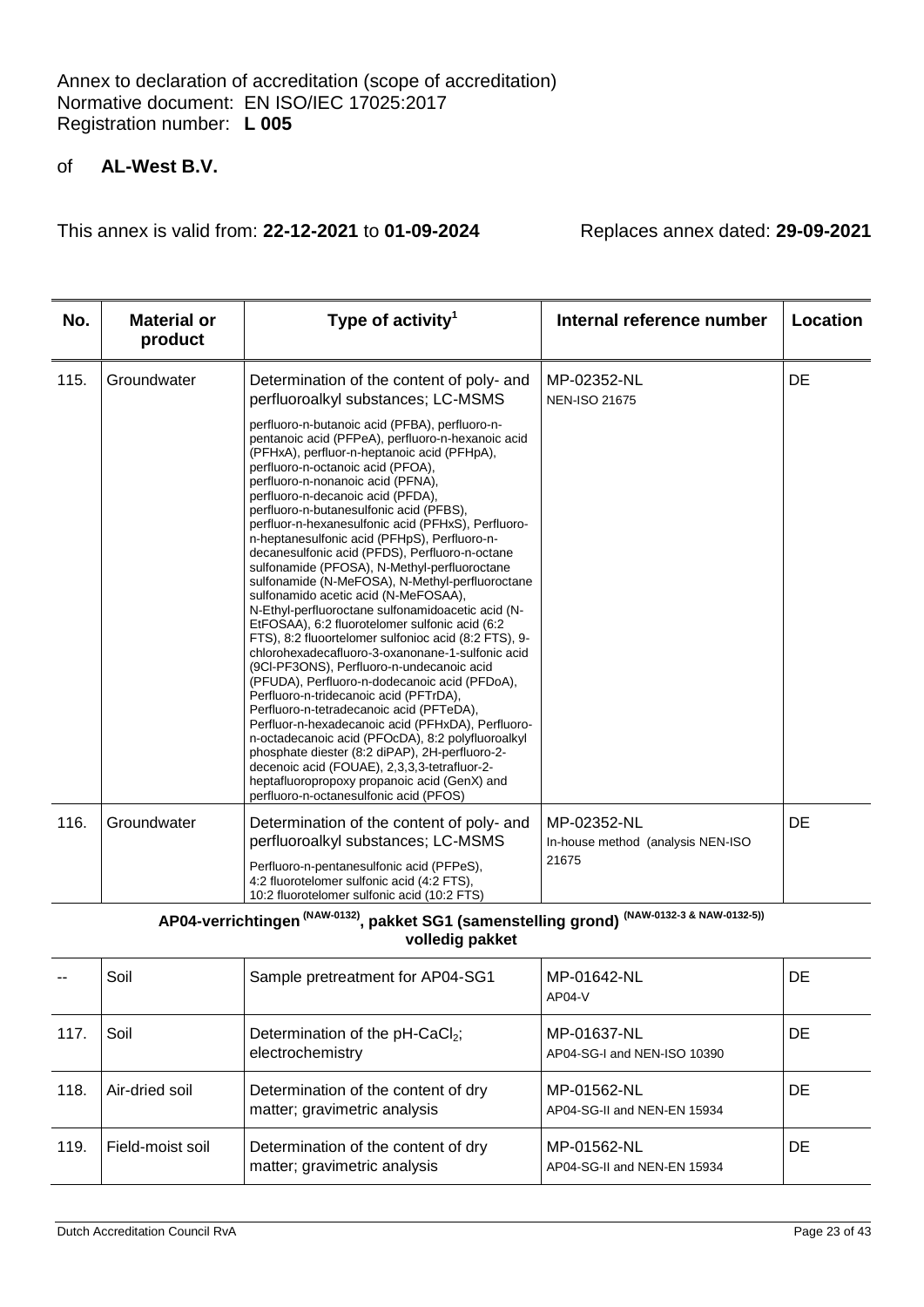| No.  | <b>Material or</b><br>product | Type of activity <sup>1</sup>                                                                                                                                                                                                                                                                                                                                                                                                                     | Internal reference number                                                                         | Location |
|------|-------------------------------|---------------------------------------------------------------------------------------------------------------------------------------------------------------------------------------------------------------------------------------------------------------------------------------------------------------------------------------------------------------------------------------------------------------------------------------------------|---------------------------------------------------------------------------------------------------|----------|
| 120. | Soil                          | Determination of the clay content; pipette<br>method                                                                                                                                                                                                                                                                                                                                                                                              | MP-01726-NL<br>AP04-SG-III and NEN 5753                                                           | DE       |
| 121. | Soil                          | Determination of the content of organic<br>matter; gravimetric analysis                                                                                                                                                                                                                                                                                                                                                                           | MP-01640-NL<br>AP04-SG-IV and NEN 5754                                                            | DE       |
| 122. | Soil                          | Determination of the content of metals;<br><b>ICP-AES</b><br>copper, zinc, arsenic, lead, cadmium, nickel,<br>chromium, antimony, barium, cobalt, molybdenum,<br>tin, silver and vanadium                                                                                                                                                                                                                                                         | MP-01651-NL<br>MP-01653-NL<br>MP-01654-NL<br>AP04-SG-V and NEN 6966 (digestion<br>NEN 6961)       | DE       |
| 123. | Soil                          | Determination of the content of non-<br>volatile mercury; cold-vapour AAS                                                                                                                                                                                                                                                                                                                                                                         | MP-01651-NL<br>MP-01655-NL<br>MP-01654-NL<br>AP04-SG-VI and NEN-ISO 16772<br>(digestion NEN 6961) | DE       |
| 124. | Soil                          | Determination of the content of polycyclic<br>aromatic hydrocarbons (PAH);<br>HPLC-UV / fluorescence<br>naphthalene, phenanthrene, anthracene,<br>fluoranthene, benzo(a)anthracene, chrysene,<br>benzo(k)fluoranthene, benzo(a)pyrene,<br>benzo(ghi)perylene, indeno(1,2,3-cd)pyrene and<br>the sum of these 10 PAH                                                                                                                               | MP-01678-NL<br>MP-01680-NL<br>AP04-SG-IX                                                          | DE       |
| 125. | Soil                          | Determination of the content of<br>polychlorinated biphenyls (PCB's);<br>GC-MS<br>PCB 28 (2,4,4' trichlorobiphenyl),<br>PCB 52 (2,5 2',5' tetrachlorobiphenyl),<br>PCB 101 (2,4,5 2',5' pentachlorobiphenyl),<br>PCB 118 (2,4,5 3',4' pentachlorobiphenyl),<br>PCB 138 (2,3,4 2',4',5' hexachlorobiphenyl),<br>PCB 153 (2,4,5 2',4',5' hexachlorobiphenyl),<br>PCB 180 (2,3,4,5 2',4',5' heptachlorobiphenyl) and<br>the sum of these seven PCB's | MP-01678-NL<br>MP-01679-NL<br>AP04-SG-X                                                           | DE       |
| 126. | Soil                          | Determination of the content of mineral<br>oil; GC-FID                                                                                                                                                                                                                                                                                                                                                                                            | MP-01678-NL<br>AP04-SG-XI                                                                         | DE       |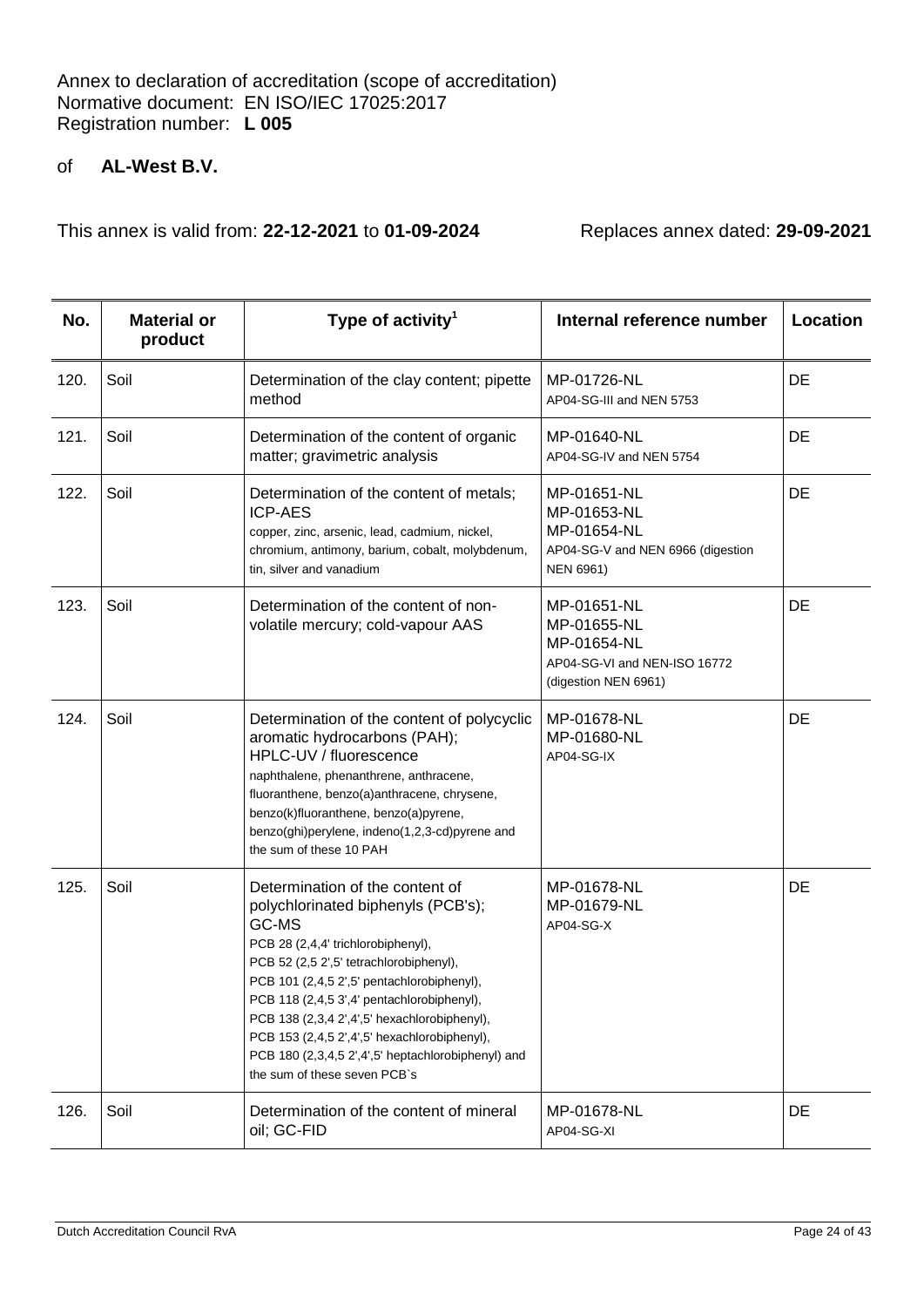| No.  | <b>Material or</b><br>product | Type of activity <sup>1</sup>                                                                                                                                                                                                                                                                                                                                                                                                                                                                                                                                                                                                                                                               | Internal reference number  | Location |
|------|-------------------------------|---------------------------------------------------------------------------------------------------------------------------------------------------------------------------------------------------------------------------------------------------------------------------------------------------------------------------------------------------------------------------------------------------------------------------------------------------------------------------------------------------------------------------------------------------------------------------------------------------------------------------------------------------------------------------------------------|----------------------------|----------|
|      |                               | AP04-verrichtingen <sup>(NAW-0132)</sup> , pakket SG2 (samenstelling grond) <sup>(NAW-0132-3)</sup><br>volledig pakket                                                                                                                                                                                                                                                                                                                                                                                                                                                                                                                                                                      |                            |          |
|      | Soil                          | Sample pretreatment for AP04-SG2                                                                                                                                                                                                                                                                                                                                                                                                                                                                                                                                                                                                                                                            | MP-01642-NL<br>AP04-V      | DE       |
| 127. | Soil                          | Determination of the content of<br>organochlorine pesticides (OCP's);<br>GC-ECD<br>α-hexachlorocyclohexane (α-HCH),<br>$\beta$ -hexachlorocyclohexane ( $\beta$ -HCH),<br>γ-hexachlorocyclohexane (γ-HCH),<br>delta-hexachlorocyclohexane (δ-HCH), aldrin,<br>dieldrin, endrin, sum of these three drins, o,p'-DDD,<br>p,p'-DDD, sum of DDD's o,p'-DDE, p,p'-DDE, sum<br>of DDE's, o,p'-DDT, p,p'-DDT, sum of DDT's,<br>isodrin, telodrin, heptachlor, α-endosulphan,<br>endosulphan sulphate, cis-heptachloro epoxide,<br>trans-heptachloro epoxide, sum of heptachloro<br>epoxide, cis-chlordane, trans-chlordane, sum of<br>these two chlordanes and sum of organochlorine<br>pesticides | MP-01834-NL<br>AP04-SG-XIV | DE       |
| 128. | Soil                          | Determination of the content of<br>chlorobenzenes; GC-MS<br>hexachlorobutadiene                                                                                                                                                                                                                                                                                                                                                                                                                                                                                                                                                                                                             | MP-01678-NL<br>AP04-SG-XIV | DE       |
| 129. | Soil                          | Determination of the content of<br>chlorobenzenes; GC-MS<br>1,2,3-trichlorobenzene, 1,2,4-trichlorobenzene,<br>1,3,5-trichlorobenzene, sum of these three<br>trichlorobenzenes, 1,2,3,4-tetrachlorobenzene, sum<br>of (1,2,3,5-tetrachlorobenzene and<br>1,2,4,5-tetrachlorobenzene), sum of these three<br>tetrachlorobenzenes, pentachlorobenzene and<br>hexachlorobenzene                                                                                                                                                                                                                                                                                                                | MP-01678-NL<br>AP04-SG-XV  | DE       |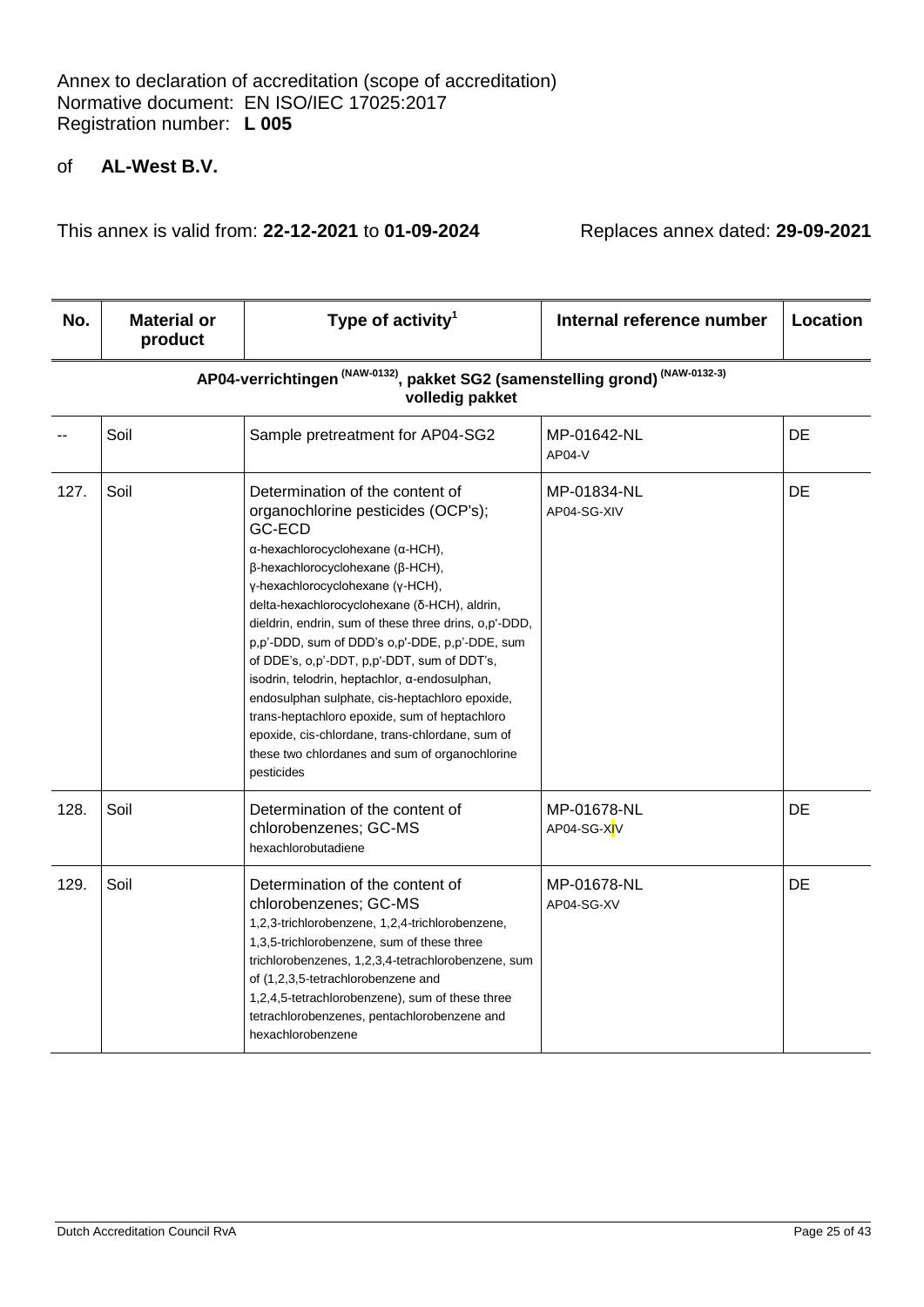This annex is valid from: **22-12-2021** to **01-09-2024** Replaces annex dated: **29-09-2021**

| No.  | <b>Material or</b><br>product                                                                                          | Type of activity <sup>1</sup>                                                                                                                                                                                                                                                                                                                                                                                                                                                                                                                                                                                                                                                                                                                                                                                                                                                                          | Internal reference number    | Location |  |
|------|------------------------------------------------------------------------------------------------------------------------|--------------------------------------------------------------------------------------------------------------------------------------------------------------------------------------------------------------------------------------------------------------------------------------------------------------------------------------------------------------------------------------------------------------------------------------------------------------------------------------------------------------------------------------------------------------------------------------------------------------------------------------------------------------------------------------------------------------------------------------------------------------------------------------------------------------------------------------------------------------------------------------------------------|------------------------------|----------|--|
|      | AP04-verrichtingen <sup>(NAW-0132)</sup> , pakket SG3 (samenstelling grond) <sup>(NAW-0132-3)</sup><br>volledig pakket |                                                                                                                                                                                                                                                                                                                                                                                                                                                                                                                                                                                                                                                                                                                                                                                                                                                                                                        |                              |          |  |
|      | Soil                                                                                                                   | Sample pretreatment for AP04-SG3                                                                                                                                                                                                                                                                                                                                                                                                                                                                                                                                                                                                                                                                                                                                                                                                                                                                       | MP-01642-NL<br><b>AP04-V</b> | DE       |  |
| 130. | Soil                                                                                                                   | Determination of the content of volatile<br>aromatic and volatile halogenated<br>hydrocarbons, MTBE and ETBE;<br>headspace GC-MS<br>volatile aromatic hydrocarbons: benzene, toluene,<br>ethyl benzene, o-xylene, m/p-xylene, sum of these<br>three xylenes, styrene, sum of volatile aromatic<br>hydrocarbons<br>volatile halogenated hydrocarbons:<br>monochlorethylene (vinyl chloride),<br>dichloromethane, trichloromethane,<br>tetrachloromethane, trichloroethylene,<br>tetrachloroethylene, 1,1-dichloroethane,<br>1,2-dichloroethane, 1,1-dichloroethene,<br>cis-1,2-dichloroethylene, trans-1,2-dichloroethylene,<br>sum of these three dichloroethylenes,<br>1,1,1-trichloroethane, 1,1,2-trichloroethane,<br>1,1-dichloropropane, 1,2-dichloropropane,<br>1,3-dichloropropane, sum of these three<br>dichloropropanes, methyl tert-butyl ether (MTBE)<br>and ethyl tert-butyl ether (ETBE) | MP-01544-NL<br>AP04-SG-VIII  | DE       |  |
| 131. | Soil                                                                                                                   | Determination of the content of volatile<br>chlorobenzenes; headspace GC-MS<br>monochlorobenzene, 1,2-dichlorobenzene,<br>1,3-dichlorobenzene, 1,4-dichlorobenzene and sum<br>of these three dichlorobenzenes                                                                                                                                                                                                                                                                                                                                                                                                                                                                                                                                                                                                                                                                                          | MP-01544-NL<br>AP04-SG-XV    | DE       |  |

# **AP04-verrichtingen (NAW-0132), pakket SG4 (samenstelling grond) (NAW-0132-3) volledig pakket**

|      | Soil | Sample pretreatment for AP04-SG4                                                | MP-01642-NL<br>$AP04-V$                         | DE        |
|------|------|---------------------------------------------------------------------------------|-------------------------------------------------|-----------|
| 132. | Soil | Determination of the content of cyanides<br>(free and total); spectrophotometry | MP-01667-NL<br>AP04-SG-VII and NEN-EN-ISO 17380 | <b>DE</b> |
| 133. | Soil | Determination of the content of chloride;<br>ionchromatography                  | MP-01661-NL<br>AP04-SG-XII                      | <b>DE</b> |

Dutch Accreditation Council RvA Page 26 of 43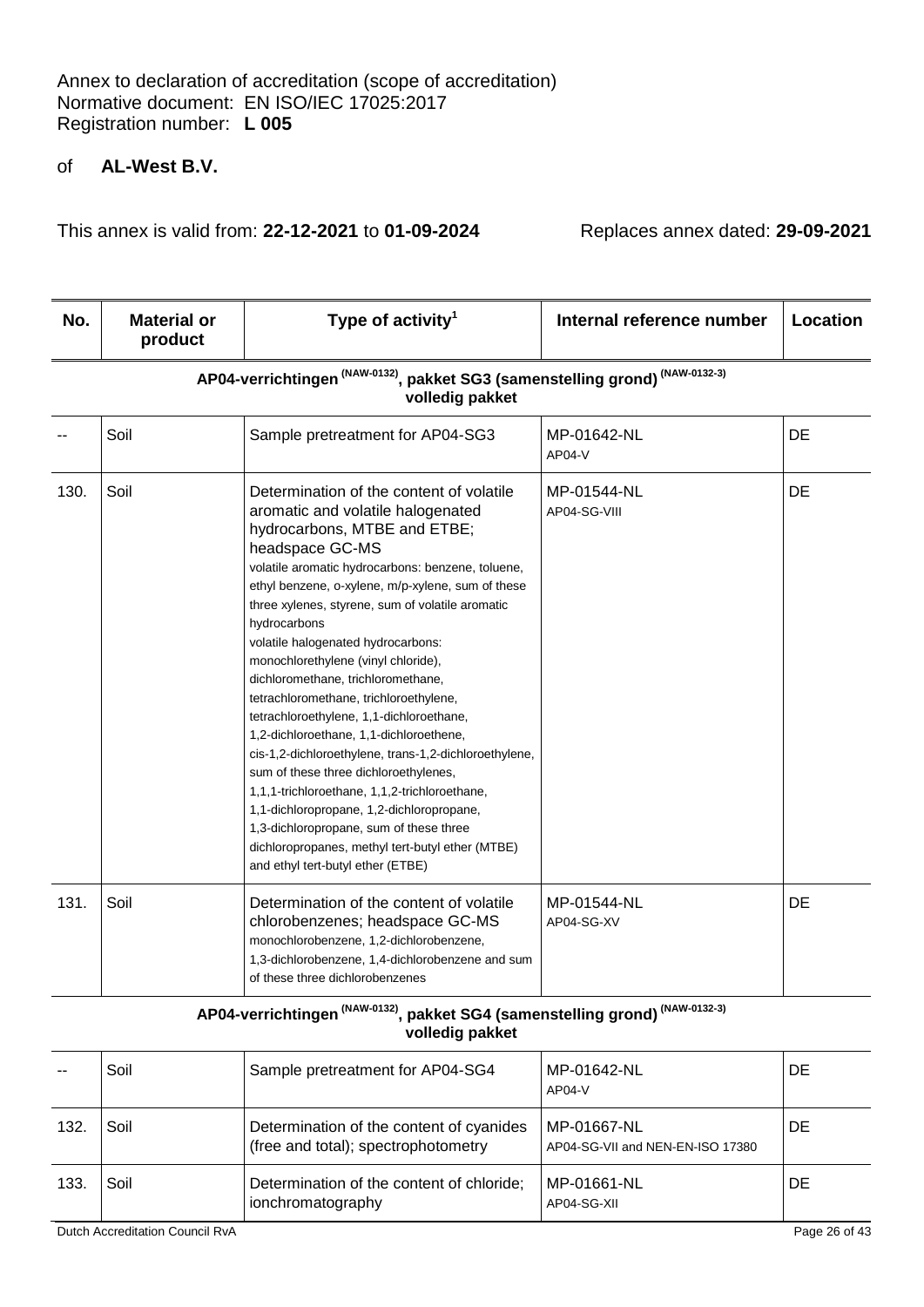This annex is valid from: **22-12-2021** to **01-09-2024** Replaces annex dated: **29-09-2021**

| No.  | <b>Material or</b><br>product                                                                                          | Type of activity <sup>1</sup>                                                                                                                                                                                                                                                                                                                                                                                                                                                                                                                                                                                     | Internal reference number    | Location |  |
|------|------------------------------------------------------------------------------------------------------------------------|-------------------------------------------------------------------------------------------------------------------------------------------------------------------------------------------------------------------------------------------------------------------------------------------------------------------------------------------------------------------------------------------------------------------------------------------------------------------------------------------------------------------------------------------------------------------------------------------------------------------|------------------------------|----------|--|
|      | AP04-verrichtingen <sup>(NAW-0132)</sup> , pakket SG5 (samenstelling grond) <sup>(NAW-0132-3)</sup><br>volledig pakket |                                                                                                                                                                                                                                                                                                                                                                                                                                                                                                                                                                                                                   |                              |          |  |
|      | Soil                                                                                                                   | Sample pretreatment for AP04-SG5                                                                                                                                                                                                                                                                                                                                                                                                                                                                                                                                                                                  | MP-01642-NL<br><b>AP04-V</b> | DE       |  |
| 134. | Soil                                                                                                                   | Determination of the content of aromatic<br>hydrocarbons; headspace GC-MS<br>1,2,3-trimethylbenzene, 1,2,4-trimethylbenzene,<br>1,3,5-trimethylbenzene, 2-ethyltoluene,<br>3,4-ethyltoluene, isopropylbenzene, propylbenzene<br>and the sum of aromatic hydrocarbons                                                                                                                                                                                                                                                                                                                                              | MP-01544-NL<br>AP04-SG-XVII  | DE       |  |
| 135. | Soil                                                                                                                   | Determination of the content of<br>chlorophenols; GC-MS<br>2-chlorophenol, 3-chlorophenol, 4-chlorophenol,<br>sum monochlorophenols, 2,3-dichlorophenol, 2,4-<br>dichlorophenol, 2,5-dichlorophenol, 2,6-<br>dichlorophenol, 3,4-dichlorophenol, 3,5-<br>dichlorophenol, sum dichlorophenols, 2,3,4-<br>trichlorophenol, 2,3,5-trichlorophenol, 2,3,6-<br>trichlorophenol, 2,4,5-trichlorophenol, 2,4,6-<br>trichlorophenol, 3,4,5-trichlorophenol, sum<br>trichlorophenols, 2,3,4,5-tetrachlorophenol,<br>2,3,4,6-tetrachlorophenol,<br>2,3,5,6-tetrachlorophenol, sum tetrachlorophenols,<br>pentachlorophenol. | MP-01713-NL<br>AP04-SG-XIII  | DE       |  |

# **AP04-verrichtingen (NAW-0132), pakket SG6 (samenstelling grond) (NAW-0132-3) volledig pakket**

| 136. | Soil | Determination of the content of asbestos; MP-01711-NL<br>stereo and polarization microscopy       | l MP-01790-NL                  | DE |
|------|------|---------------------------------------------------------------------------------------------------|--------------------------------|----|
|      |      | chrysotile, crocidolite, amosite, fibrous<br>anthophyllite, fibrous actinolite, fibrous tremolite | l MP-01710-NL<br>AP04-SG-XVIII |    |

# **AP04-verrichtingen (NAW-0132), pakket SG8 (samenstelling grond) (NAW-0132-3) volledig pakket**

| $- -$ | Soil | Sample pretreatment for AP04-SG8 | MP-01642-NL<br>$AP04-V$ |  |
|-------|------|----------------------------------|-------------------------|--|
|-------|------|----------------------------------|-------------------------|--|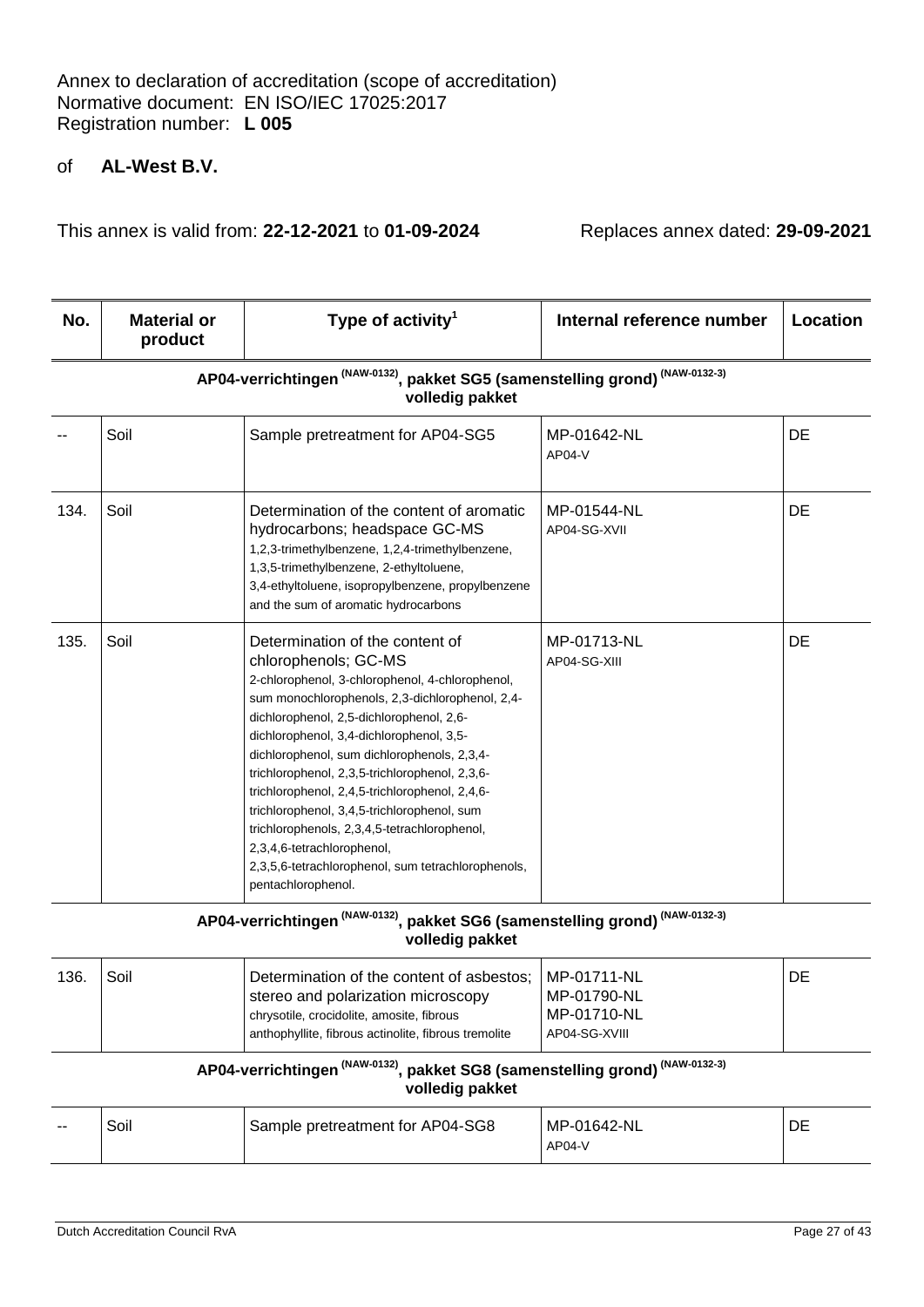This annex is valid from: **22-12-2021** to **01-09-2024** Replaces annex dated: **29-09-2021**

| No.  | <b>Material or</b><br>product | Type of activity <sup>1</sup>                                                               | Internal reference number                                                                   | Location |
|------|-------------------------------|---------------------------------------------------------------------------------------------|---------------------------------------------------------------------------------------------|----------|
| 137. | Soil                          | Determination of the content of metals;<br><b>ICP-AES</b><br>selenium, beryllium, tellurium | MP-01651-NL<br>MP-01653-NL<br>MP-01654-NL<br>AP04-SG-V and NEN 6966<br>(digestion NEN 6961) | DE.      |
| 138. | Soil                          | Determination of the content of metals;<br><b>ICP-AES</b><br>thallium                       | MP-01651-NL<br>MP-01653-NL<br>MP-01654-NL<br>AP04-SG-V                                      | DE.      |

## **AP04-verrichtingen (NAW-0132), pakket SB1 (samenstelling bouwstoffen, niet zijnde grond) (NAW-0132-2 & NAW-0132-5) volledig pakket**

|      | <b>Building materials</b>        | Sample pretreatment for AP04-SB1                                                                                                                                                                                                                                                                                                                                                                                                                   | MP-01642-NL<br>$AP04-V$                   | DE        |
|------|----------------------------------|----------------------------------------------------------------------------------------------------------------------------------------------------------------------------------------------------------------------------------------------------------------------------------------------------------------------------------------------------------------------------------------------------------------------------------------------------|-------------------------------------------|-----------|
| 139. | Field-moist<br>building material | Determination of the content of dry<br>matter; gravimetric analysis                                                                                                                                                                                                                                                                                                                                                                                | MP-01562-NL<br>AP04-SB-I                  | <b>DE</b> |
| 140. | Air-dried building<br>material   | Determination of the content of dry<br>matter; gravimetric analysis                                                                                                                                                                                                                                                                                                                                                                                | MP-01562-NL<br>AP04-SB-I                  | DE        |
| 141. | <b>Building materials</b>        | Determination of the content of polycyclic<br>aromatic hydrocarbons (PAH);<br>HPLC-UV / fluorescence<br>naphthalene, phenanthrene, anthracene,<br>fluoranthene, benzo(a)anthracene, chrysene,<br>benzo(k)fluoranthene, benzo(a)pyrene,<br>benzo(ghi)perylene, indeno(1,2,3-cd)pyrene and<br>the sum of these 10 PAH                                                                                                                                | MP-01678-NL<br>MP-01680-NL<br>AP04-SB-III | <b>DE</b> |
| 142. | <b>Building materials</b>        | Determination of the content of<br>polychlorinated biphenyls (PCB's);<br>GC-MS<br>PCB 28 (2,4,4' trichlorobiphenyl),<br>PCB 52 (2,5 2',5' tetrachlorobiphenyl),<br>PCB 101 (2,4,5 2',5' pentachlorobiphenyl),<br>PCB 118 (2,4,5 3',4' pentachlorobiphenyl),<br>PCB 138 (2,3,4 2',4',5' hexachlorobiphenyl),<br>PCB 153 (2,4,5 2',4',5' hexachlorobiphenyl),<br>PCB 180 (2,3,4,5 2',4',5' heptachlorobiphenyl), and<br>the sum of these seven PCB's | MP-01678-NL<br>MP-01679-NL<br>AP04-SB-IV  | <b>DE</b> |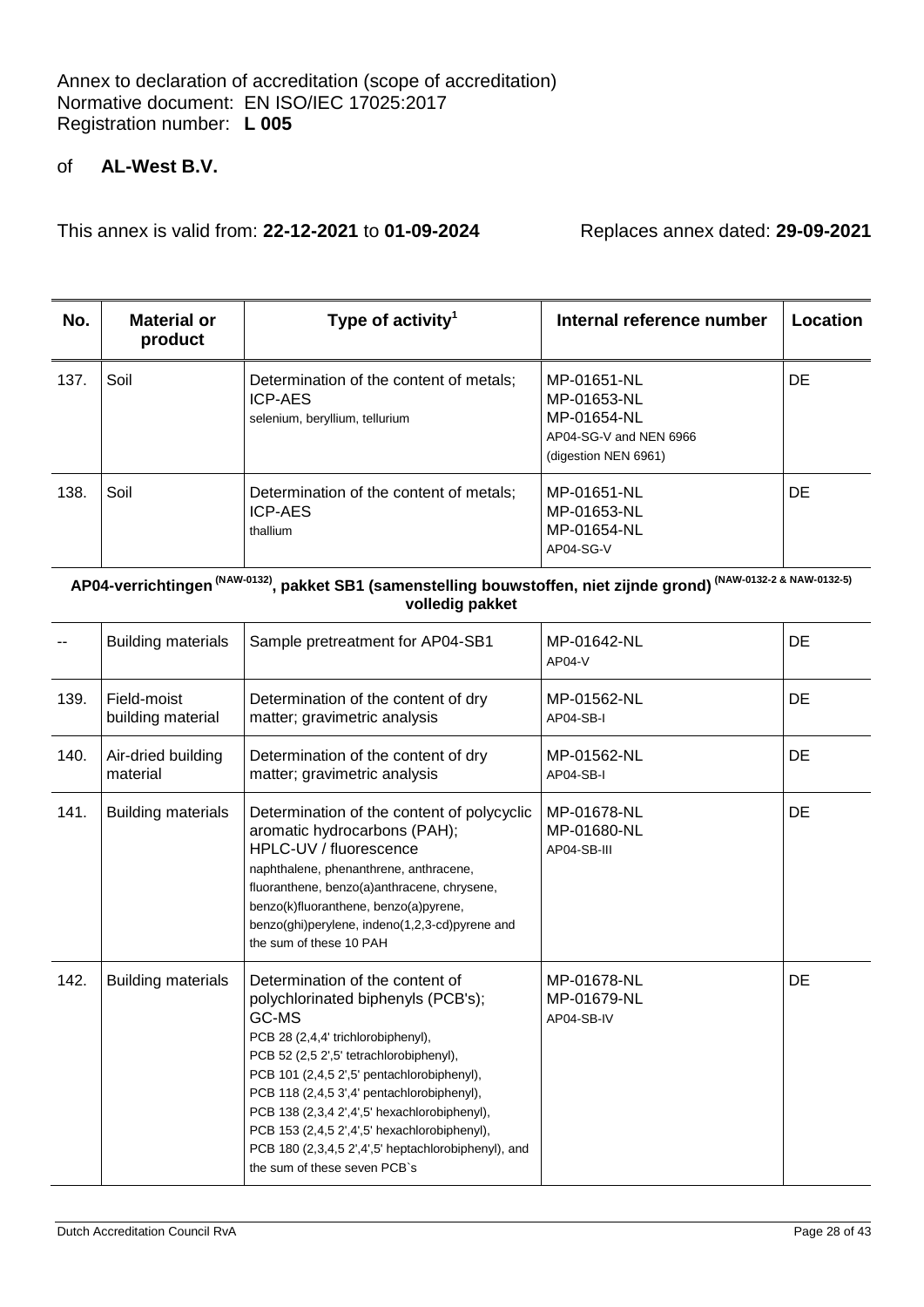This annex is valid from: **22-12-2021** to **01-09-2024** Replaces annex dated: **29-09-2021**

| No.  | <b>Material or</b><br>product | Type of activity $^1$                                  | Internal reference number | Location |
|------|-------------------------------|--------------------------------------------------------|---------------------------|----------|
| 143. | <b>Building materials</b>     | Determination of the content of mineral<br>oil: GC-FID | MP-01678-NL<br>AP04-SB-V  | DE       |

#### **AP04-verrichtingen (NAW-0132), pakket SB3 (samenstelling bouwstoffen, niet zijnde grond) (NAW-0132-2) volledig pakket**

| $-$  | <b>Building materials</b> | Sample pretreatment for AP04-SB3                                                                                                                                                                    | MP-01642-NL<br>$AP04-V$   | DE |
|------|---------------------------|-----------------------------------------------------------------------------------------------------------------------------------------------------------------------------------------------------|---------------------------|----|
| 144. | <b>Building materials</b> | Determination of the content of volatile<br>aromatic hydrocarbons (BTEX);<br>headspace GC-MS<br>benzene, toluene, ethylbenzene, o-xylene,<br>m/p-xylene, sum of these three xylenes, and<br>styrene | MP-01544-NL<br>AP04-SB-II | DE |

## **AP04-verrichtingen (NAW-0132), pakket SB5 (samenstelling bouwstoffen, niet zijnde grond) (NAW-0132-2 & NAW-0132-5) volledig pakket**

| 145.<br><b>Building materials</b> | stereo and polarization microscopy<br>chrysotile, crocidolite, amosite, fibrous<br>anthophyllite, fibrous actinolite, fibrous tremolite | MP-01790-NL<br>MP-01710-NL<br>AP04-SB-VI |  |
|-----------------------------------|-----------------------------------------------------------------------------------------------------------------------------------------|------------------------------------------|--|
|                                   |                                                                                                                                         |                                          |  |

## **AP04-verrichtingen (NAW-0132), pakket SB6 (samenstelling bouwstoffen, niet zijnde grond) (NAW-0132-2) volledig pakket**

| 146. | <b>Building materials</b> | Sample pretreatment for AP04-SB6                 | MP-01642-NL<br>$AP04-V$     | DE |
|------|---------------------------|--------------------------------------------------|-----------------------------|----|
| 147. | <b>Building materials</b> | Determination of the content of phenol;<br>GC-MS | MP-01713-NL<br>AP04-SB-XIII | DE |

#### **AP04-verrichtingen (NAW-0132), pakket U1 (uitloogonderzoek; grond, niet-vormgegeven en vormgegeven bouwstoffen; niet diffusiebepaalde uitloging) (NAW-0132-1, NAW-0132-4 & NAW-0132-5) volledig pakket**

| $ -$ | Soil and building<br>materials | Sample pretreatment for AP04-U1                                                  | MP-01642-NL<br>$AP04-V$              | DE |
|------|--------------------------------|----------------------------------------------------------------------------------|--------------------------------------|----|
| g    | Soil and building<br>materials | Determination of the emission of<br>inorganic components with the column<br>test | MP-01645-NL<br>AP04-U-I and NEN 7383 | DE |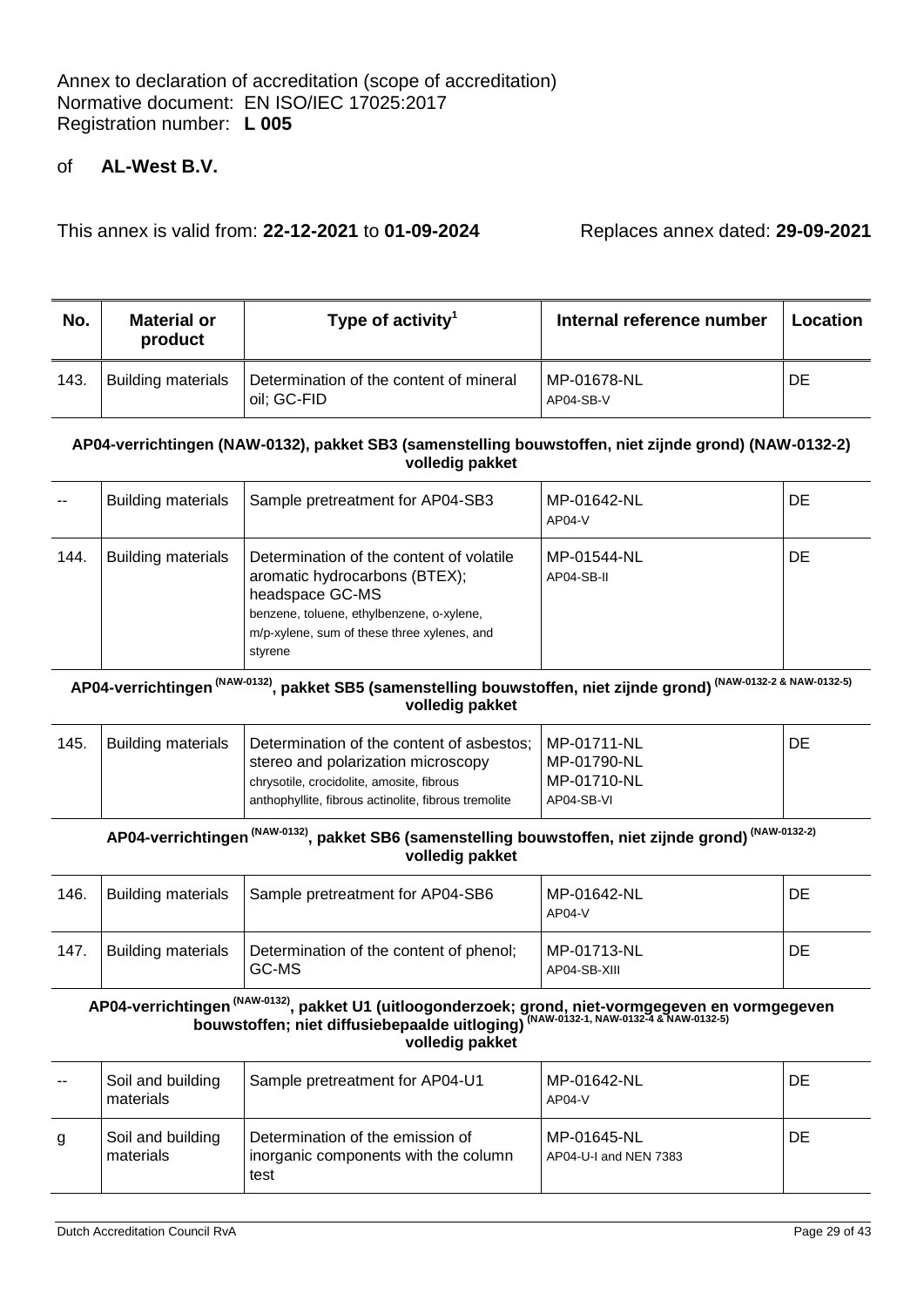This annex is valid from: **22-12-2021** to **01-09-2024** Replaces annex dated: **29-09-2021**

| No.  | <b>Material or</b><br>product | Type of activity <sup>1</sup>                                                                                                                         | Internal reference number                                                                                                                        | Location  |
|------|-------------------------------|-------------------------------------------------------------------------------------------------------------------------------------------------------|--------------------------------------------------------------------------------------------------------------------------------------------------|-----------|
| 148. | Eluates                       | Determination of the pH; electrochemistry                                                                                                             | MP-01638-NL<br>AP04-U-IV and NEN-EN-ISO 10523                                                                                                    | <b>DE</b> |
| 149. | Eluates                       | Determination of the conductivity;<br>conductometry                                                                                                   | MP-01638-NL<br>AP04-U-V and NEN-ISO 7888                                                                                                         | DE        |
| 150. | Eluates                       | Determination of the content of metals;<br>ICP-MS<br>lead, cadmium, zinc, nickel, arsenic, chromium,<br>copper, barium, cobalt, selenium and vanadium | MP-01651-NL<br>MP-01673-NL<br>MP-01654-NL<br>AP04-E-I, -II,<br>-III, -IV, -V, -VI, -VII, -X, -XII, -XIV and<br>-XV and NEN-EN-ISO 17294-2 (2004) | DE        |
| 151. | Eluates                       | Determination of the content of metals;<br><b>ICP-MS</b><br>molybdenum, tin and antimony                                                              | MP-01651-NL<br>MP-01673-NL<br>MP-01654-NL<br>AP04-E-IX, -XI and -XIII                                                                            | DE        |
| 152. | <b>Eluates</b>                | Determination of the content of mercury;<br>cold-vapour AAS                                                                                           | MP-01651-NL<br>MP-01655-NL<br>MP-01654-NL<br>AP04-E-VIII and NEN-EN-ISO 12846                                                                    | DE        |
| 153. | Eluates                       | Determination of the content of cyanides<br>(free and complex); spectrophotometry                                                                     | MP-01667-NL<br>AP04-E-XVI and NEN-EN-ISO 14403                                                                                                   | DE        |
| 154. | <b>Eluates</b>                | Determination of the content of bromide,<br>chloride and sulphate; ion<br>chromatography                                                              | MP-01661-NL<br>AP04-E-XVII and NEN-EN-ISO 10304-1                                                                                                | DE        |
| 155. | <b>Eluates</b>                | Determination of the content of fluoride;<br>ionselective electrode                                                                                   | MP-01758-NL<br>AP04-E-XVIII and NEN 6578                                                                                                         | DE        |

**AS SIKB 3000 (NAW-0133); protocol 3010 (NAW-0133-2); (Laboratoriumanalyses voor grond-, waterbodem- en grondwateronderzoek; grond standaardpakket) volledig pakket**

|      | Soil | Sample pretreatment for package 3010                            | MP-01558-NL<br>AS3000 and NEN-EN 16179                       | DE |
|------|------|-----------------------------------------------------------------|--------------------------------------------------------------|----|
| 156. | Soil | Determination of the pH-CaCl <sub>2</sub> ;<br>electrochemistry | MP-01637-NL<br>performance sheet 3010-1 and NEN-ISO<br>10390 | DE |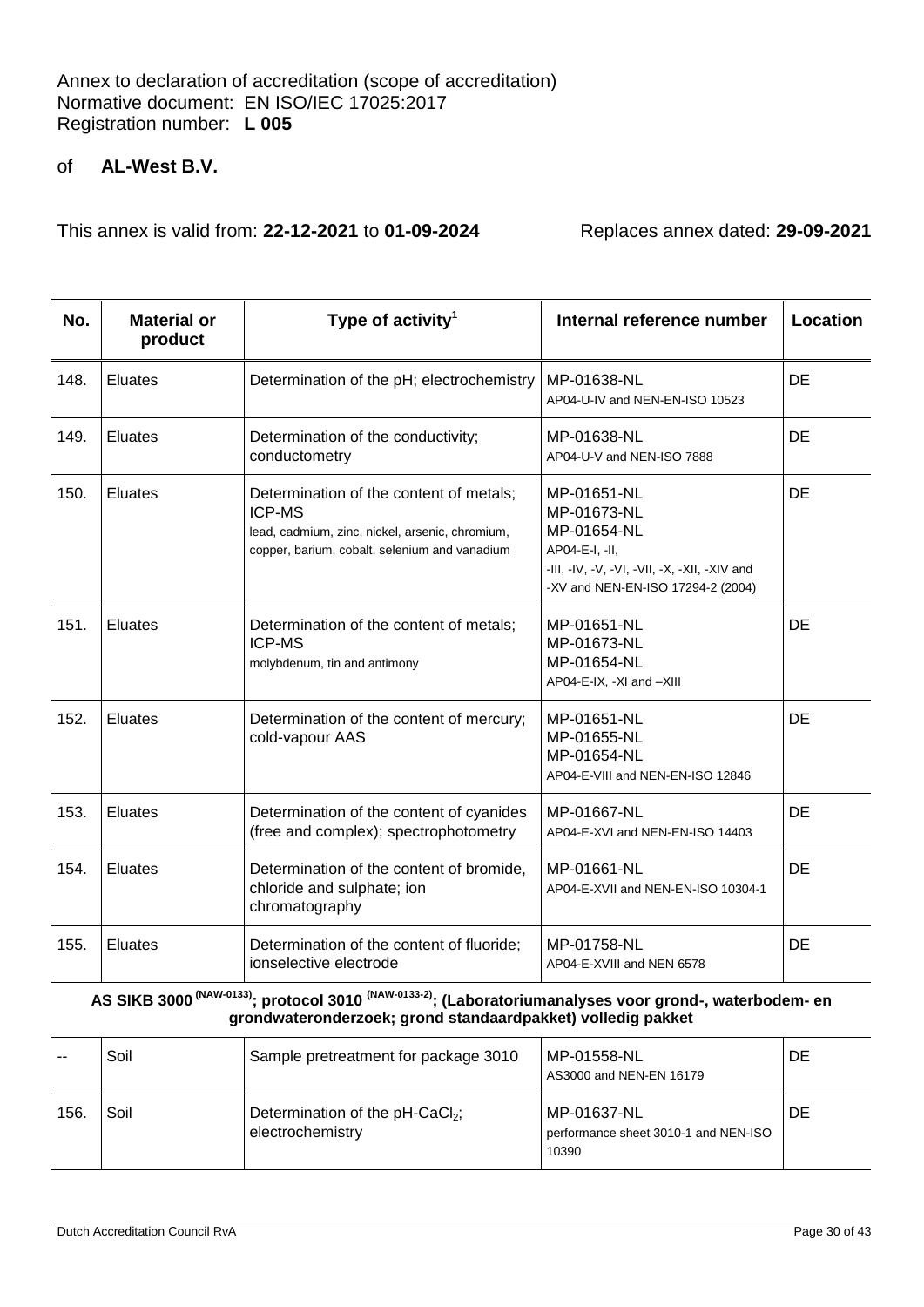| No.  | <b>Material or</b><br>product | Type of activity <sup>1</sup>                                                                                                                                                                                                                                                                                                                                                                                                                      | Internal reference number                                             | Location |
|------|-------------------------------|----------------------------------------------------------------------------------------------------------------------------------------------------------------------------------------------------------------------------------------------------------------------------------------------------------------------------------------------------------------------------------------------------------------------------------------------------|-----------------------------------------------------------------------|----------|
| 157. | Soil                          | Determination of the content of dry<br>matter; gravimetric analysis                                                                                                                                                                                                                                                                                                                                                                                | MP-01562-NL<br>performance sheet 3010-2 and NEN-EN<br>15934           | DE       |
| 158. | Soil                          | Determination of the content of organic<br>matter; gravimetric analysis                                                                                                                                                                                                                                                                                                                                                                            | MP-01640-NL<br>performance sheet 3010-3 and NEN 5754                  | DE       |
| 159. | Soil                          | Determination of the clay content;<br>sedigraph method                                                                                                                                                                                                                                                                                                                                                                                             | MP-01658-NL<br>performance sheet 3010-4                               | DE       |
| 160. | Soil                          | Determination of the content of metals;<br><b>ICP-AES</b><br>barium, cadmium, cobalt, copper, lead,<br>molybdenum, nickel and zinc                                                                                                                                                                                                                                                                                                                 | MP-01651-NL<br>MP-01653-NL<br>MP-01654-NL<br>performance sheet 3010-5 | DE       |
| 161. | Soil                          | Determination of the content of non-<br>volatile mercury; cold-vapour AAS                                                                                                                                                                                                                                                                                                                                                                          | MP-01651-NL<br>MP-01655-NL<br>MP-01654-NL<br>performance sheet 3010-5 | DE       |
| 162. | Soil                          | Determination of the content of polycyclic<br>aromatic hydrocarbons (PAH);<br>HPLC-UV / fluorescence<br>naphthalene, phenanthrene, anthracene,<br>fluoranthene, benzo(a)anthracene, chrysene,<br>benzo(k)fluoranthene, benzo(a)pyrene,<br>benzo(ghi)perylene, indeno(1,2,3-cd)pyrene and<br>the sum of these 10 PAH                                                                                                                                | MP-01678-NL<br>MP-01680-NL<br>performance sheet 3010-6                | DE       |
| 163. | Soil                          | Determination of the content of mineral<br>oil; GC-FID                                                                                                                                                                                                                                                                                                                                                                                             | MP-01678-NL<br>performance sheet 3010-7                               | DE       |
| 164. | Soil                          | Determination of the content of<br>polychlorinated biphenyls (PCB's);<br>GC-MS<br>PCB 28 (2,4,4' trichlorobiphenyl),<br>PCB 52 (2,5 2',5' tetrachlorobiphenyl),<br>PCB 101 (2,4,5 2',5' pentachlorobiphenyl),<br>PCB 118 (2,4,5 3',4' pentachlorobiphenyl),<br>PCB 138 (2,3,4 2',4',5' hexachlorobiphenyl),<br>PCB 153 (2,4,5 2',4',5' hexachlorobiphenyl),<br>PCB 180 (2,3,4,5 2',4',5' heptachlorobiphenyl), and<br>the sum of these seven PCB's | MP-01678-NL<br>MP-01679-NL<br>performance sheer 3010-8                | DE       |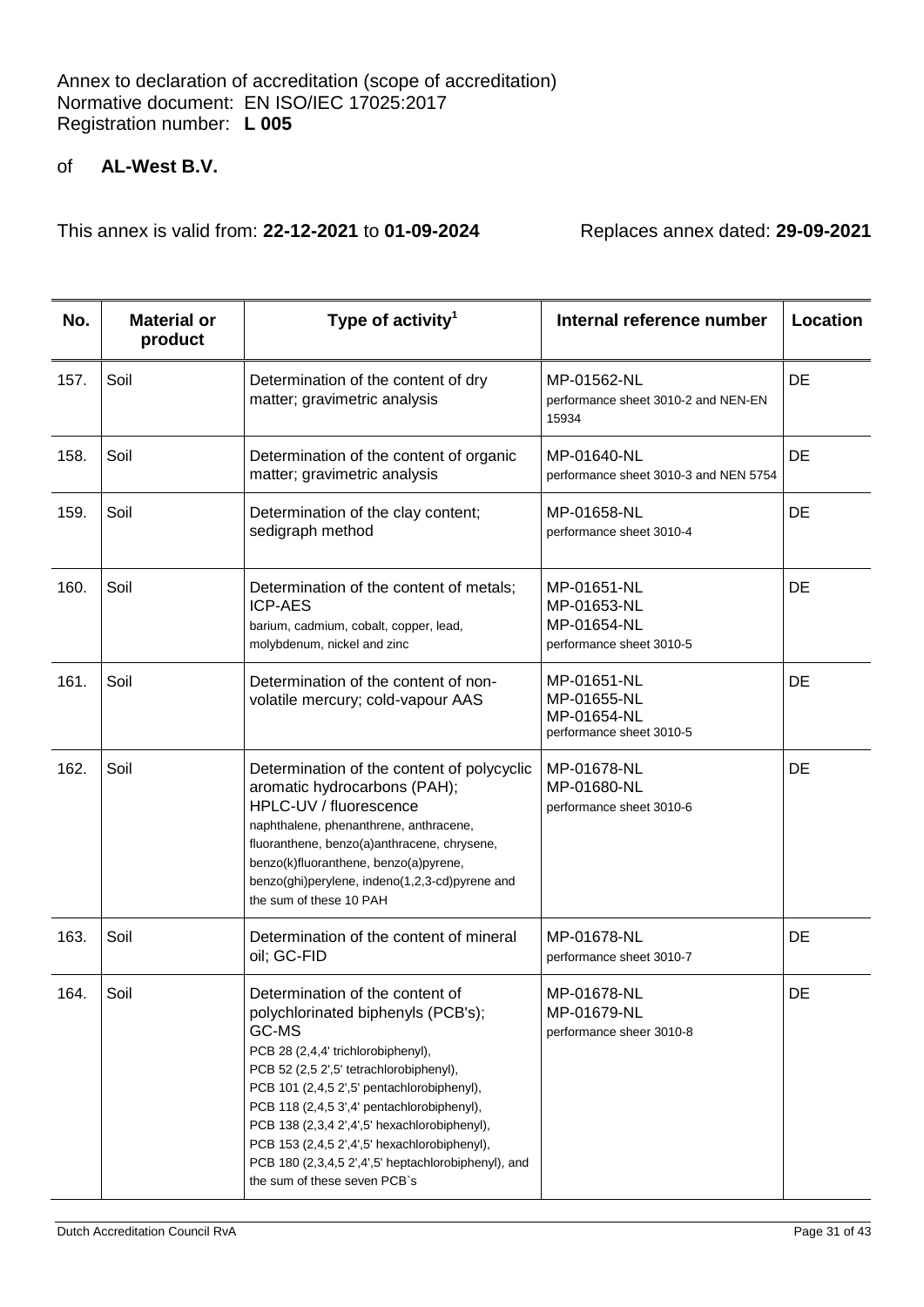| No.  | <b>Material or</b><br>product | Type of activity <sup>1</sup>                                                                                                                                                                                                                                                                                                                                                                                                                                                                                                                                                                                                                                                                                                 | Internal reference number                              | Location |
|------|-------------------------------|-------------------------------------------------------------------------------------------------------------------------------------------------------------------------------------------------------------------------------------------------------------------------------------------------------------------------------------------------------------------------------------------------------------------------------------------------------------------------------------------------------------------------------------------------------------------------------------------------------------------------------------------------------------------------------------------------------------------------------|--------------------------------------------------------|----------|
|      |                               | AS SIKB 3000 <sup>(NAW-0133)</sup> ; protocol 3020 <sup>(NAW-0133-2)</sup> (Laboratoriumanalyses voor grond-, waterbodem- en<br>grondwateronderzoek; grond aanvullend I) volledig pakket                                                                                                                                                                                                                                                                                                                                                                                                                                                                                                                                      |                                                        |          |
|      | Soil                          | Sample pretreatment for package 3020                                                                                                                                                                                                                                                                                                                                                                                                                                                                                                                                                                                                                                                                                          | MP-01558-NL<br>AS3000 and NEN-EN 16179                 | DE       |
| 165. | Soil                          | Determination of the content of<br>organochlorine pesticides (OCP's);<br>GC-MS<br>hexachlorobenzene (HCB),<br>α-hexachlorocyclohexane (α-HCH),<br>$\beta$ -hexachlorocyclohexane ( $\beta$ -HCH),<br>γ-hexachlorocyclohexane (γ-HCH), aldrin, dieldrin,<br>endrin, sum of these three "drin's", o,p'-DDD,<br>p,p'-DDD, sum of these two DDD's, o,p'-DDE,<br>p,p'-DDE, sum of these two DDE's, o,p'-DDT,<br>p,p'-DDT, sum of these two DDT's, heptachlor,<br>a-endosulphan, isodrin, telodrin, cis-heptachloro<br>epoxide, trans-heptachloro epoxide, sum of these<br>two heptachloro epoxides, cis-chlordane,<br>trans-chlordane, sum of these two chlordanes, sum<br>of organochlorine pesticides and<br>hexachlorobutadiene | MP-01678-NL<br>MP-01545-NL<br>performance sheet 3020-1 | DE       |
| 166. | Soil                          | Determination of the content of tri- and<br>tetrachlorobenzenes and penta- and<br>hexachlorobenzene; GC-MS<br>1,2,3-trichlorobenzene, 1,2,4-trichlorobenzene,<br>1,3,5-trichlorobenzene, sum of these three<br>trichlorobenzenes, 1,2,3,4-tetrachlorobenzene,<br>1,2,3,5-tetrachlorobenzene,<br>1,2,4,5-tetrachlorobenzene, sum of these three<br>tetrachlorobenzenes, pentachlorobenzene and<br>hexachlorobenzene                                                                                                                                                                                                                                                                                                            | MP-01678-NL<br>MP-01545-NL<br>performance sheet 3020-2 | DE       |
| 167. | Soil                          | Determination of the content of<br>organochlorine pesticides (OCP's);<br>GC-MS<br>δ-hexachlorocyclohexane (δ-HCH) and<br>endosulphan sulphate                                                                                                                                                                                                                                                                                                                                                                                                                                                                                                                                                                                 | MP-01678-NL<br>MP-01545-NL<br>performance sheet 3020-3 | DE       |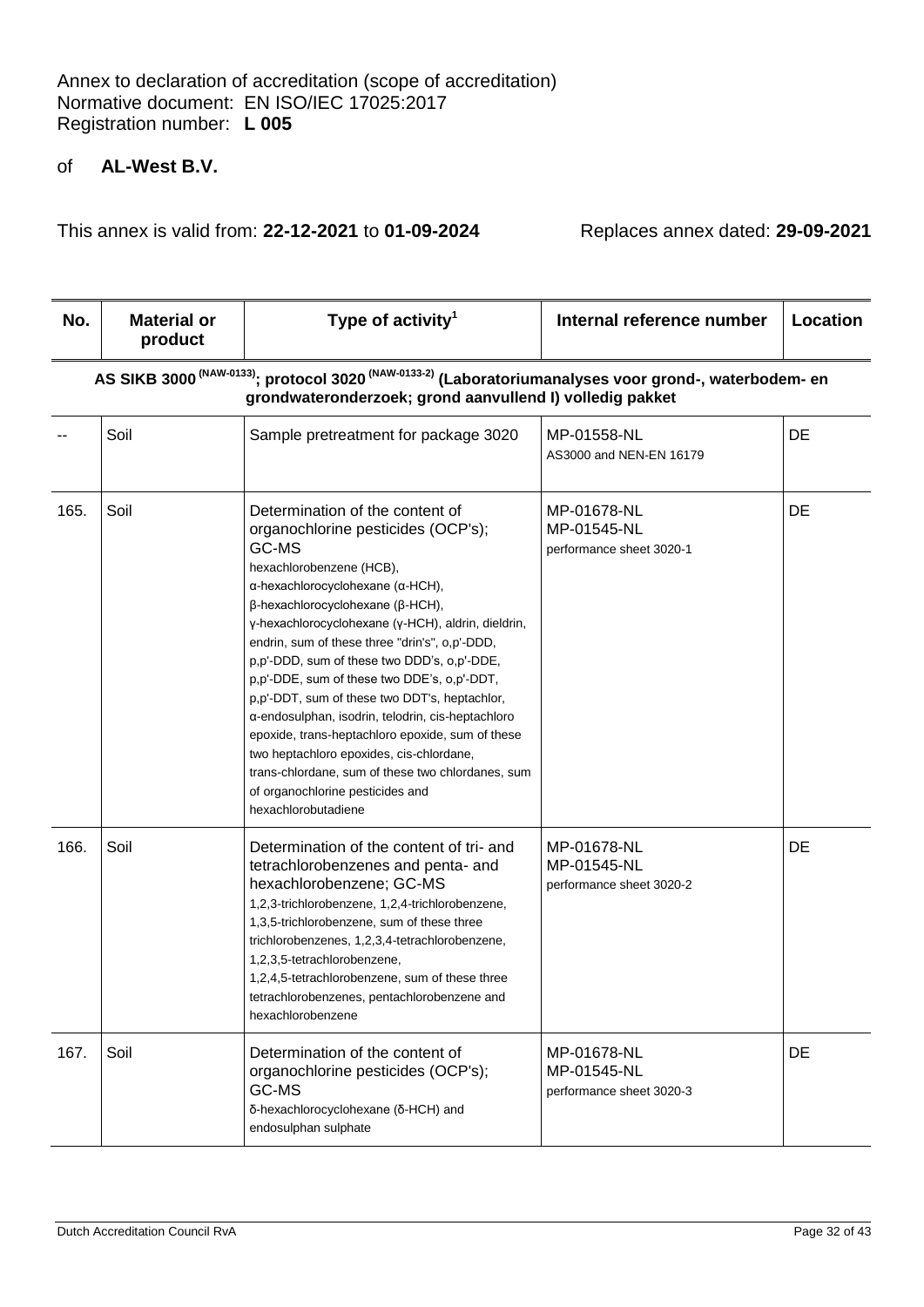| No.  | <b>Material or</b><br>product | Type of activity <sup>1</sup>                                                                                                                                                                                                                                                                                                                                                                                                                                                                                                                                                                                                                                                                                                                                                                                                                                                                                                                          | Internal reference number               | Location |
|------|-------------------------------|--------------------------------------------------------------------------------------------------------------------------------------------------------------------------------------------------------------------------------------------------------------------------------------------------------------------------------------------------------------------------------------------------------------------------------------------------------------------------------------------------------------------------------------------------------------------------------------------------------------------------------------------------------------------------------------------------------------------------------------------------------------------------------------------------------------------------------------------------------------------------------------------------------------------------------------------------------|-----------------------------------------|----------|
|      |                               | AS SIKB 3000 <sup>(NAW-0133)</sup> ; protocol 3030 <sup>(NAW-0133-2)</sup> (Laboratoriumanalyses voor grond-, waterbodem- en<br>grondwateronderzoek; grond aanvullend II) volledig pakket                                                                                                                                                                                                                                                                                                                                                                                                                                                                                                                                                                                                                                                                                                                                                              |                                         |          |
|      | Soil                          | Sample pretreatment for package 3030                                                                                                                                                                                                                                                                                                                                                                                                                                                                                                                                                                                                                                                                                                                                                                                                                                                                                                                   | MP-01558-NL<br>AS3000 and NEN-EN 16179  | DE       |
| 168. | Soil                          | Determination of the content of volatile<br>aromatic, volatile halogenated<br>hydrocarbons, MTBE and ETBE;<br>headspace GC-MS<br>volatile aromatic hydrocarbons: benzene, toluene,<br>ethyl benzene, o-xylene, m/p-xylene, sum of these<br>three xylenes, styrene, sum of aromatic<br>hydrocarbons, naphthalene<br>volatile halogenated hydrocarbons:<br>monochloroethylene (vinyl chloride),<br>dichloromethane, trichloromethane,<br>tetrachloromethane, trichloroethylene,<br>tetrachloroethylene, 1,1-dichloroethane,<br>1,2-dichloroethane, 1,1-dichloroethylene,<br>cis-1,2-dichloroethylene, trans-1,2-dichloroethylene,<br>sum of these three dichloroethylenes,<br>1,1,1-trichloroethane, 1,1,2-trichloroethane,<br>1,1-dichloropropane, 1,2-dichlororpopane,<br>1,3-dichloropropane, sum of these three<br>chloropropanes, tribromomethane, other volatile<br>compounds: methyl tert-butyl ether (MTBE) and<br>ethyl tert-butyl ether (ETBE) | MP-01544-NL<br>performance sheet 3030-1 | DE       |
| 169. | Soil                          | Determination of the content of<br>monochlorobenzene and<br>dichlorobenzenes; headspace GC-MS<br>monochlorobenzene, 1,2-dichlorobenzene,<br>1,3-dichlorobenzene, 1,4-dichlorobenzene and sum<br>of these three dichlorobenzenes                                                                                                                                                                                                                                                                                                                                                                                                                                                                                                                                                                                                                                                                                                                        | MP-01544-NL<br>performance sheet 3030-2 | DE       |
| 170. | Soil                          | Determination of the content of other<br>aromatic hydrocarbons; headspace<br>GC-MS<br>1,2,3-trimethylbenzene, 1,2,4-trimethylbenzene,<br>1,3,5-trimethylbenzene, 2-ethyltoluene,<br>3,4-ethyltoluene, isopropylbenzene, propylbenzene<br>and the sum of aromatic hydrocarbons                                                                                                                                                                                                                                                                                                                                                                                                                                                                                                                                                                                                                                                                          | MP-01544-NL<br>performance sheet 3030-3 | DE       |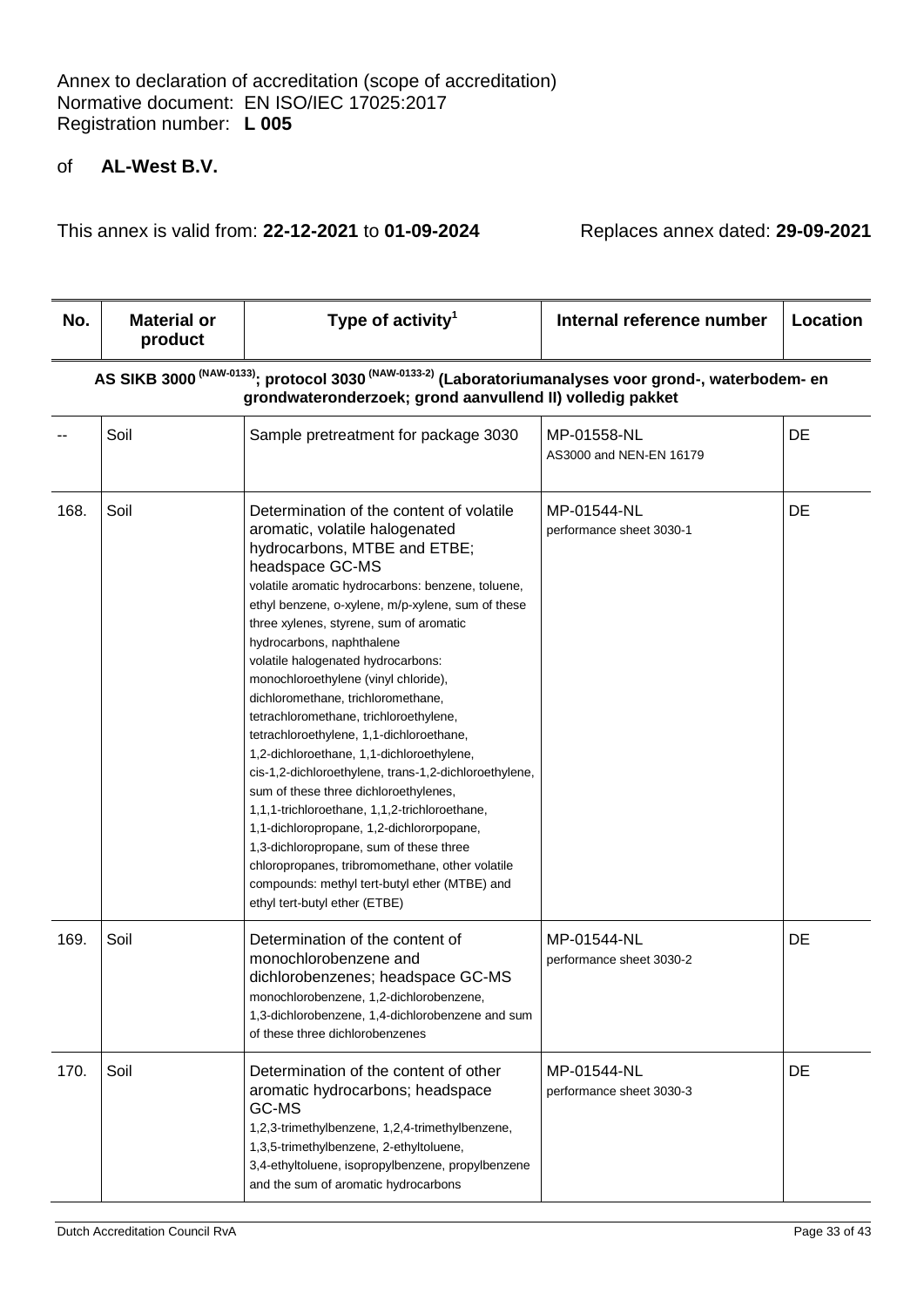This annex is valid from: **22-12-2021** to **01-09-2024** Replaces annex dated: **29-09-2021**

| No.  | <b>Material or</b><br>product                                                                                                                                                              | Type of activity <sup>1</sup>                                                               | Internal reference number                                        | Location  |  |
|------|--------------------------------------------------------------------------------------------------------------------------------------------------------------------------------------------|---------------------------------------------------------------------------------------------|------------------------------------------------------------------|-----------|--|
|      | AS SIKB 3000 <sup>(NAW-0133)</sup> ; protocol 3040 <sup>(NAW-0133-2)</sup> (Laboratoriumanalyses voor grond-, waterbodem- en<br>grondwateronderzoek; grond aanvullend III) volledig pakket |                                                                                             |                                                                  |           |  |
|      | Soil                                                                                                                                                                                       | Sample pretreatment for package 3040                                                        | MP-01558-NL<br>AS3000 and NEN-EN 16179                           | DE.       |  |
| 171. | Soil                                                                                                                                                                                       | Determination of the content of cyanides<br>(free, total and complex);<br>spectrophotometry | MP-01667-NL<br>performance sheet 3040-1 and NEN-EN-<br>ISO 17380 | DE.       |  |
| 172. | Soil                                                                                                                                                                                       | Determination of the content of chloride;<br>ion chromatography                             | MP-01672-NL<br>performance sheet 3040-2                          | <b>DE</b> |  |
|      | AS SIKB 3000 <sup>(NAW-0133)</sup> ; protocol 3050 <sup>(NAW-0133-2)</sup> Laboratoriumanalyses voor grond-, waterbodem- en                                                                |                                                                                             |                                                                  |           |  |

**grondwateronderzoek; grond aanvullend IV) volledig pakket**

|      | Soil | Sample pretreatment for package 3050                                                                                                                  | MP-01558-NL<br>AS3000 and<br><b>NEN-EN 16179</b>                            | DE |
|------|------|-------------------------------------------------------------------------------------------------------------------------------------------------------|-----------------------------------------------------------------------------|----|
| 173. | Soil | Determination of the content of metals;<br><b>ICP-AES</b><br>antimony, arsenic, chromium, tin, vanadium,<br>beryllium, tellurium, thallium and silver | MP-01651-NL<br>MP-01653-NL<br>MP-01654-NL<br>performance sheet 3050-1 and 2 | DE |

## **AS SIKB 3000 (NAW-0133); protocol 3070 (NAW-0133-2) (Laboratorium analyses voor grond-, waterbodem- en grondwateronderzoek; grond aanvullend V) volledig pakket**

| 174. | Soil | Determination of the content of asbestos;<br>stereo and polarization microscopy<br>chrysotile, crocidolite, amosite, fibrous<br>anthophyllite, fibrous actinolite, fibrous tremolite | l MP-01711-NL<br>MP-01790-NL<br>MP-01710-NL<br>performance sheet 3070-1 | DE |
|------|------|--------------------------------------------------------------------------------------------------------------------------------------------------------------------------------------|-------------------------------------------------------------------------|----|
|      |      |                                                                                                                                                                                      |                                                                         |    |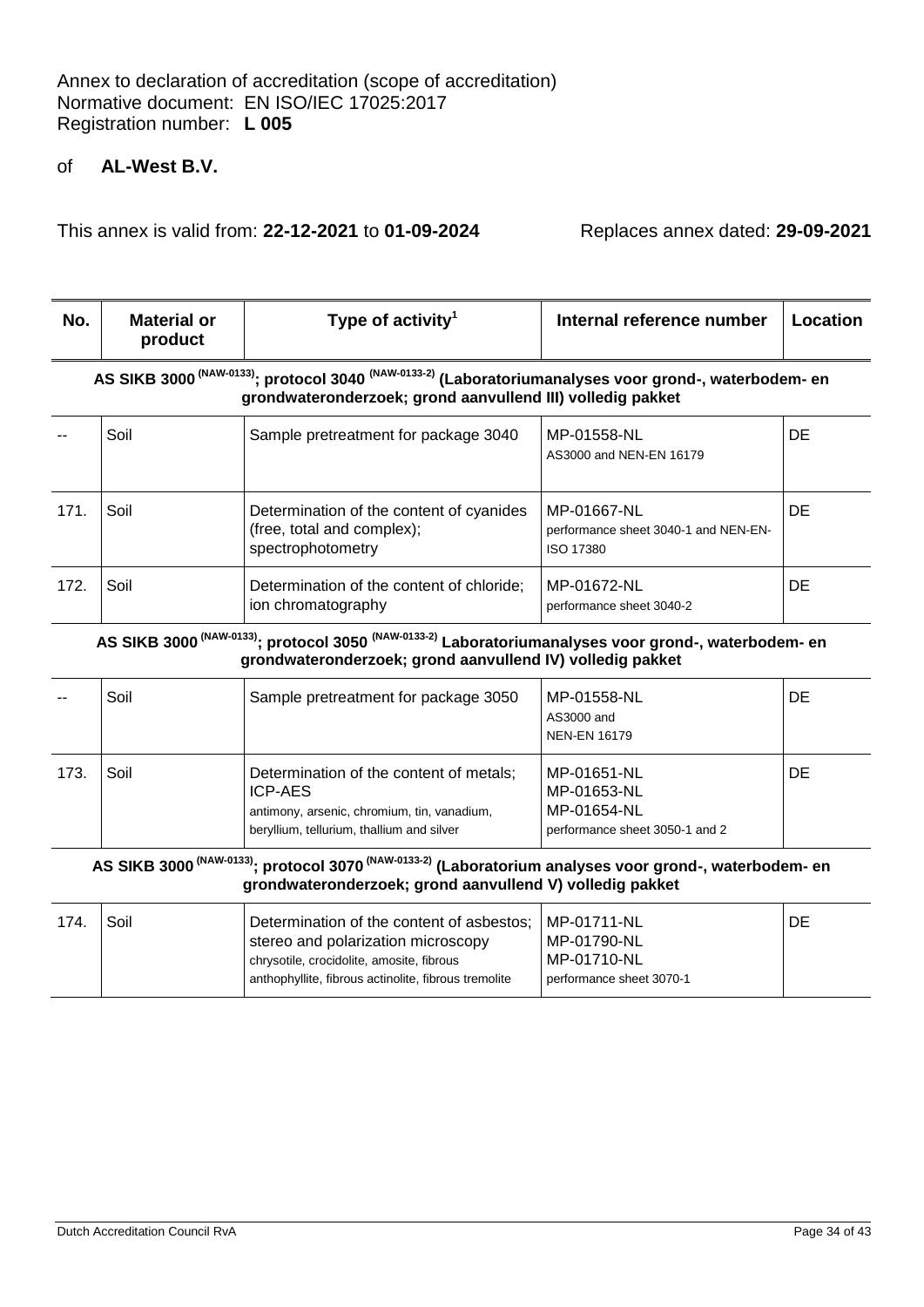| No.  | <b>Material or</b><br>product                                                                                                                                                                    | Type of activity <sup>1</sup>                                                                                                                                                                                                                                                                   | Internal reference number                                                                               | Location |  |  |
|------|--------------------------------------------------------------------------------------------------------------------------------------------------------------------------------------------------|-------------------------------------------------------------------------------------------------------------------------------------------------------------------------------------------------------------------------------------------------------------------------------------------------|---------------------------------------------------------------------------------------------------------|----------|--|--|
|      | AS SIKB 3000 <sup>(NAW-0133)</sup> ; protocol 3110 <sup>(NAW-0133-3)</sup> (Laboratoriumanalyses voor grond-, waterbodem- en<br>grondwateronderzoek; grondwater standaardpakket) volledig pakket |                                                                                                                                                                                                                                                                                                 |                                                                                                         |          |  |  |
| 175. | Groundwater                                                                                                                                                                                      | Determination of the pH; electrochemistry                                                                                                                                                                                                                                                       | MP-01638-NL<br>performance sheet 3110-1 and NEN-<br>EN-ISO 10523                                        | DE       |  |  |
| 176. | Groundwater                                                                                                                                                                                      | Determination of the electrical<br>conductivity; conductometry                                                                                                                                                                                                                                  | MP-01638-NL<br>performance sheet 3110-2 and NEN-ISO<br>7888                                             | DE       |  |  |
| 177. | Groundwater                                                                                                                                                                                      | Determination of the content of metals;<br><b>ICP-MS</b><br>barium, cadmium, cobalt, copper, lead,<br>molybdenum, nickel and zinc                                                                                                                                                               | MP-01651-NL<br>MP-01673-NL<br>MP-01654-NL<br>performance sheet 3110-3 and NEN-EN-<br>ISO 17294-2 (2004) | DE       |  |  |
| 178. | Groundwater                                                                                                                                                                                      | Determination of the content of non-<br>volatile mercury; cold-vapour AAS                                                                                                                                                                                                                       | MP-01651-NL<br>MP-01655-NL<br>MP-01654-NL<br>performance sheet 3110-3 and NEN-EN-<br>ISO 12846          | DE       |  |  |
| 179. | Groundwater                                                                                                                                                                                      | Determination of the content of polycyclic<br>aromatic hydrocarbons (PAH); GC-MS<br>naphthalene, phenanthrene, anthracene,<br>fluoranthene, benzo(a)anthracene, chrysene,<br>benzo(k)fluoranthene, benzo(a)pyrene,<br>benzo(ghi)perylene, indeno(1,2,3-cd)pyrene and<br>the sum of these 10 PAH | MP-01677-NL<br>performance sheet 3110-4                                                                 | DE       |  |  |
| 180. | Groundwater                                                                                                                                                                                      | Determination of the content of mineral<br>oil; GC-FID                                                                                                                                                                                                                                          | MP-01675-NL<br>performance sheet 3110-5                                                                 | DE       |  |  |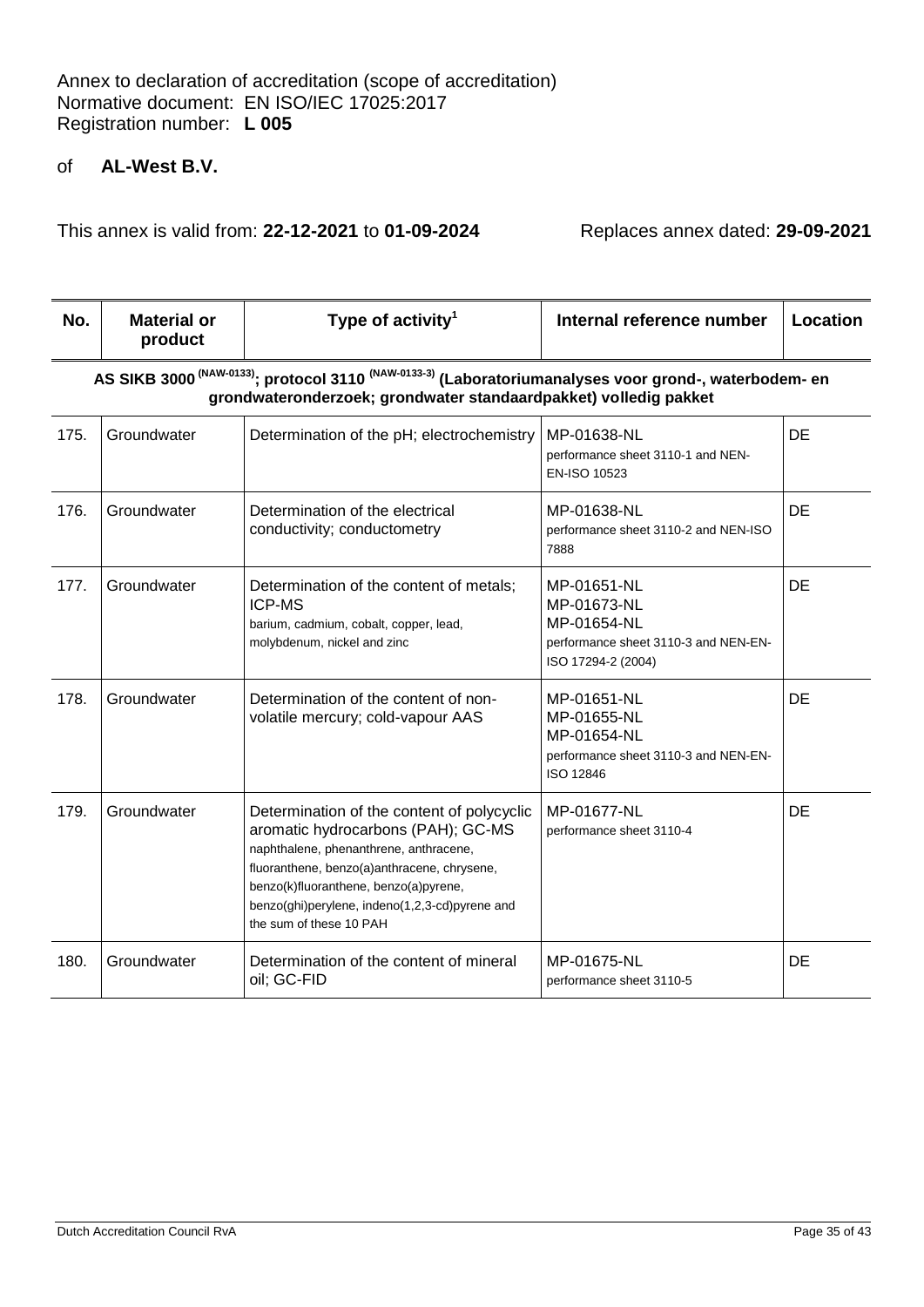| No.  | <b>Material or</b><br>product                                                                                                                                                                  | Type of activity <sup>1</sup>                                                                                                                                                                                                                                                                                                                                                                                                                                                                                                                                                                                                                                                                                                                                                                                                                                                                                                                                                                             | Internal reference number                              | Location |
|------|------------------------------------------------------------------------------------------------------------------------------------------------------------------------------------------------|-----------------------------------------------------------------------------------------------------------------------------------------------------------------------------------------------------------------------------------------------------------------------------------------------------------------------------------------------------------------------------------------------------------------------------------------------------------------------------------------------------------------------------------------------------------------------------------------------------------------------------------------------------------------------------------------------------------------------------------------------------------------------------------------------------------------------------------------------------------------------------------------------------------------------------------------------------------------------------------------------------------|--------------------------------------------------------|----------|
|      | AS SIKB 3000 <sup>(NAW-0133)</sup> ; protocol 3120 <sup>(NAW-0133-3)</sup> (Laboratoriumanalyses voor grond-, waterbodem- en<br>grondwateronderzoek; grondwater aanvullend I); volledig pakket |                                                                                                                                                                                                                                                                                                                                                                                                                                                                                                                                                                                                                                                                                                                                                                                                                                                                                                                                                                                                           |                                                        |          |
| 181. | Groundwater                                                                                                                                                                                    | Determination of the content of<br>polychlorinated biphenyls (PCB's) and<br>organochlorine pesticides (OCP's);<br>GC-MS<br>PCB 28 (2,4,4' trichlorobiphenyl),<br>PCB 52 (2,5 2',5' tetrachlorobiphenyl),<br>PCB 101 (2,4,5 2',5' pentachlorobiphenyl),<br>PCB 118 (2,4,5 3',4' pentachlorobiphenyl),<br>PCB 138 (2,3,4 2',4',5' hexachlorobiphenyl),<br>PCB 153 (2,4,5 2',4',5' hexachlorobiphenyl),<br>PCB 180 (2,3,4,5 2',4',5' heptachlorobiphenyl), sum<br>of these 7 PCB's,<br>α-hexachlorocyclohexane (α-HCH), β-<br>hexachlorocyclohexane (β-HCH),<br>γ-hexachlorocyclohexane (γ-HCH),<br>δ-hexachlorocyclohexane δ-HCH, sum of these four<br>HCH's, aldrin, dieldrin, endrin, sum of these three<br>"drin's, o,p'-DDD, p,p'-DDD, o,p'-DDE, p,p'-DDE,<br>o,p'-DDT, p,p'-DDT, sum of these six DD's,<br>heptachlor, a-endosulphan, cis-heptachloro<br>epoxide, trans-heptachloro epoxide, sum of these<br>two heptachloro epoxide, cis-chlordane,<br>trans-chlordane and sum of these two chlordane | MP-01545-NL<br>MP-01677-NL<br>performance sheet 3120-1 | DE       |
| 182. | Groundwater                                                                                                                                                                                    | Determination of the content of tri- and<br>tetrachlorobenzenes, penta- and<br>hexachlorobenzene; GC-MS<br>1,2,3-trichlorobenzene, 1,2,4-trichlorobenzene,<br>1,3,5-trichlorobenzene, sum of these three<br>trichlorobenzenes, 1,2,3,4-tetrachlorobenzene,<br>1,2,3,5-tetrachlorobenzene,<br>1,2,4,5-tetrachlorobenzene, sum of these three<br>tetrachlorobenzenes, pentachlorobenzene and<br>hexachlorobenzene                                                                                                                                                                                                                                                                                                                                                                                                                                                                                                                                                                                           | MP-01545-NL<br>performance sheet 3120-2                | DE       |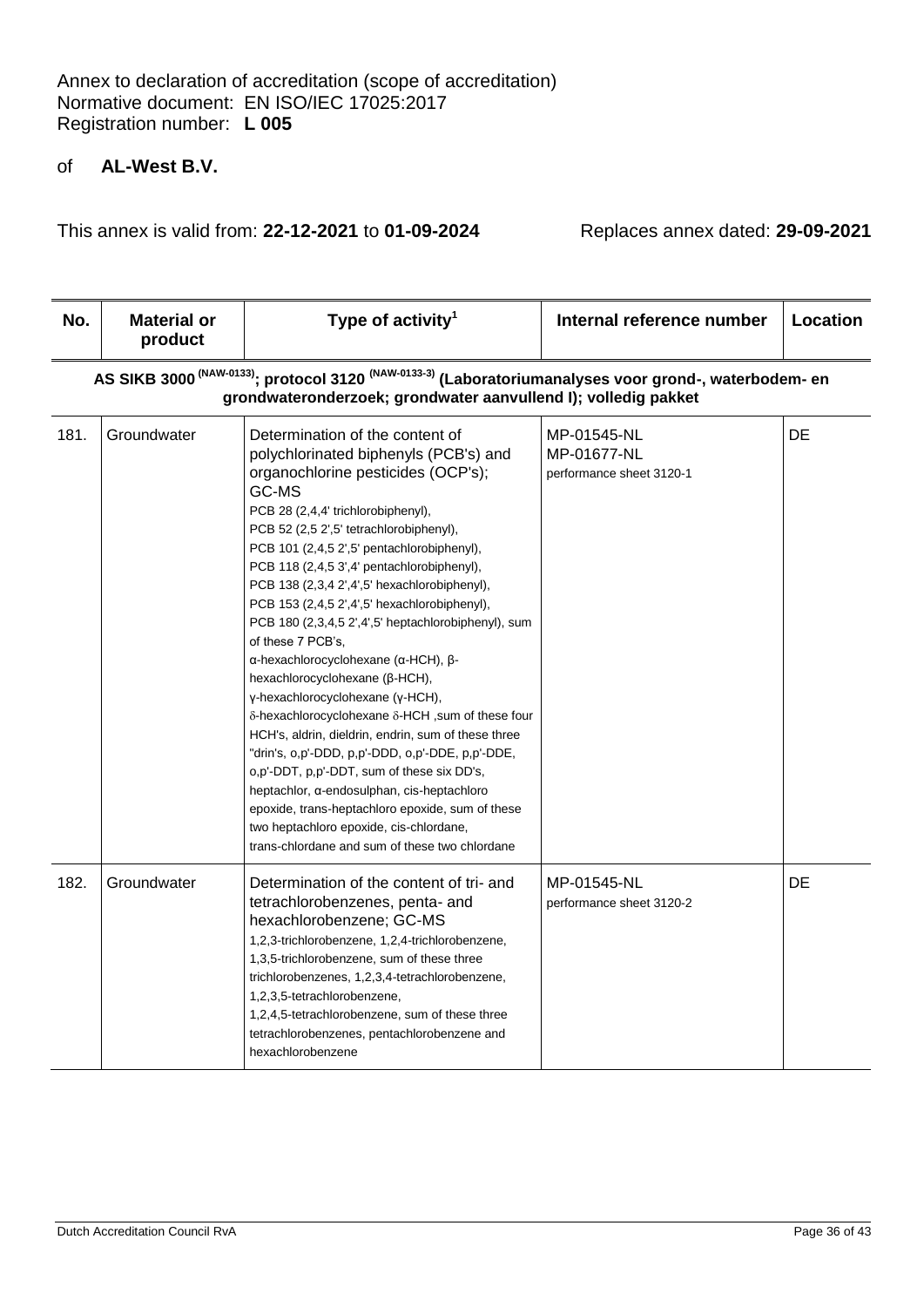This annex is valid from: **22-12-2021** to **01-09-2024** Replaces annex dated: **29-09-2021**

| No.  | <b>Material or</b><br>product                                                                                                                                                                   | Type of activity <sup>1</sup>                                                                                                                                                                                                                                                                                                                                                                                                                                                                                                                                                                                                                                                                                                                                                                                                                                                                                    | Internal reference number               | Location |
|------|-------------------------------------------------------------------------------------------------------------------------------------------------------------------------------------------------|------------------------------------------------------------------------------------------------------------------------------------------------------------------------------------------------------------------------------------------------------------------------------------------------------------------------------------------------------------------------------------------------------------------------------------------------------------------------------------------------------------------------------------------------------------------------------------------------------------------------------------------------------------------------------------------------------------------------------------------------------------------------------------------------------------------------------------------------------------------------------------------------------------------|-----------------------------------------|----------|
|      | AS SIKB 3000 <sup>(NAW-0133)</sup> ; protocol 3130 <sup>(NAW-0133-3)</sup> (Laboratoriumanalyses voor grond-, waterbodem- en<br>grondwateronderzoek; grondwater aanvullend II); volledig pakket |                                                                                                                                                                                                                                                                                                                                                                                                                                                                                                                                                                                                                                                                                                                                                                                                                                                                                                                  |                                         |          |
| 183. | Groundwater                                                                                                                                                                                     | Determination of the content of volatile<br>aromatic, volatile halogenated<br>hydrocarbons, MTBE and ETBE;<br>headspace GC-MS<br>volatile aromatic hydrocarbons: benzene, toluene,<br>ethyl benzene, o-xylene, m/p-xylene, sum of these<br>three xylenes, styrene, naphthalene<br>volatile halogenated hydrocarbons:<br>monochloroethylene (vinyl chloride),<br>dichloromethane, trichloromethane,<br>tetrachloromethane, trichloroethylene,<br>tetrachloroethylene, 1,1-dichloroethane,<br>1,2-dichloroethane, 1,1-dichloroethylene,<br>cis-1,2-dichloroethylene, trans-1,2-dichloroethylene,<br>sum of these three dichloroethylenes,<br>1,1,1-trichloroethane, 1,1,2-trichloroethane,<br>1,1-dichloropropane, 1,2-dichloropropane,<br>1,3-dichloropropane, sum of these<br>dichloropropanes, tribromomethane<br>other volatile compounds: methyl tert-butyl ether<br>(MTBE) and ethyl tert-butyl ether (ETBE) | MP-01544-NL<br>performance sheet 3130-1 | DE       |
| 184. | Groundwater                                                                                                                                                                                     | Determination of the content of<br>monchlorobenzene and<br>dichlorobenzenes; headspace GC-MS<br>monochlorobenzene, 1,2-dichlorobenzene,<br>1,3-dichlorobenzene, 1,4-dichlorobenzene and sum<br>of these three dichlorobenzenes                                                                                                                                                                                                                                                                                                                                                                                                                                                                                                                                                                                                                                                                                   | MP-01544-NL<br>performance sheet 3130-2 | DE       |

**AS SIKB 3000 (NAW-0133); protocol 3140 (NAW-0133-3) (Laboratoriumanalyses voor grond-, waterbodem- en grondwateronderzoek; grondwater aanvullend III); volledig pakket**

| 185. | Groundwater | Determination of the content of cyanides<br>(free, total and complex); spectrometry                                             | MP-01667-NL<br>performance sheet 3140-1 and NEN-EN-<br>ISO 14403-2 | DE |
|------|-------------|---------------------------------------------------------------------------------------------------------------------------------|--------------------------------------------------------------------|----|
| 186. | Groundwater | Determination of the content of anions;<br>discrete analysis and spectrometry<br>chloride, nitrate, orthophosphate and sulphate | MP-01672-NL<br>performance sheet 3140-2                            | DE |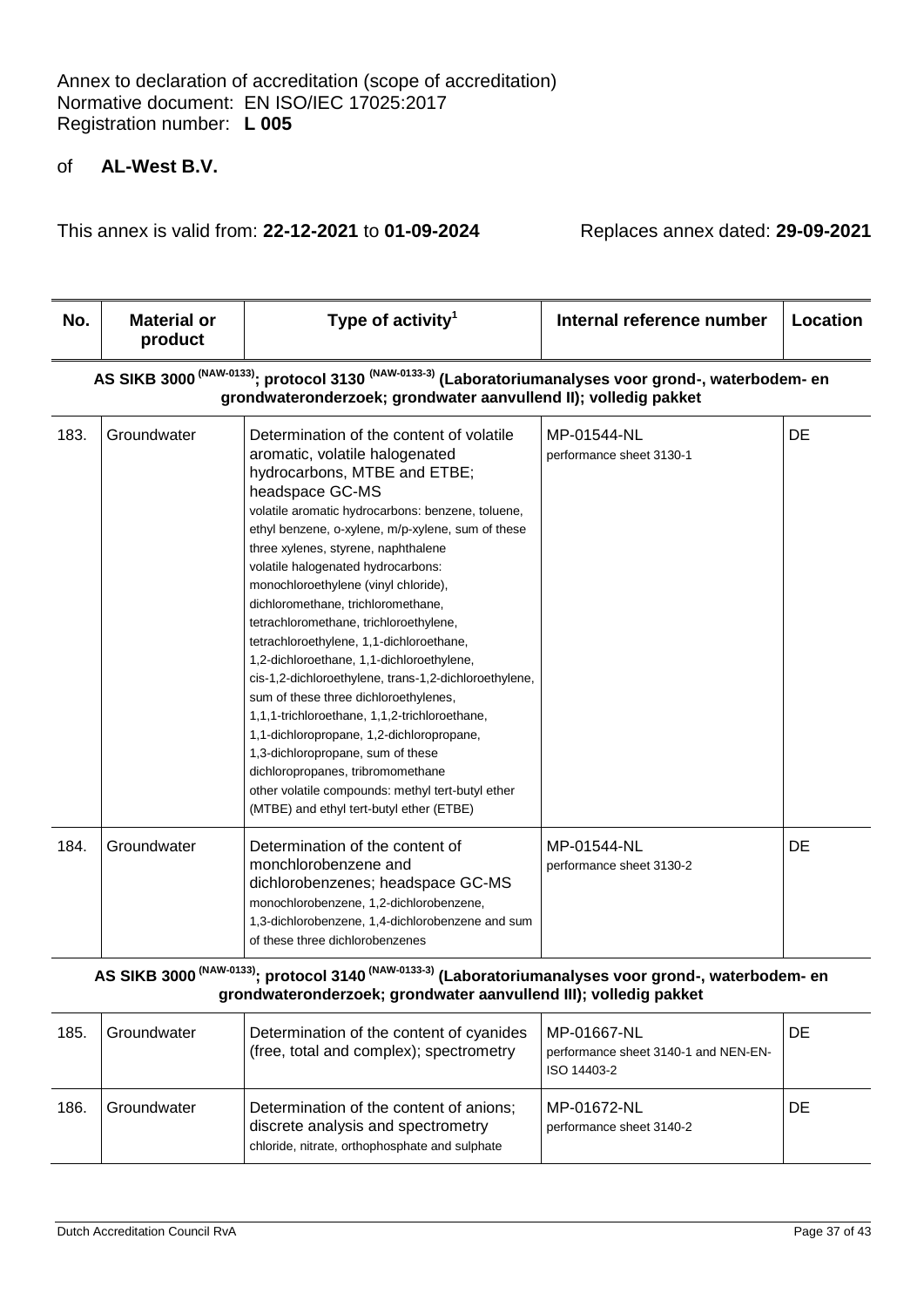This annex is valid from: **22-12-2021** to **01-09-2024** Replaces annex dated: **29-09-2021**

| No.  | Material or<br>product                                                                                                                                                                          | Type of activity <sup>1</sup>                                                                                                         | Internal reference number                                                                                   | Location  |  |
|------|-------------------------------------------------------------------------------------------------------------------------------------------------------------------------------------------------|---------------------------------------------------------------------------------------------------------------------------------------|-------------------------------------------------------------------------------------------------------------|-----------|--|
|      | AS SIKB 3000 <sup>(NAW-0133)</sup> ; protocol 3150 <sup>(NAW-0133-3)</sup> (Laboratoriumanalyses voor grond-, waterbodem- en<br>grondwateronderzoek; grondwater aanvullend IV); volledig pakket |                                                                                                                                       |                                                                                                             |           |  |
| 187. | Groundwater                                                                                                                                                                                     | Determination of the content of metals;<br>digestion and ICP-MS<br>silver                                                             | MP-01651-NL<br>MP-01673-NL<br>MP-01654-NL<br>performance sheet 3150-2                                       | DE.       |  |
| 188. | Groundwater                                                                                                                                                                                     | Determination of the content of metals;<br>ICP-MS<br>antimony, arsenic, chromium, tin, vanadium,<br>beryllium, tellurium and thallium | MP-01651-NL<br>MP-01673-NL<br>MP-01654-NL<br>performance sheet 3150-1 and 2 and<br>NEN-EN-ISO17294-2 (2004) | <b>DE</b> |  |
|      | (1111110101)                                                                                                                                                                                    | $\left( \text{AIA} \right)$ and $\left( \text{AIA} \right)$                                                                           |                                                                                                             |           |  |

**AS SIKB 3000 (NAW-0133); protocol 3210 (NAW-0133-4) (Laboratorium analyses voor grond-, waterbodem- en grondwateronderzoek; waterbodem standaard pakket) volledig pakket**

|      | Sediment | Sample pretreatment for package 3210                                                                                               | MP-01558-NL<br>AS3000 and NEN 5719                                    | DE  |
|------|----------|------------------------------------------------------------------------------------------------------------------------------------|-----------------------------------------------------------------------|-----|
| 189. | Sediment | Determination of the content of dry<br>matter; gravimetric analysis                                                                | MP-01562-NL<br>performance sheet 3210-1 and NEN-EN<br>15934           | DE  |
| 190. | Sediment | Determination of the content of organic<br>matter; gravimetric analysis                                                            | MP-01640-NL<br>performance sheet 3210-2 and NEN 5754                  | DE  |
| 191. | Sediment | Particle size determination; sedigraph<br>method<br>$<$ 2 µm (clay)                                                                | MP-01658-NL<br>performance sheet 3210-3                               | DE  |
| 192. | Sediment | Determination of the content of metals;<br><b>ICP-AES</b><br>barium, cadmium, cobalt, copper, lead,<br>molybdenum, nickel and zinc | MP-01651-NL<br>MP-01653-NL<br>MP-01654-NL<br>performance sheet 3210-4 | DE. |
| 193. | Sediment | Determination of the content of non-<br>volatile mercury; cold-vapour AAS                                                          | MP-01651-NL<br>MP-01655-NL<br>MP-01654-NL<br>performance sheet 3210-4 | DE  |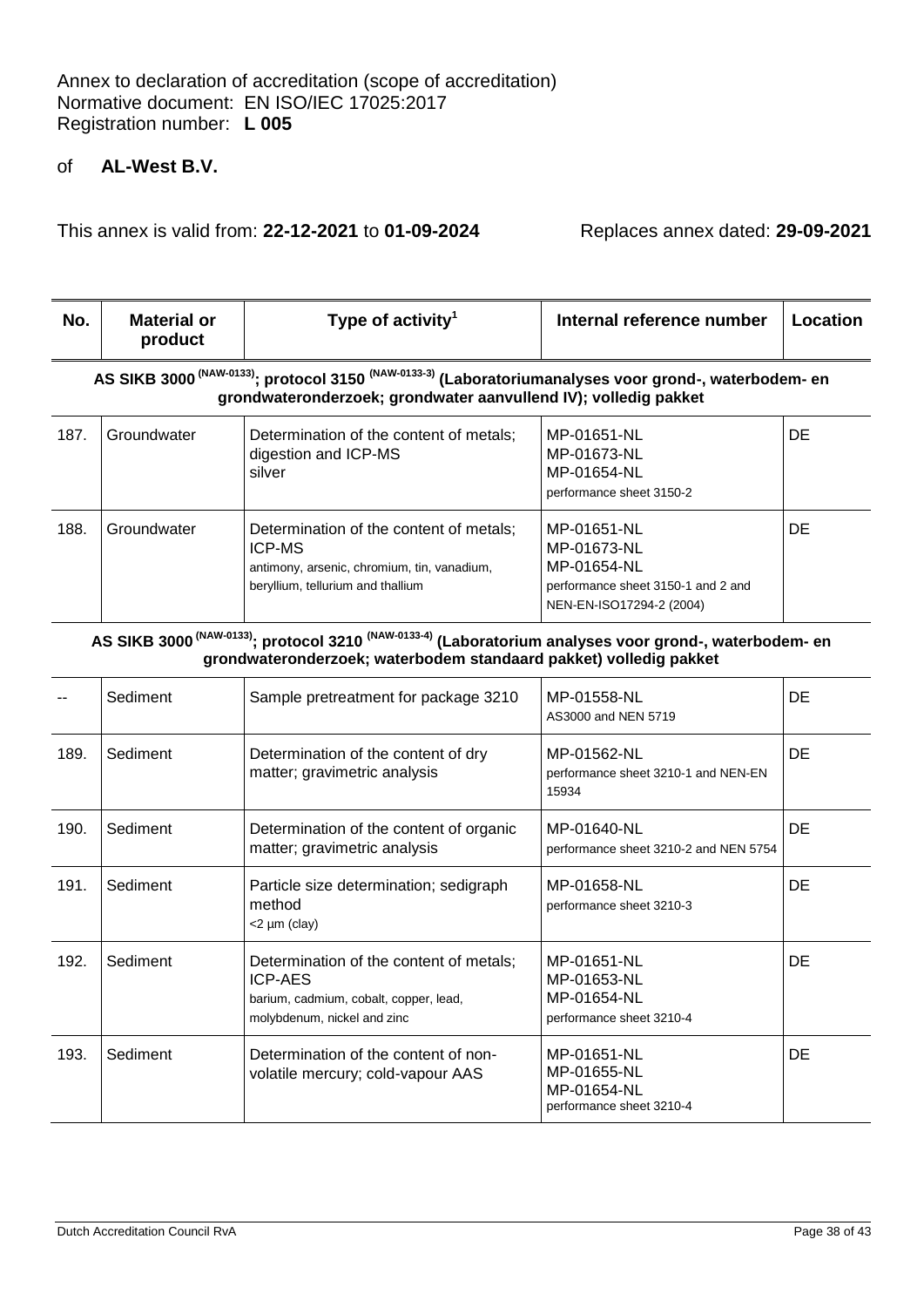## of **AL-West B.V.**

This annex is valid from: **22-12-2021** to **01-09-2024** Replaces annex dated: **29-09-2021**

| No.  | <b>Material or</b><br>product | Type of activity <sup>1</sup>                                                                                                                                                                                                                                                                                                                                                                                                          | Internal reference number                              | Location |
|------|-------------------------------|----------------------------------------------------------------------------------------------------------------------------------------------------------------------------------------------------------------------------------------------------------------------------------------------------------------------------------------------------------------------------------------------------------------------------------------|--------------------------------------------------------|----------|
| 194. | Sediment                      | Determination of the content of polycyclic<br>aromatic hydrocarbons (PAH);<br>HPLC-UV / fluorescence<br>naphthalene, phenanthrene, anthracene,<br>fluoranthene, benzo(a)anthracene, chrysene,<br>benzo(k)fluoranthene, benzo(a)pyrene,<br>benzo(ghi)perylene, indeno(1,2,3-cd)pyrene and<br>the sum of these 10 PAH                                                                                                                    | MP-01680-NL<br>performance sheet 3210-5                | DE       |
| 195. | Sediment                      | Determination of the content of mineral<br>oil; GC-FID                                                                                                                                                                                                                                                                                                                                                                                 | MP-01678-NL<br>performance sheet 3210-6                | DE       |
| 196. | Sediment                      | Determination of the content of<br>polychlorinated biphenyls (PCB's);<br>GC-MS<br>PCB 28 (2,4,4' trichlorobiphenyl),<br>PCB 52 (2,5 2',5' tetrachlorobiphenyl),<br>PCB 101 (2,4,5 2',5' pentachlorobiphenyl),<br>PCB 118 (2,4,5 3',4' pentachlorobiphenyl),<br>PCB 138 (2,3,4 2',4',5' hexachlorobiphenyl),<br>PCB 153 (2,4,5 2',4',5' hexachlorobiphenyl),<br>PCB 180 (2,3,4,5 2',4',5' heptachlorobiphenyl),<br>sum of these 7 PCB's | MP-01679-NL<br>MP-01678-NL<br>performance sheet 3210-7 | DE       |

**AS SIKB 3000 (NAW-0133); protocol 3220 (NAW-0133-4) (Laboratorium analyses voor grond-, waterbodem- en grondwateronderzoek; waterbodem aanvullend I) volledig pakket**

| $- -$ | Sediment | Sample pretreatment for package 3220 | MP-01558-NL<br>AS3000 and NEN 5719 | DE |
|-------|----------|--------------------------------------|------------------------------------|----|
|-------|----------|--------------------------------------|------------------------------------|----|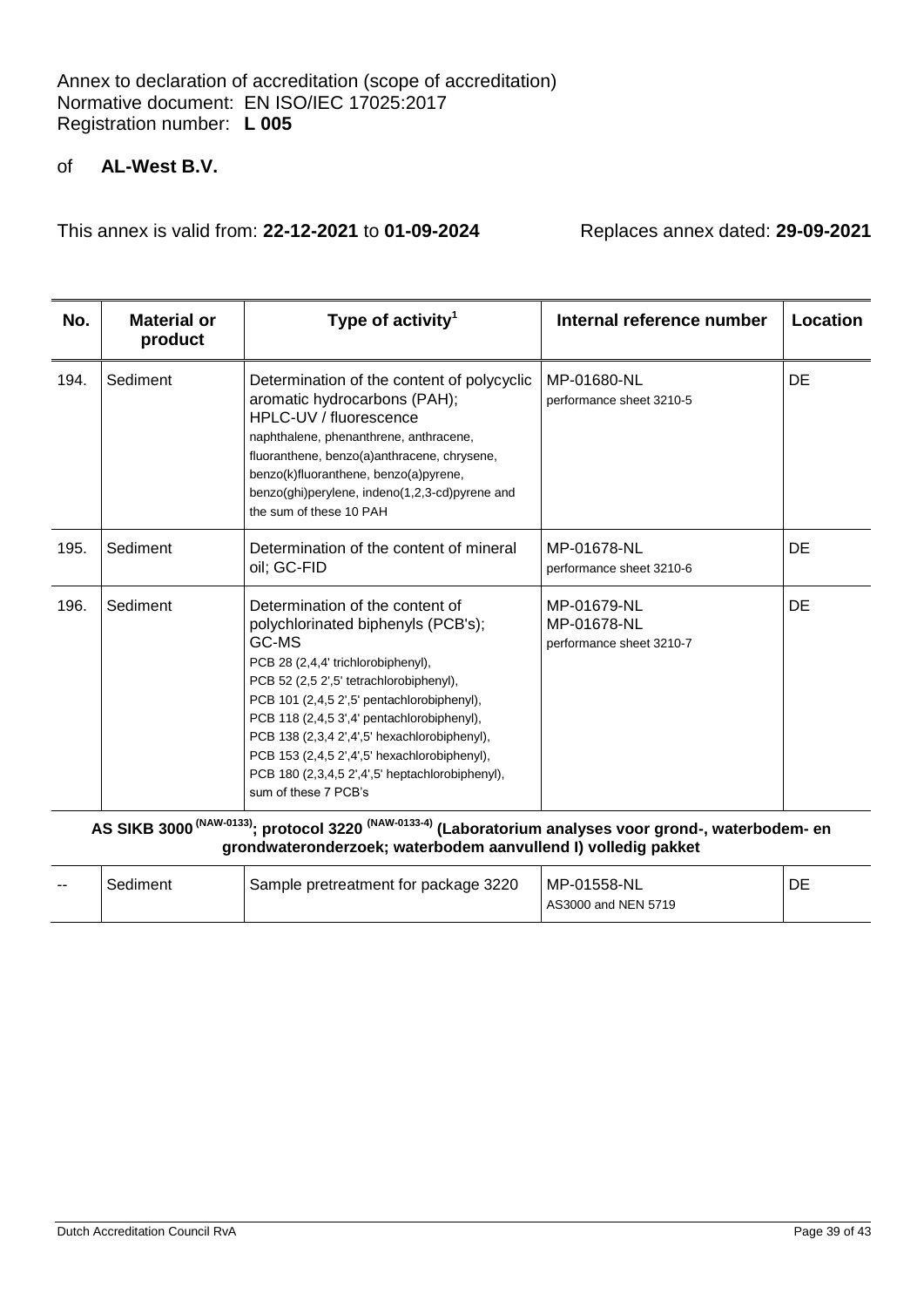## of **AL-West B.V.**

This annex is valid from: **22-12-2021** to **01-09-2024** Replaces annex dated: **29-09-2021**

| No.  | <b>Material or</b><br>product | Type of activity <sup>1</sup>                                                                                                                                                                                                                                                                                                                                                                                                                                                                                                                                                                                                                                                                                                                                | Internal reference number                          | Location |
|------|-------------------------------|--------------------------------------------------------------------------------------------------------------------------------------------------------------------------------------------------------------------------------------------------------------------------------------------------------------------------------------------------------------------------------------------------------------------------------------------------------------------------------------------------------------------------------------------------------------------------------------------------------------------------------------------------------------------------------------------------------------------------------------------------------------|----------------------------------------------------|----------|
| 197. | Sediment                      | Determination of the content of<br>organochlorine pesticides (OCP's);<br>GC-MS<br>$\alpha$ -hexachlorocyclohexane ( $\alpha$ -HCH),<br>$\beta$ -hexachlorocyclohexane ( $\beta$ -HCH),<br>γ-hexachlorocyclohexane (γ-HCH), δ-<br>hexachlorocyclohexane (δ-HCH), sum of these six<br>HCH's, aldrin, dieldrin, endrin, sum of these three<br>"drin's", isodrin, telodrin, o,p'-DDD, p,p'-DDD, sum<br>of these two DDD's, o,p'-DDE, p,p'-DDE, sum of<br>these two DDE's, p,p'-DDT, o,p'-DDT, sum of these<br>two DDT's, sum of these six DD's, heptachlor,<br>α-endosulphan, cis-heptachloroepoxide,<br>trans-heptachloroepoxide, sum of these 2<br>heptachloroepoxides, cis-chlordane,<br>trans-chlordane en sum of these 2 chlordanes.<br>endosulphansulphate | MP-01834-NL<br>performance sheet 3220-1 and 3220-2 | DE       |
| 198. | Sediment                      | Determination of the content of<br>organochlorine pesticides (OCP's);<br>GC-MS<br>hexachlorobutadiene, pentachlorobenzene,<br>hexachlorobenzene (HCB)                                                                                                                                                                                                                                                                                                                                                                                                                                                                                                                                                                                                        | MP-01545-NL<br>performance sheet 3220-1            | DE       |

# **AS SIKB 3000 (NAW-0133); protocol 3230 (NAW-0133-4) (Laboratorium analyses voor grond-, waterbodem- en grondwateronderzoek; waterbodem aanvullend II) volledig pakket**

|      | Sediment | Sample pretreatment for package 3230                                                                                                                                                                                                                                                                                                      | MP-01558-NL<br>AS3000 and NEN 5719      | DE.       |
|------|----------|-------------------------------------------------------------------------------------------------------------------------------------------------------------------------------------------------------------------------------------------------------------------------------------------------------------------------------------------|-----------------------------------------|-----------|
| 199. | Sediment | Determination of the content of<br>monochlorobenzene and<br>dichlorobenzenes; headspace GC-MS<br>monochlorobenzene, 1,2-dichlorobenzene,<br>1,3-dichlorobenzene, 1,4-dichlorobenzene and sum<br>of these three dichlorobenzenes                                                                                                           | MP-01544-NL<br>performance sheet 3230-1 | <b>DE</b> |
| 200. | Sediment | Determination of the content of tri- and<br>tetrachlorobenzenes; GC-MS<br>1,2,3-trichlorobenzene, 1,2,4-trichlorobenzene,<br>1,3,5-trichlorobenzene, sum of these three<br>trichlorobenzenes, 1,2,3,4-tetrachlorobenzene,<br>1,2,3,5-tetrachlorobenzene,<br>1,2,4,5-tetrachlorobenzene, sum<br>tetrachlorobenzenes and sum chlorobenzenes | MP-01545-NL<br>performance sheet 3230-2 | DE.       |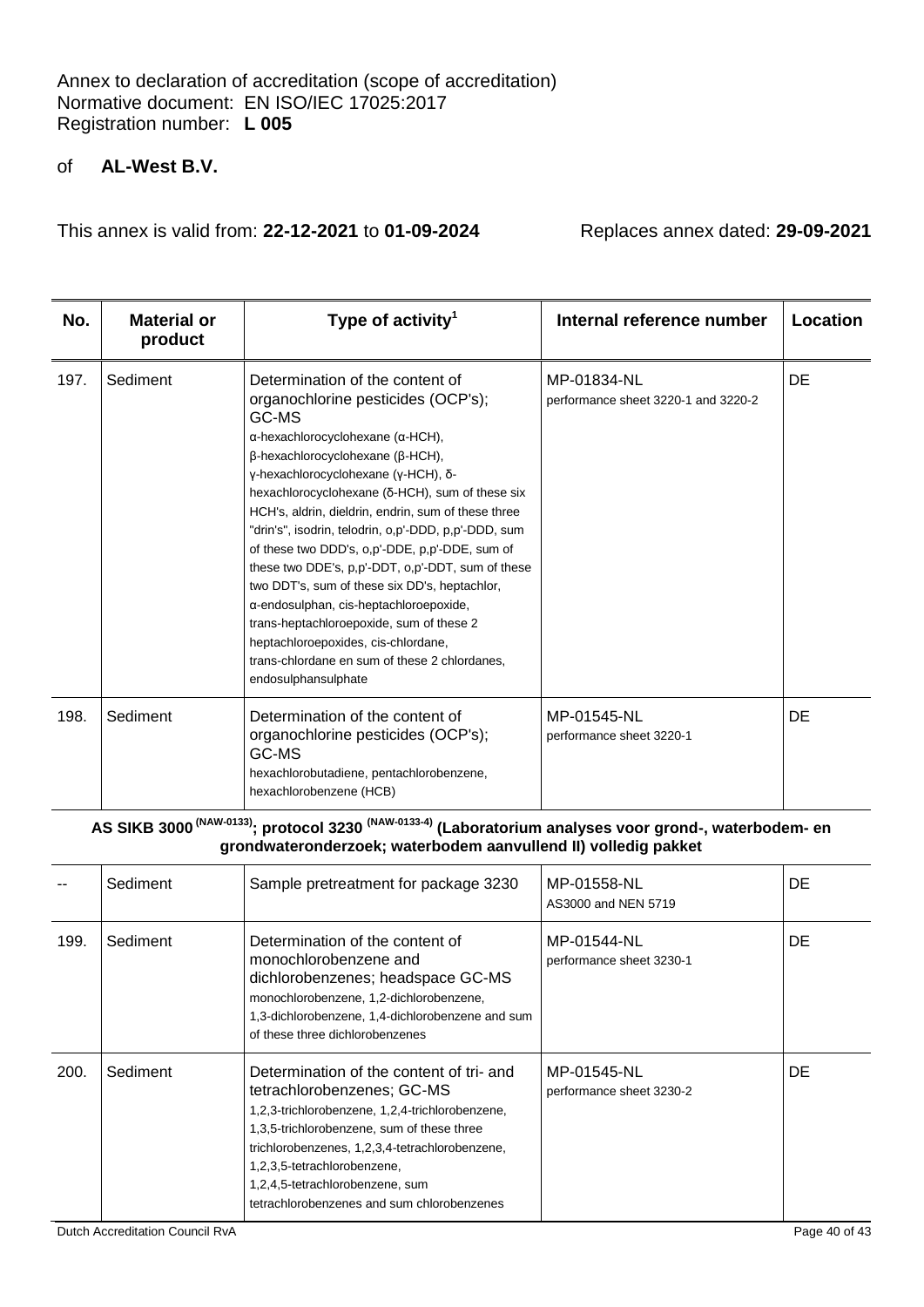This annex is valid from: **22-12-2021** to **01-09-2024** Replaces annex dated: **29-09-2021**

| No.                                                                                                                                                                                              | <b>Material or</b><br>product | Type of activity <sup>1</sup>                                                       | Internal reference number                                        | Location  |  |
|--------------------------------------------------------------------------------------------------------------------------------------------------------------------------------------------------|-------------------------------|-------------------------------------------------------------------------------------|------------------------------------------------------------------|-----------|--|
| AS SIKB 3000 <sup>(NAW-0133</sup> ); protocol 3240 <sup>(NAW-0133-4)</sup> (Laboratorium analyses voor grond-, waterbodem- en<br>grondwateronderzoek; waterbodem aanvullend III) volledig pakket |                               |                                                                                     |                                                                  |           |  |
|                                                                                                                                                                                                  | Sediment                      | Sample pretreatment for package 3240                                                | MP-01558-NL<br>AS3000 and NEN 5719                               | DE.       |  |
| 201.                                                                                                                                                                                             | Sediment                      | Determination of the content of cyanides<br>(free, total and complex); spectrometry | MP-01667-NL<br>performance sheet 3240-1 and NEN-EN-<br>ISO 17380 | <b>DE</b> |  |
| 202.                                                                                                                                                                                             | Sediment                      | Determination of the content of chloride;<br>discrete analyses and spectrometry     | MP-01672-NL<br>performance sheet 3240-2                          | DE.       |  |
| 203.                                                                                                                                                                                             | Sediment                      | Determination of the $pH - H2O$ ;<br>electrochemistry                               | MP-01637-NL<br>performance sheet 3240-3 and NEN-ISO<br>10390     | DE.       |  |

#### **AS SIKB 3000 (NAW-0133); protocol 3250 (NAW-0133-4) (Laboratorium analyses voor grond-, waterbodem- en grondwateronderzoek; waterbodem aanvullend IV) volledig pakket**

|     | Sediment | Sample pretreatment for AS3250                                                                      | MP-01558-NL<br>AS3000 and NEN 5719                                    | DE |
|-----|----------|-----------------------------------------------------------------------------------------------------|-----------------------------------------------------------------------|----|
| 204 | Sediment | Determination of the content of metals;<br>ICP-AES<br>antimony, arsenic, chromium, tin and vanadium | MP-01651-NL<br>MP-01653-NL<br>MP-01654-NL<br>performance sheet 3250-1 | DE |

#### **AS SIKB 3000 (NAW-0133); protocol 3260 (NAW-0133-4) (Laboratorium analyses voor grond-, waterbodem- en grondwateronderzoek; waterbodem aanvullend V) volledig pakket**

|      | Sediment | Sample pretreatment for AS3260                                                                                                             | MP-01558-NL<br>AS3000 and NEN 5719      | DE |
|------|----------|--------------------------------------------------------------------------------------------------------------------------------------------|-----------------------------------------|----|
| 205. | Sediment | Determination of the content of<br>pentachlorophenol; GC-MS                                                                                | MP-01861-NL<br>performance sheet 3260-1 | DE |
| 206. | Sediment | Determination of the content of organotin<br>compounds; GC-MS<br>tributyltin compounds, triphenyltin compounds, sum<br>organotin compounds | MP-01852-NL<br>performance sheet 3260-2 | DE |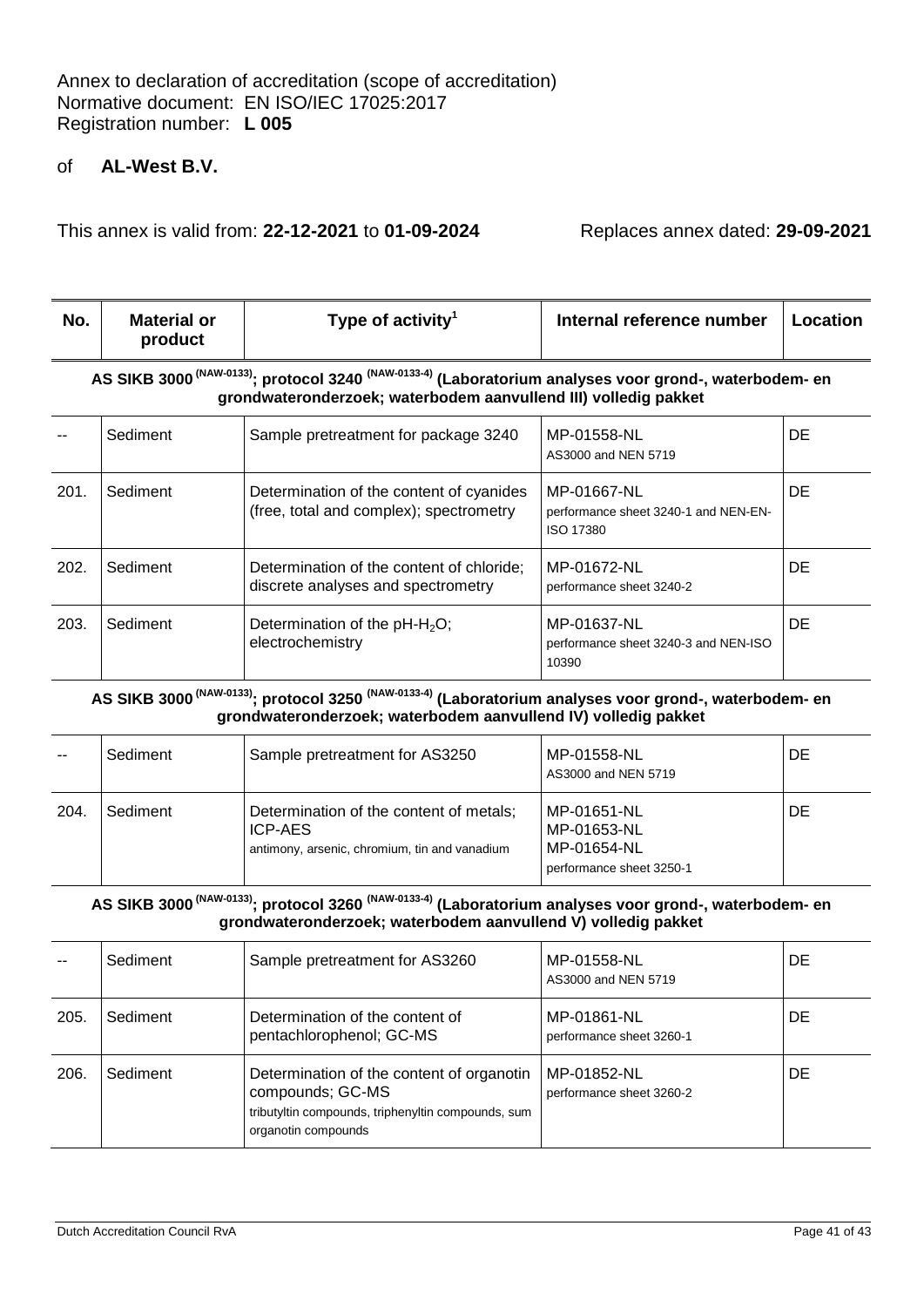| No.  | <b>Material or</b><br>product                                                                                                                                                                   | Type of activity <sup>1</sup>                                                                                                                                                            | Internal reference number                                             | Location |  |
|------|-------------------------------------------------------------------------------------------------------------------------------------------------------------------------------------------------|------------------------------------------------------------------------------------------------------------------------------------------------------------------------------------------|-----------------------------------------------------------------------|----------|--|
|      | AS SIKB 3000 <sup>(NAW-0133)</sup> ; protocol 3270 <sup>(NAW-0133-4)</sup> (Laboratorium analyses voor grond-, waterbodem- en<br>grondwateronderzoek; waterbodem aanvullend VI) volledig pakket |                                                                                                                                                                                          |                                                                       |          |  |
| 207. | Sediment                                                                                                                                                                                        | Determination of the content of asbestos;<br>stereo-<br>and polarization microscopy<br>chrysotile, crocidolite, amosite, fibrous<br>anthophyllite, fibrous actinolite, fibrous tremolite | MP-01711-NL<br>MP-01790-NL<br>MP-01710-NL<br>performance sheet 3270-1 | DE       |  |
|      |                                                                                                                                                                                                 | Flexible scope <sup>2</sup>                                                                                                                                                              |                                                                       |          |  |
| 208. | Soil materials,<br>water**, building<br>materials, rubble,<br>gas absorbing<br>materials, air filter,<br>sludge, sediment<br>and waste                                                          | Determination of the content of metals;<br><b>ICP-AES</b>                                                                                                                                | MA-00643-NL                                                           | DE       |  |
| 209. | Soil materials,<br>water**, building<br>materials, rubble,<br>gas absorbing<br>materials, air filter,<br>sludge, sediment<br>and waste                                                          | Determination of the content of metals;<br>ICP-MS                                                                                                                                        | MA-00643-NL                                                           | DE       |  |
| 210. | Soil materials,<br>water**, building<br>materials<br>(including asphalt),<br>rubble, gas<br>absorbing<br>materials, air filter,<br>sludge, sediment<br>and waste                                | Determination of the content of organic<br>environmental contaminants; GC-MS                                                                                                             | MA-00643-NL                                                           | DE       |  |

 2 This flexible scope requires the laboratory to maintain a current list of the methods applied under this flexible scope.